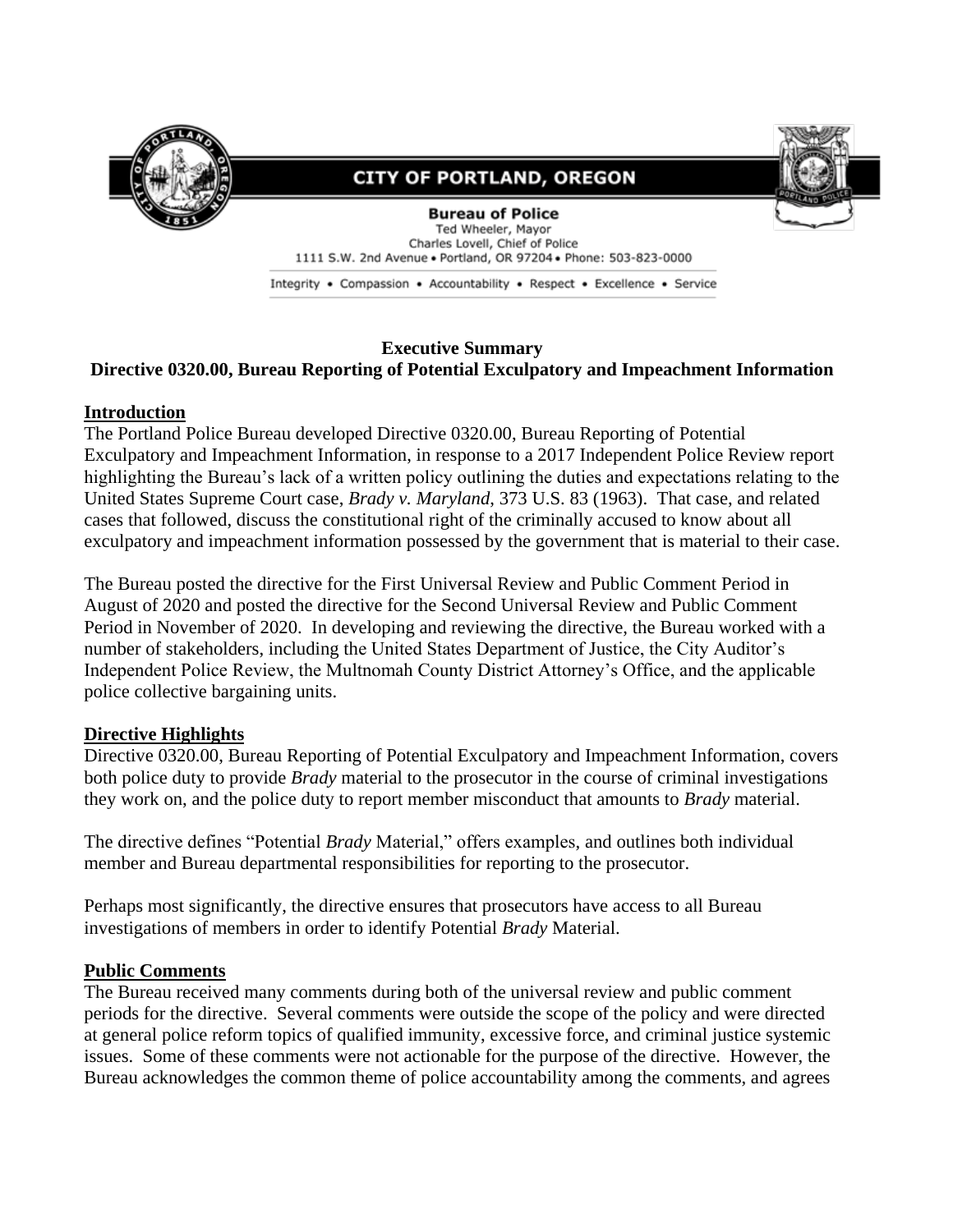that accountability is both essential for Bureau legitimacy and highly relevant to the development of this directive.

Several commenters mentioned that the directive was difficult to understand and contained too much legalese, which they said prevented them from providing meaningful input. The Bureau revised the directive to use clear and plain language as often as possible. However, the policy exists to explain the Bureau's responsibilities to comply with the constitutional principles of *Brady* and related caselaw. Therefore, using legal terms and references is necessary to ensure consistency with those principles.

The Bureau received several comments expressing concern and confusion around how "*Brady* lists" work, who controls them, and how officers are put on and removed from the lists. The directive clarifies that "*Brady* lists" are controlled by the prosecutor's office, which in Portland is primarily the Multnomah County District Attorney's Office (MCDA). The MCDA has the sole discretion to manage their records and prosecutions, and has their own policy addressing government witness impeachment and exculpatory information.

Relatedly, many commenters highlighted the importance of erring on the side of caution when it comes to exculpatory and impeachment information, and urged the Bureau to broadly share information with the MCDA. For example, commenters asked the Bureau to ensure that it reports relevant pending administrative cases against members and to allow the MCDA to make all decisions about materiality.

The Bureau is committed to sharing information with the MCDA. In an effort to ensure that both the MCDA and the Bureau comply with their constitutional obligations related to *Brady* and related cases, the directive explains that the Bureau both 1) affirmatively reports all potential impeachment and exculpatory information to MCDA, and 2) makes all investigations, including pending cases, available for MCDA review upon request.

Finally, several commenters asked for clear direction on what happens when a member is placed on a *Brady* list or violates the directive. Some asked for specific consequences, such as termination or specific type of work assignments. The Bureau acknowledges the importance of accountability, particularly in the context of conduct that implicates truthfulness and harms public trust. The prosecutor/MCDA determines their "*Brady* List" and, as the directive explains, a member's inclusion on any such list is not independent grounds for discipline or termination. Generally, the prosecutor's "*Brady* List" determinations are not subject to judicial review. Therefore, discipline or termination based solely on a member's inclusion on a "*Brady* List" could present outcomes that may violate collective bargaining agreements.

The Bureau welcomes further feedback on this policy during its next review.

This directive goes into effect on June 2, 2022. Published on May 3, 2022.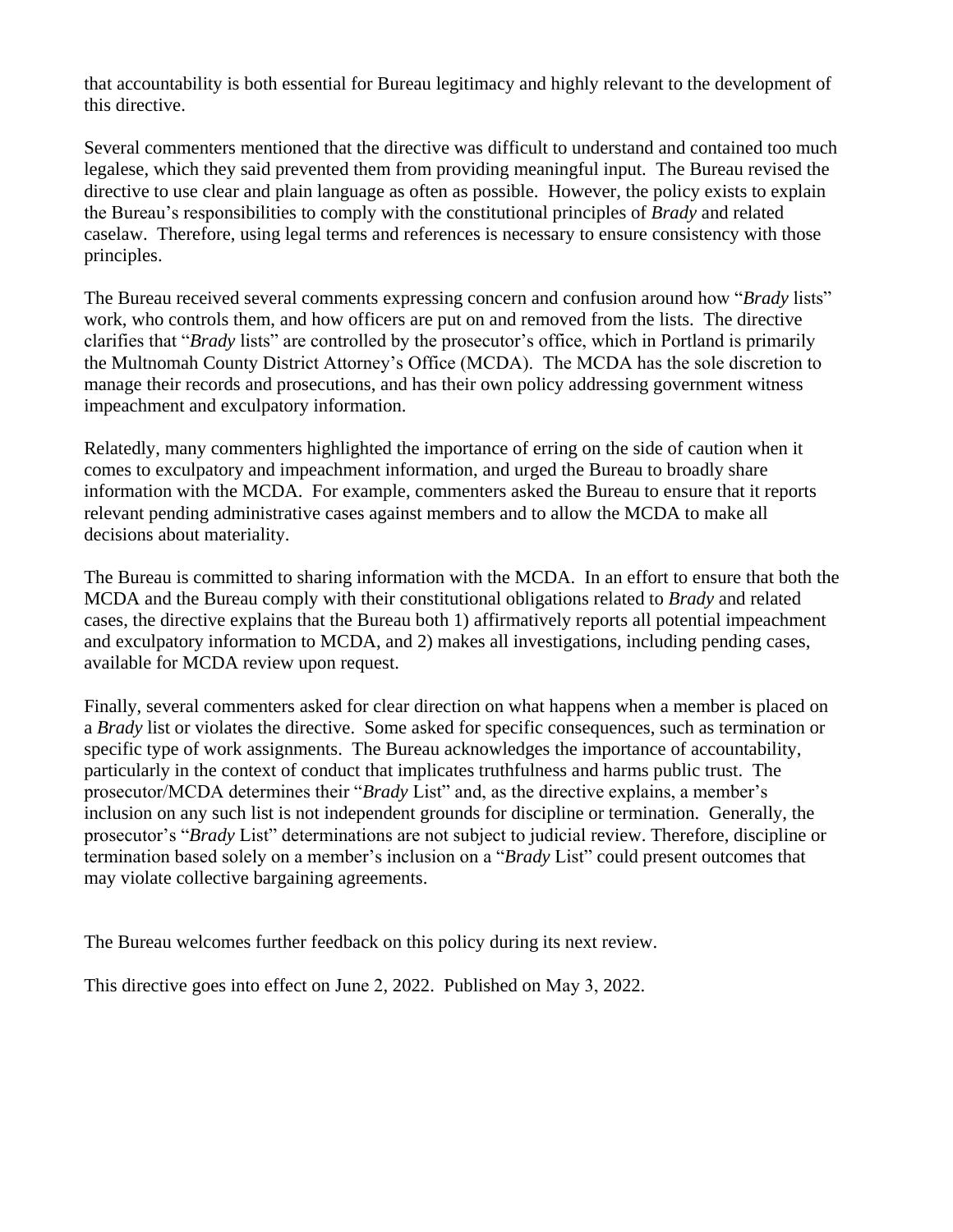## **0320.00, Portland Police Bureau Reporting of Potential Exculpatory or Impeachment Information**

## **Refer:**

- *Brady* v. *Maryland*, 173 U.S. 83 (1963)
- *Giglio* v. *United States*, 405 U.S. 150 (1972)
- ORS 135.815, Disclosure to defendant
- ORS 181A.830, Disclosure of information about certain public safety employees
- ORS 192.345, Public records conditionally exempt from disclosure
- ORS 192.355, Public records exempt from disclosure
- HB 4205 (2020), Relating to duties of police officers regarding prohibited behavior
- Human Resources Administrative Rule 2.02, Prohibition Against Workplace Harassment, Discrimination, and Retaliation
- DIR 0300.00, Statement of Ethical Conduct
- DIR 0310.00, Professional Conduct and Courtesy
- DIR 0310.50, Truthfulness
- DIR 0310.20, Discrimination, Harassment, and Retaliation Prohibited
- DIR 0330.00, Internal Affairs, Complaint Intake, and Processing
- DIR 0331.00, Supervisory Investigations
- DIR 0332.00, Administrative Investigations
- DIR 0333.00, Criminal Investigations of Police Bureau Employees and Other Law Enforcement Agency Sworn Employees
- DIR 0335.00, Discipline Process
- DIR 0900.00, General Reporting Guidelines
- Professional Standards Division Standard Operating Procedure #14, Case File Confidentiality and Access Control.
- Multnomah County District Attorney's Office Policy 3.071: Government Witness Impeachment Index

## **Definitions:**

- Duty to Report: The affirmative constitutional duty of law enforcement to notify the prosecutor of any exculpatory or impeachment information.
- Potential *Brady* Material:
	- o any information or material that tends to:
		- $\Box$  (1) favor the defendant;
		- $(2)$  exculpate the defendant;
		- (3) negate or mitigate the defendant's guilt or punishment; or to
		- $(4)$  impeach the credibility of any government witness, including but not limited to, police officers.
	- o For this Directive, potential exculpatory or impeachment information is encompassed in the term "Potential *Brady* Material."
	- o Examples of Potential *Brady* Material *include, but are not limited to*:
		- Criminal convictions or criminal charges against any government witness.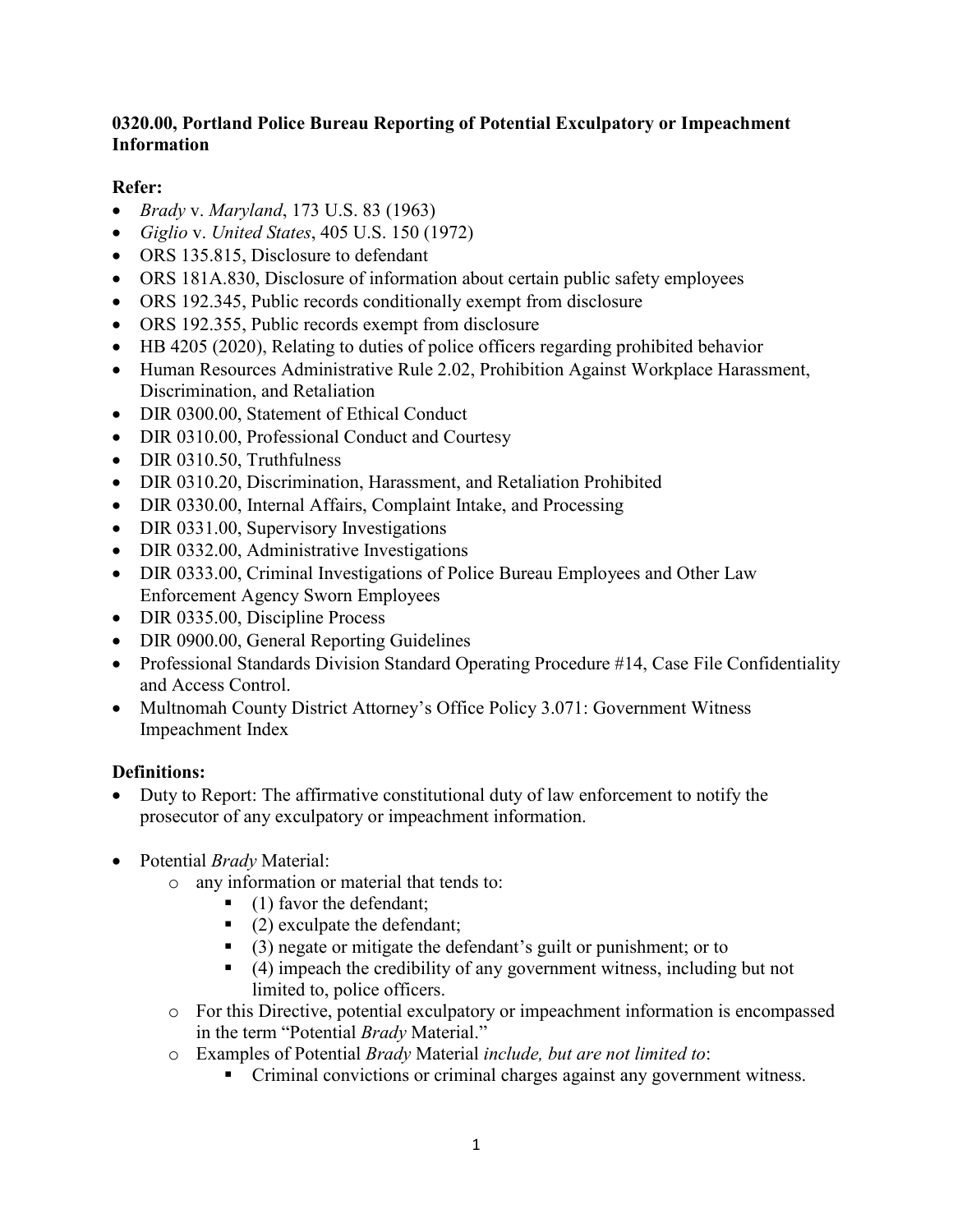- Failure of any proposed witness to make a positive identification of a defendant.
- Any inconsistent statement made orally or in writing by any proposed witness.
- Information regarding mental or physical impairment of any government witness that would cast doubt on their ability to testify accurately and truthfully.
- Evidence that a proposed witness has a racial, religious, or personal bias against a defendant individually or as a member of a group.
- A sustained finding of misconduct regarding a member's dishonesty, bias, or excessive use of force in conjunction with their service as a member.
- Altering, tampering, concealing, or misusing evidence in any investigation.
- Prosecutor: For this Directive, the applicable prosecutorial entity for the case at issue, i.e., U.S. Attorney, County District Attorney, or Oregon Attorney General.

## **Policy:**

- 1. This policy exists to ensure timely disclosure of an appropriate scope of exculpatory and impeachment information to ensure that trials are fair and to ensure that prosecutors receive sufficient information to meet their disclosure obligations relating to the credibility of government witnesses.
- 2. This policy provides Portland Police Bureau members with the information necessary to comply with the requirements of *Brady* v. *Maryland*, 173 U.S. 83 (1963), and *Giglio* v. *U.S.*, 405 U.S. 150 (1972), and subsequent rulings regarding the disclosure of exculpatory and impeachment evidence to criminal defendants, and establishes the procedures for reporting Potential *Brady* Material to the Prosecutor.
- 3. *Brady* and subsequent rulings require the Prosecutor to disclose to the defendant any evidence that is both favorable to the defendant, and material to the defendant's guilt and/or punishment, including evidence that impeaches the credibility of a government witness.
- 4. The Bureau recognizes that materiality is a legal issue to be decided in court, and courts decide whether something is *Brady* material retrospectively. Therefore, the Bureau shall err on the side of disclosure and allow Prosecutors to make decisions about materiality.
- 5. The Bureau further recognizes that it is the Prosecutor's responsibility to determine whether to disclose material provided by the Bureau to the criminal defendant.
- 6. Both general criminal investigations, and internal investigations regarding member misconduct (as found in criminal, administrative, and supervisory investigations), can yield Potential *Brady* Material. This policy establishes the procedures for reporting all Potential *Brady* Material to the Prosecutor, as required by law.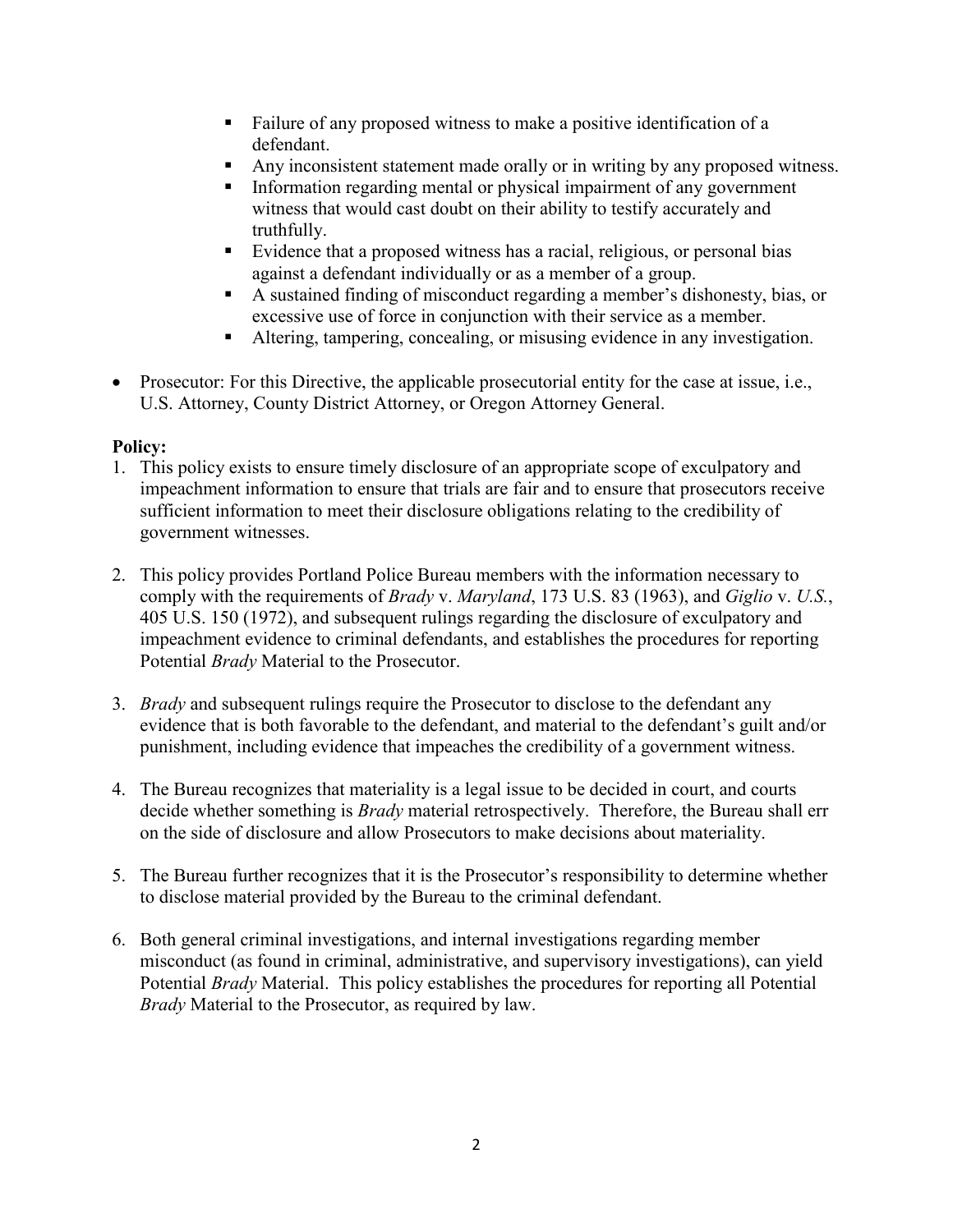## **Procedure:**

## **1. Duty to Report and Identify Potential** *Brady* **Material.**

- 1.1. The Bureau and its members have a duty to report Potential *Brady* Material to the Prosecutor. That obligation extends from the time of arrest through trial and sentencing.
- 1.2. The Bureau and its members shall exercise due diligence to identify and provide Potential *Brady* Material in the Bureau's possession to the Prosecutor as soon as practicable.
- 1.3. Allegations that cannot be substantiated; are not credible; or have resulted in exonerated, not sustained, or unfounded findings are generally not Potential *Brady* Material.

## **2. Member Reporting and Investigating Responsibilities.**

- 2.1. Member Responsibilities When Investigating a Criminal Case.
	- 2.1.1. Members shall exercise due diligence to identify and provide Potential *Brady* Material they possess regarding criminal cases they are working, or have worked, to the Prosecutor as soon as practicable, on an on-going basis.
	- 2.1.2. Members shall document in their investigative reports all information they reasonably believe is Potential *Brady* Material (e.g., the failure of any proposed witness to make a positive identification of a defendant).
	- 2.1.3. Members report Potential *Brady* Material to the Prosecutor by submitting their reports electronically through the normal reporting process.
- 2.2. Reporting Member Misconduct.
	- 2.2.1. Members should be aware that member misconduct may constitute Potential *Brady* Material. Therefore:
		- 2.2.1.1. Members shall report alleged member misconduct in accordance with Directive 0310.00, Professional Conduct and Courtesy, and Directive 0330.00, Internal Affairs, Complaint Intake, and Processing, and as required by state law.
		- 2.2.1.2. Members shall report alleged member criminal conduct in accordance with Directive 0333.00, Criminal Investigations of Police Bureau Employees and Other Law Enforcement Agency Sworn Employees, and as required by state law.
		- 2.2.1.3. When a supervising member becomes aware of Potential *Brady* Material regarding alleged member misconduct, the supervising member shall immediately forward the information directly to Internal Affairs.

## **3. Potential** *Brady* **Material in Internal Affairs Investigations.**

- 3.1. The Professional Standards Division (PSD) Commander or designee shall affirmatively report the following to the Multnomah County District Attorney's Office (MCDA), or any Prosecutor who submits a written request for Potential *Brady* Material:
	- 3.1.1. All allegations of member misconduct regarding a member's dishonesty, bias, evidence mishandling, or excessive force, regardless of the outcome.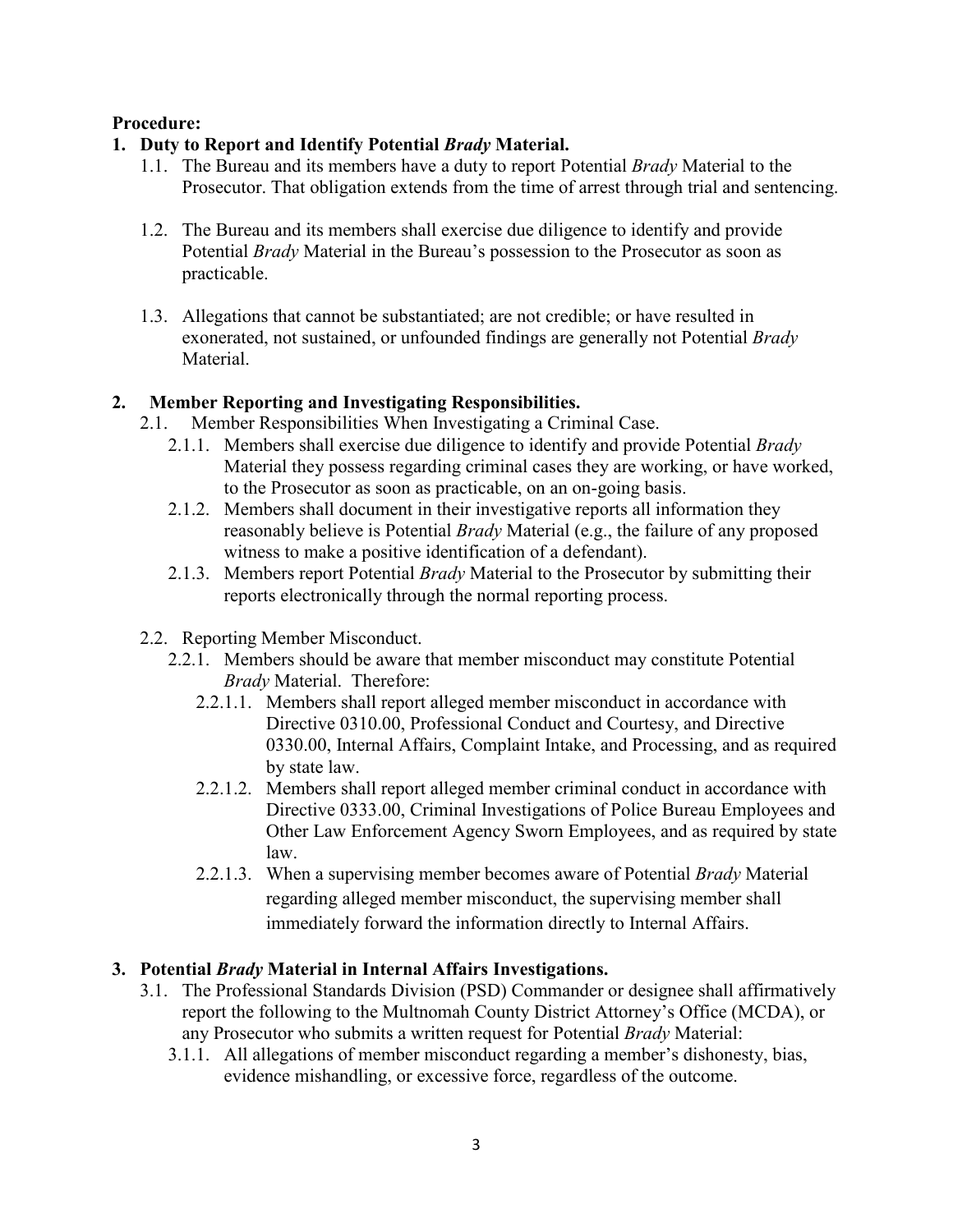- 3.1.2. All allegations of member misconduct that the Prosecutor specifically requests, consistent with ORS 135.815(2)(b).
- 3.1.3. Such allegations shall be reported via a confidential submission per ORS 192.355(4) and may contain the following: case number, complainant name, incident date, reported date, status, status date, allegation type, allegation statement, applicable directive, and finding.
- 3.2. The PSD Commander or designee shall affirmatively report to the MCDA, or any prosecutor who submits a written request for Potential *Brady* Material, all criminal convictions and charges against any member, and any criminal investigation of any member that amounts to Potential *Brady* Material.
- 3.3. Prosecutorial Review.
	- 3.3.1. The PSD Commander shall allow a mutually agreed upon Prosecutor designee from the relevant Prosecutor's office to review, on-site at the Portland Police Bureau, all criminal, administrative, and supervisory investigations against members to identify Potential *Brady* Material, upon request.
		- 3.3.1.1. Prosecutors must sign a confidentiality agreement before reviewing files in accordance with PSD Standard Operating Procedure #14, Case File Confidentiality and Access Control, and Independent Police Review (IPR) procedures.
- 3.4. Prosecutorial Responsibilities.
	- 3.4.1. It is the Prosecutor's decision how to evaluate Potential *Brady* Material. This decision includes whether or not Potential *Brady* Material is material to a specific case and whether or not to include members on any list or in any database, such as the MCDA's Potential Impeachment Disclosure Index (PID Index). The PID Index is the database used by the MCDA to track impeachment evidence regarding state witnesses (sometimes informally referred to as a "*Brady* list").
	- 3.4.2. The Prosecutor is responsible for managing its own list or database related to impeachment evidence, including any procedures for including members and for appeals.
- 3.5. Professional Standards Division and Detective Division Responsibilities and Member Notification.
	- 3.5.1. The PSD is responsible for monitoring all criminal, administrative, and supervisory investigations of members.
	- 3.5.2. The PSD Commander or designee is responsible for the Bureau's affirmative reporting of Potential *Brady* Material in Internal Affairs Investigation files, IPR investigation files, and criminal investigation files of members.
	- 3.5.3. The Detective Division Commander or designee is responsible for identifying Potential *Brady* Material in criminal investigation files of members and reporting to the PSD Commander.
	- 3.5.4. On a weekly basis, the PSD Commander or designee shall review allegations provided by IPR for Potential Brady Material. The PSD Commander shall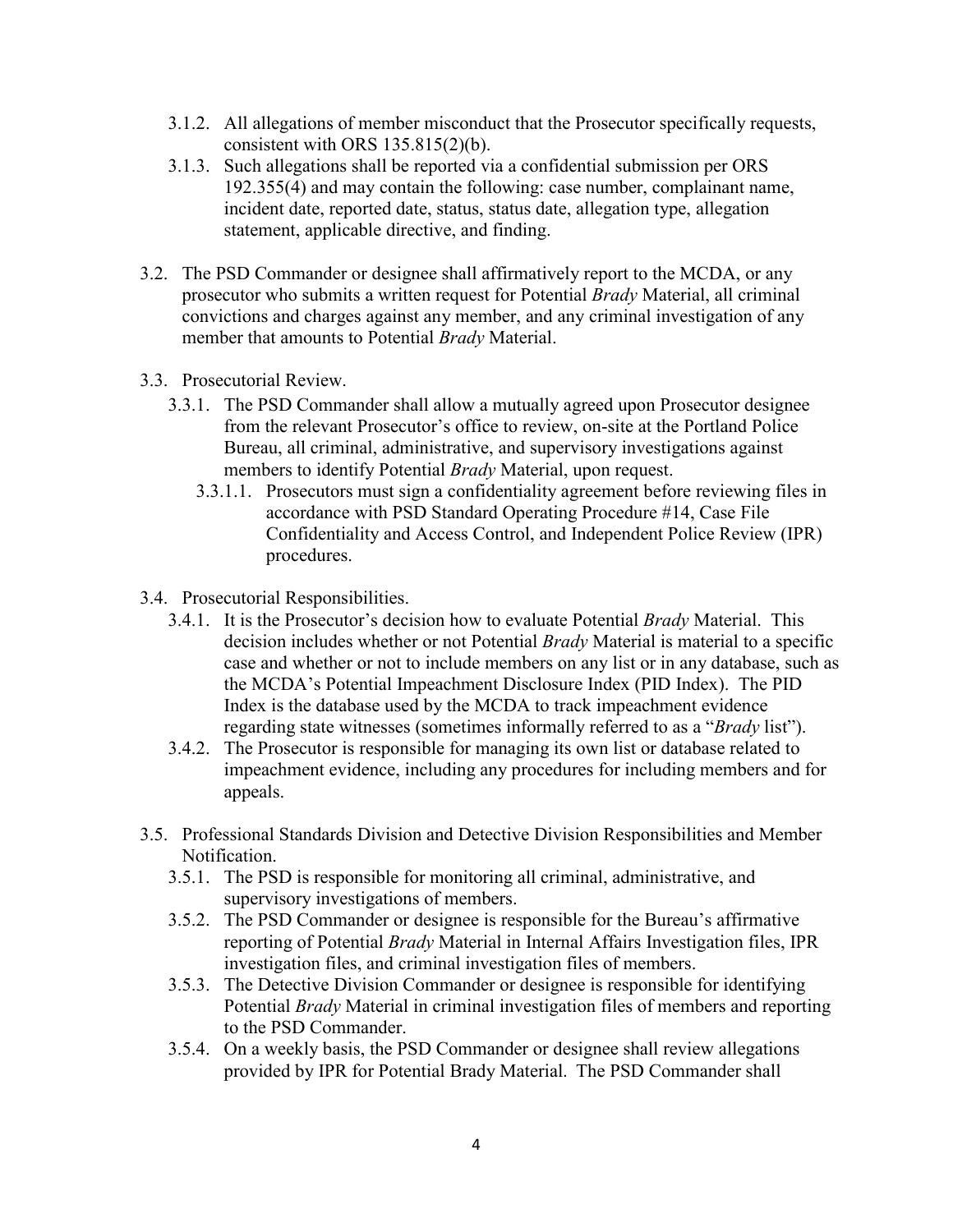coordinate with IPR to obtain all IPR investigation files that either the PSD Commander or IPR Director reasonably believe contain Potential *Brady* Material.

- 3.5.5. The PSD Commander or designee shall notify members in writing when the Bureau affirmatively reports information about the member to the Prosecutor regarding the member's internal investigation file(s), unless doing so would jeopardize an ongoing investigation of the member.
- 3.5.6. The PSD Commander or designee shall request a copy of MCDA's PID Index quarterly and shall attempt to remain informed of Bureau members listed therein.
- 3.6. Member Privacy and Rights.
	- 3.6.1. This Directive does not change the confidential nature of member personnel files.
	- 3.6.2. This Directive does not change the requirements of public records law exemptions imposed on the City, the Bureau, and the Prosecutor regarding member personnel files.
	- 3.6.3. A member's inclusion on the PID Index or any "Brady list" is not independent grounds for member discipline or termination.
	- 3.6.4. The PSD Commander or designee shall provide members with information regarding the MCDA review process and the member's rights upon request.

### **History**

- Originating Directive Date: 5/27/2022
- Last Revision Signed: 4/27/2022
	- o Effective Date: 5/27/2022
- Next Review Date: 5/27/2023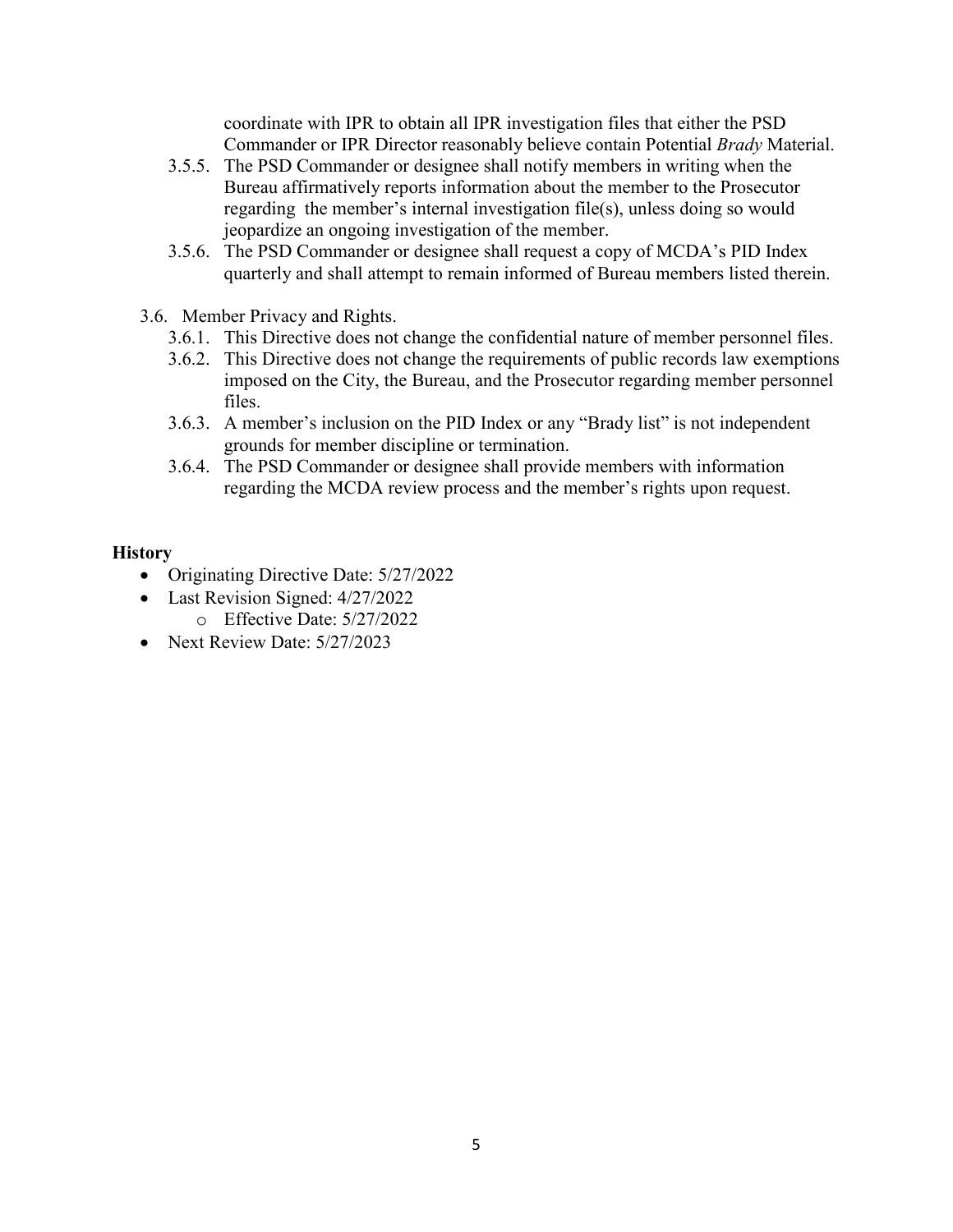# COMPLETE

| Tuesday, November 17, 2020 12:44:25 AM |
|----------------------------------------|
|                                        |
|                                        |
|                                        |

Page 1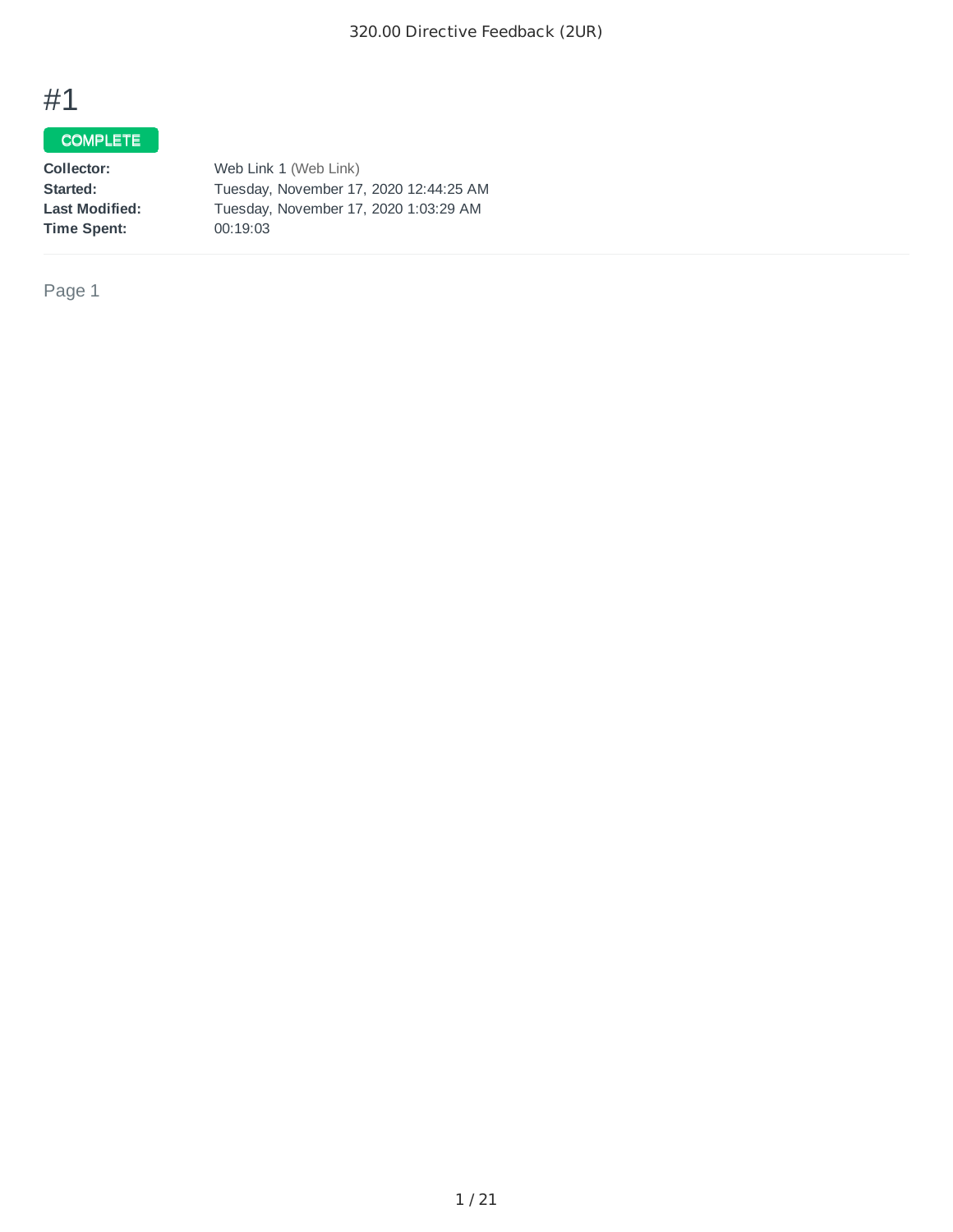# **Q1**

Please provide feedback for this directive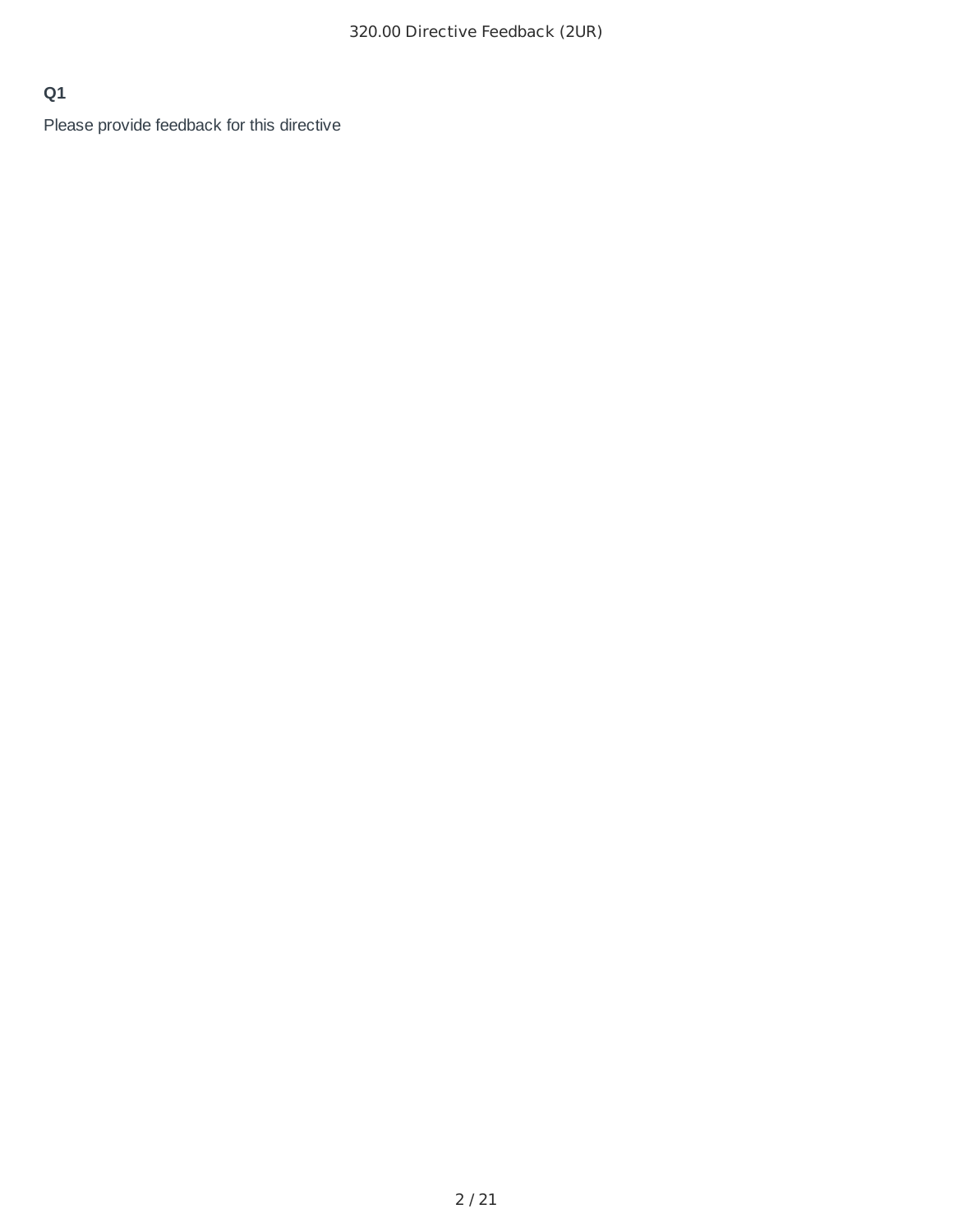### 320.00 Directive Feedback (2UR)

This is such an acute response to constant civil unrest about foundational systemic issues. Yes this is good and yes it's Important and shouldnt even need legislation to be procedure. Only in the case of an officer or person in power would this even come up as an issue, for obvious reasons.

We need to address the systemic issues that brought this conversation to the forefront. Our justice system is a huge proponent, especially when talking about the inequities that are so engrained in our laws and culture. We need to address all the things that encompass the injustice and corruption in situations where officers are the defendant if that's what were talking about.

Hiring a criminal, fired police officer, or a person dishonorably discharged from military service, into the legal system is a criminal act, as well as applying as one. (Bad cops can't be allowed to bounce around under the radar)

• Police must continue to train, and undergo education throughout the entirety of their career. (Officers must be fit, informed on any major issues within their jurisdiction, trained extensively in communication and verbal de-escalation, must learn the intricacies of morality and ethics in relation to working with a diverse public, extensively trained in hand to hand with frequent skill assessments, and disarming attackers verbally and physically, and must undergo a cultural sensitivity training for the cultural demographic within their jurisdiction)

• Psych evaluations every 6-12 months as a preventative measure (the job is very stressful, and we want officers to have best possible mental health)

• Complaints to police must be made public within 24 hours, even if made anonymously, unless the complaint is incoherent (police can be writers of their own press release, but not the filter of what they've been accused of.)

• 5 separate complaints in a day, 15 complaints a week, 40 complaints a month, 100 a quarter, 150 in 6 months 365 in a year 1200 in 5 year, 2000 in ten years termination (no one should receive complaints every day, or abuse the system by holding this position to harass the public)

• Misuse tampering or forgetting body cam is mandatory termination on 3rd offense (mistakes are made, but when repeated can not be tolerated)

• Officers are to be charged properly, and receive the maximum sentence unless making a plea deal to turn in other officers as they should be held to a higher standard than civilians, Judges and DA's found to be aiding officers defense must be held accountable by fines equal to their pension or tax funded retirement plan and face termination. Maybe charged with abuse of power in extreme cases. (We can not allow our justice system act like a fraternity)

• Any officer convicted of a crime must also be convicted of abuse of power (officers must be held to a higher standard)

• Any officer who knew of a crime committed by a fellow officer that did not hold them accountable to the full extent of the law must also be held accountable for abetting and abusing their power (to encourage plea deals)

• Officers must immediately be arrested when they are known to have or are suspected of committing an arrestable offense. Failure to turn themselves in once ordered, or arrest a fellow officer once suspected of a crime and or having witnessed a fellow officer commit a crime, must be looked at as evading arrest, or aiding and abetting a fugitive.

• Officers are not to draw their gun first. Officers are only permitted to pull a gun when a suspect is clearly armed with a gun and is only to fire if clearly aimed upon. (rules of engagement must not allow police to escalate any conflict)

• The family of any human or pet killed by police that is not in the act of a deadly crime is due restitution. Minimum enough for a respectable funeral. If convicted with malice the wronged party is due the entirety of the pension, if the pension is in contention through divorce, the wrong party due whatever isn't awarded to the divorcee minimum 50% of the total pension. If the divorced party does contest for the pension they must also sign a no contact order with the murderer. If the death is ruled accidental but cause by an officer, the funds should come from precinct funding (If police pay people when they cause an accident, they should pay for the funeral of anyone they kill, police are not executioner's besides the fact if killing people doesn't lower the funding of those sworn to protect we're in a tyrannical police state)

This is informal but we need legislation that tackles whole issues top to bottom, whether its systemic issues like police injustice, or racial disparities, or turn of the millennium issues like automation of jobs, and climate change. I get the point of respecting the process but we're in unprecedented times in more ways than Covid-19, and if we continue to pussy foot around the issues we've inherited one if not all will become catastrophic.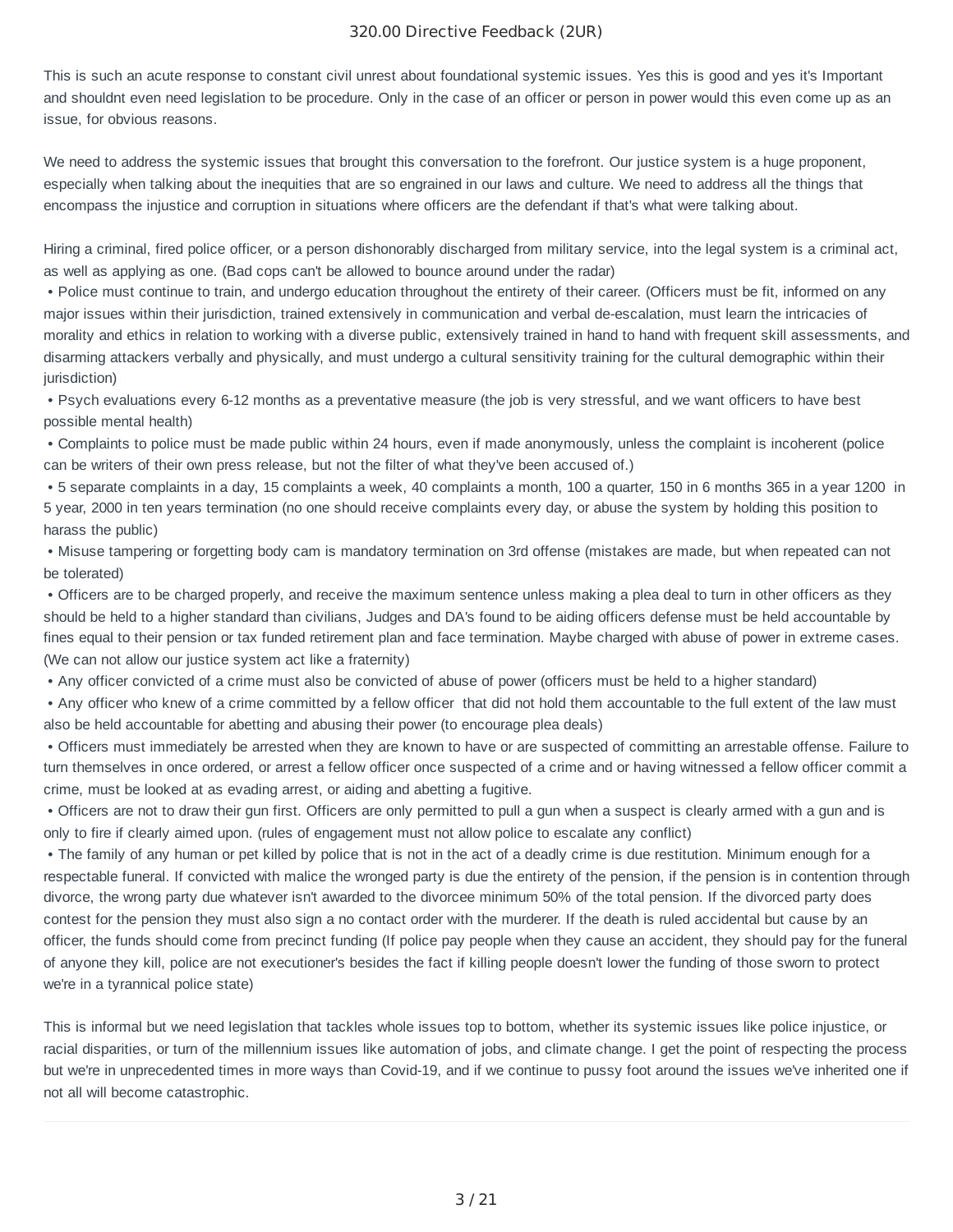# **Q2**

Contact Information (optional - your name will be visible on PPB's website)

Email Address **bobgreen230@gmail.com**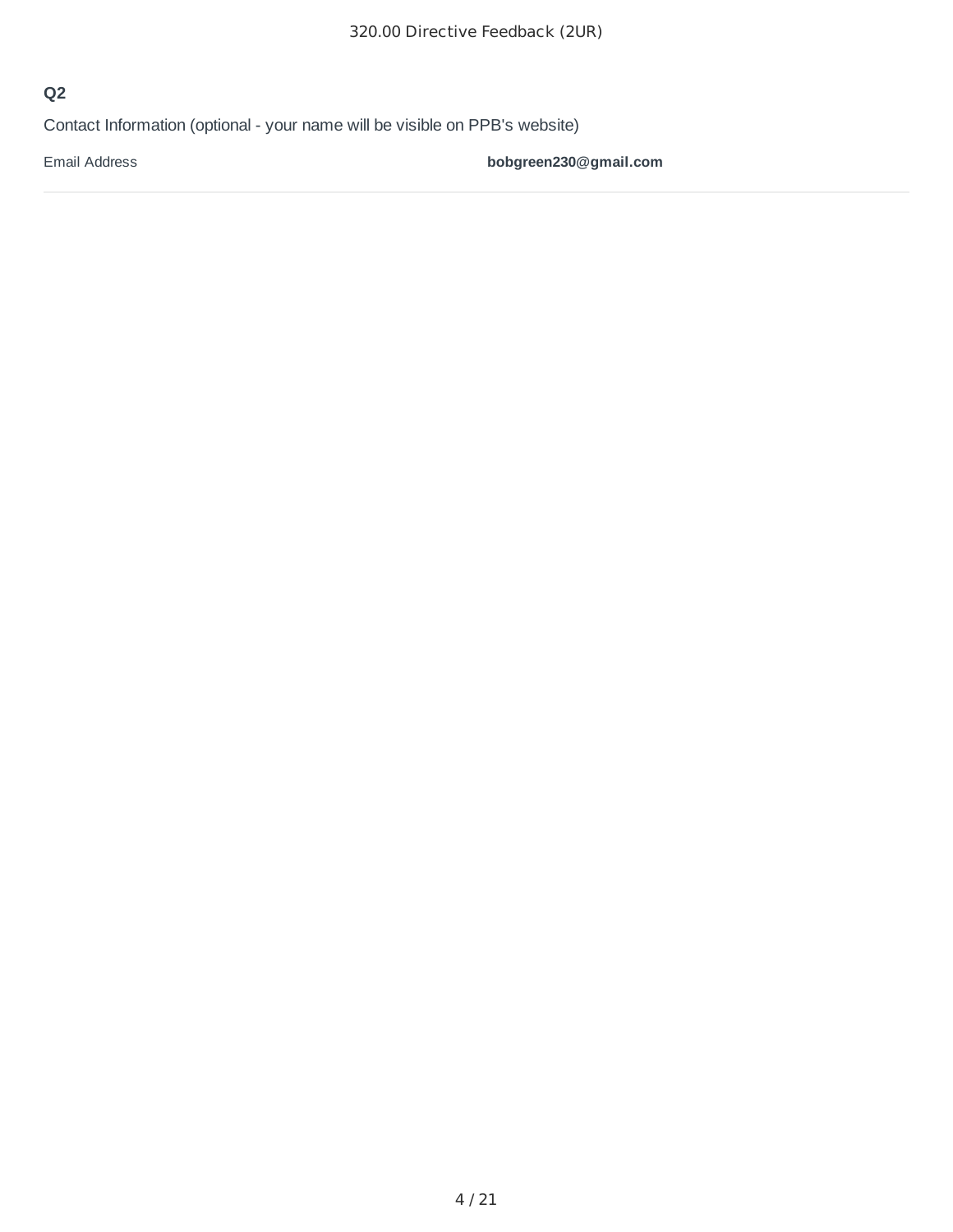## COMPLETE

| Collector:            | Web Link 1 (Web Link)                  |
|-----------------------|----------------------------------------|
| Started:              | Tuesday, November 17, 2020 9:41:54 AM  |
| <b>Last Modified:</b> | Tuesday, November 17, 2020 10:06:50 AM |
| Time Spent:           | 00:24:55                               |
|                       |                                        |

### Page 1

### **Q1**

Please provide feedback for this directive

It would be helpful to make an overarching statement: The purpose of criminal investigation is to seek the truth, not conviction.

The leeway for police bias during investigation, interrogations, and witness identification by police line up, can still lead to wrongful convictions.

I would suggest:

- 1) All interrogations to be video taped from beginning to end.
- 2) During interrogations suspects will not be held in an interrogation room nor interrogated for more than four hours in a day.
- 3) Suspects will not be subjected to "stress" positions including subject to physical or psychological enhanced interrogations.
- 4) Police interrogators are prohibited from lying to the suspect.
- 5) Suspect lineups by photo or physical line up be conducted impartially by a neutral third party.
- 6) Individuals in the lineup must share physical similarity to the described suspect.
- 7) All lineups to consist of at least three sets of individuals, with the suspect only present in only one set.

## **Q2**

Contact Information (optional - your name will be visible on PPB's website)

| Name                | <b>Martin Heltai</b>     |
|---------------------|--------------------------|
| Email Address       | $m$ artin $@$ heltai.net |
| <b>Phone Number</b> | 5036800415               |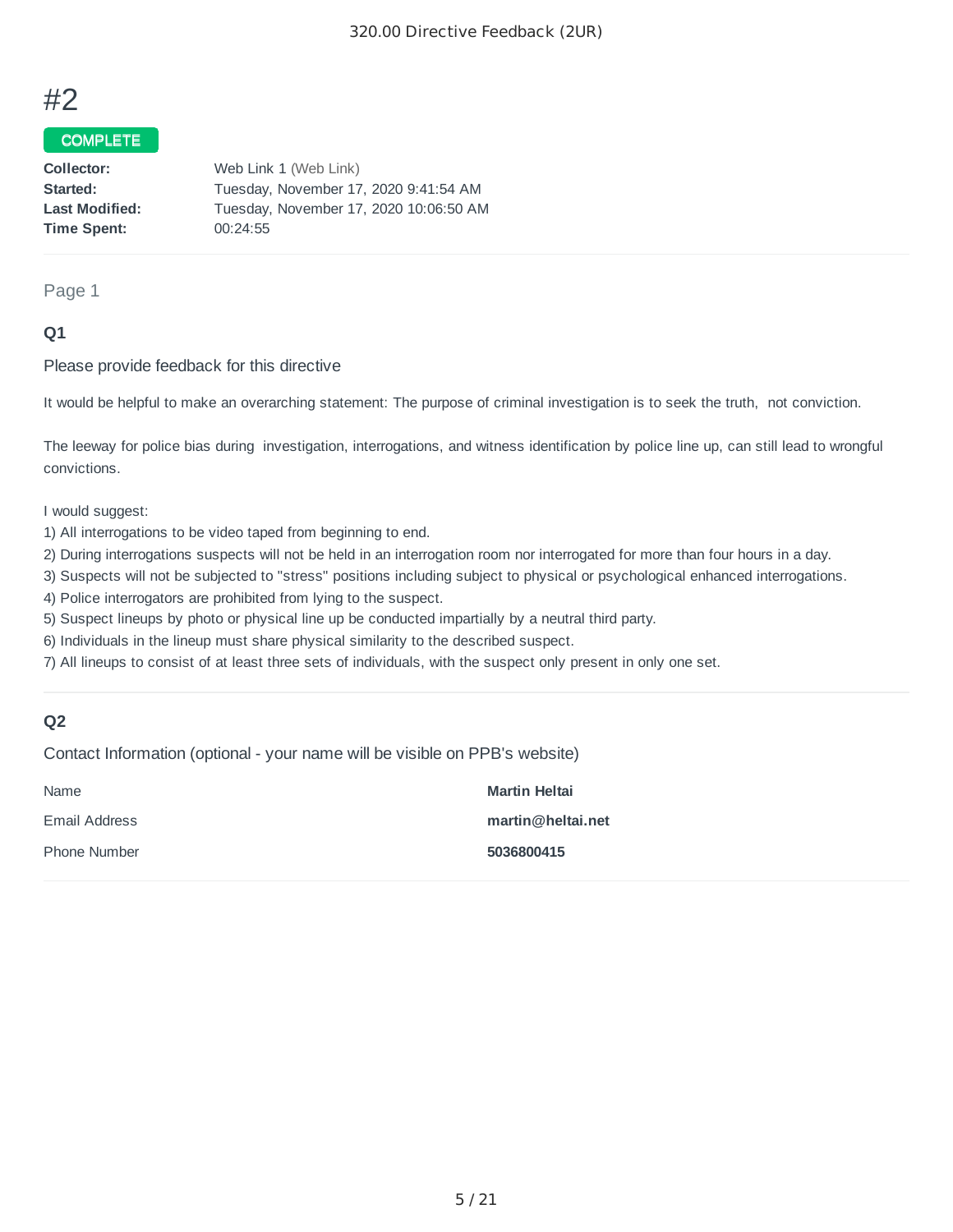# COMPLETE

| Tuesday, November 17, 2020 2:03:02 PM |
|---------------------------------------|
| Tuesday, November 17, 2020 2:11:36 PM |
|                                       |
|                                       |

### Page 1

### **Q1**

Please provide feedback for this directive

After three years, it is clear that the Portland Police have no intention of obeying this Directive, nor any legally constituted restraint. Their noncompliance comes in the context of national slow-walking and foot-dragging in service of the people, combined with a swaggering comraderie with illegally constituted militias. The result is that the police rule this society; they have no compunction toward Order, nor is any resolute force currently arrayed against them. That, then, is the real impact of this Directive: it has made the situation visible and undeniable. Who, then, shall stand for the people, and answer to them?

## **Q2**

Contact Information (optional - your name will be visible on PPB's website)

Name **Clarity**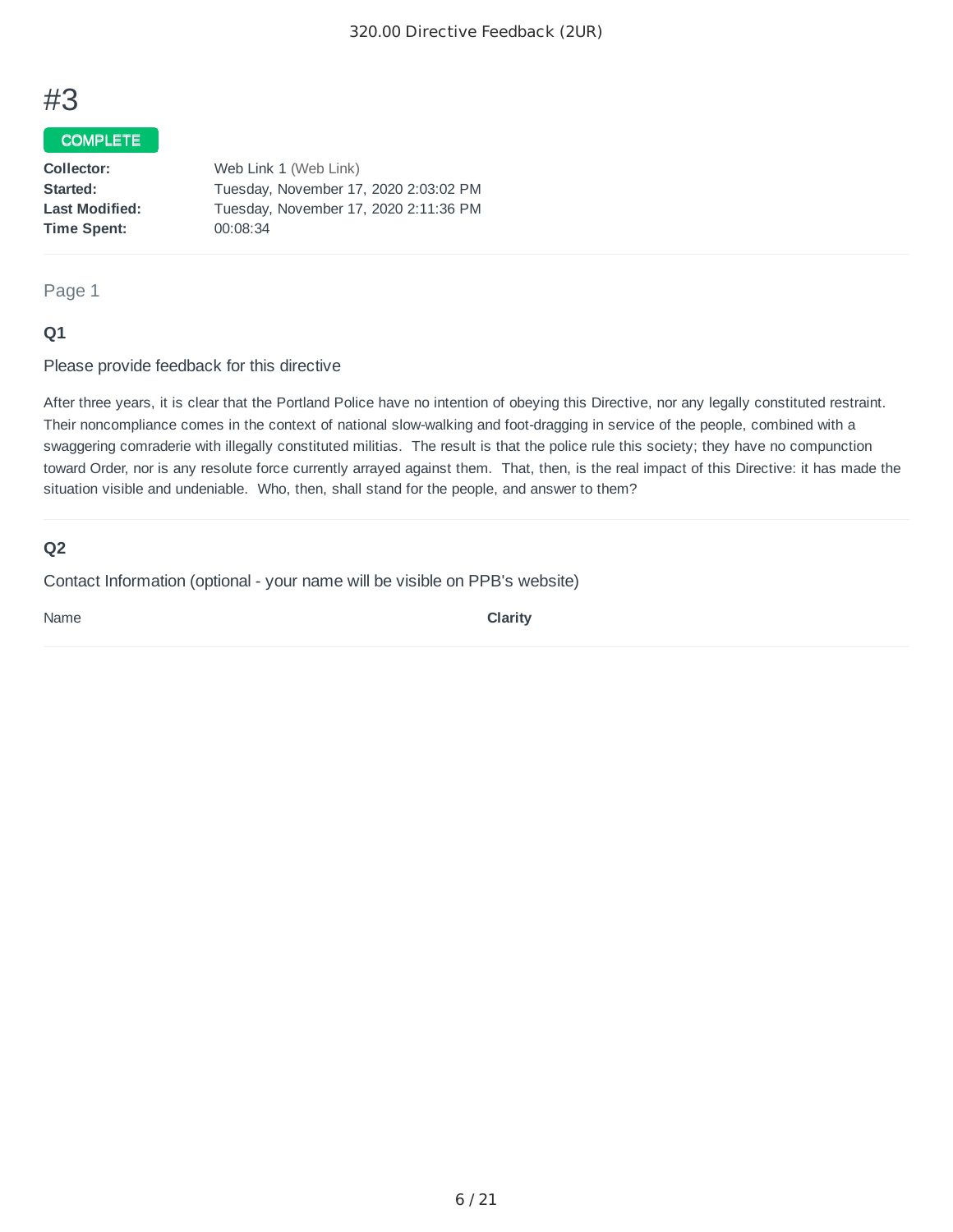# COMPLETE

| Collector:            | Web Link 1 (Web Link)                 |
|-----------------------|---------------------------------------|
| Started:              | Tuesday, November 17, 2020 6:53:55 PM |
| <b>Last Modified:</b> | Tuesday, November 17, 2020 7:04:35 PM |
| Time Spent:           | 00:10:39                              |
|                       |                                       |

### Page 1

### **Q1**

Please provide feedback for this directive

Obviously, as a regular Joe, I know much more about Police Department policy and use of force than any officer who has dedicated their life to service and the betterment of their community. My opinion should over rule any police expert no matter their qualifications or personal professional experience. If gives me warm fuzzy feelings when I can tell a police officer how to do their job even though I have no clue what they really do day to day. My feelings should trump any truth and experience of any Police expert. Thanks so much! Please insert a super woke catchy political phrase here.

## **Q2**

Contact Information (optional - your name will be visible on PPB's website)

| Name                | Danny Taylor              |
|---------------------|---------------------------|
| Email Address       | theblueblessing@gmail.com |
| <b>Phone Number</b> | 2523409941                |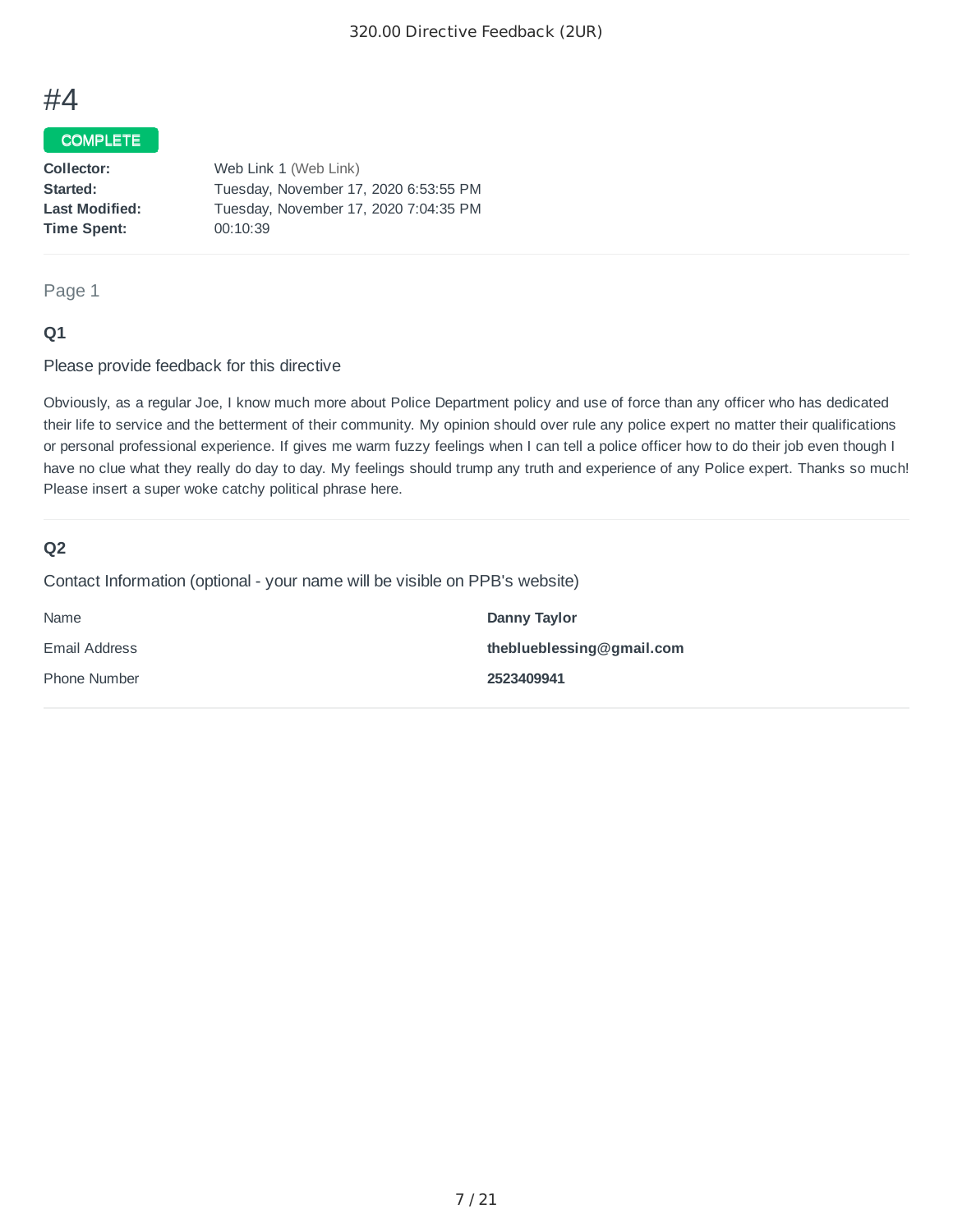# COMPLETE

| Collector:            | Web Link 1 (Web Link)                 |
|-----------------------|---------------------------------------|
| Started:              | Tuesday, November 17, 2020 8:24:39 PM |
| <b>Last Modified:</b> | Tuesday, November 17, 2020 8:26:41 PM |
| Time Spent:           | 00:02:02                              |
|                       |                                       |

Page 1

## **Q1**

Please provide feedback for this directive

Will police now run every witness in LEDs? At what point does due diligence apply?

# **Q2**

**Respondent skipped this question**

Contact Information (optional - your name will be visible on PPB's website)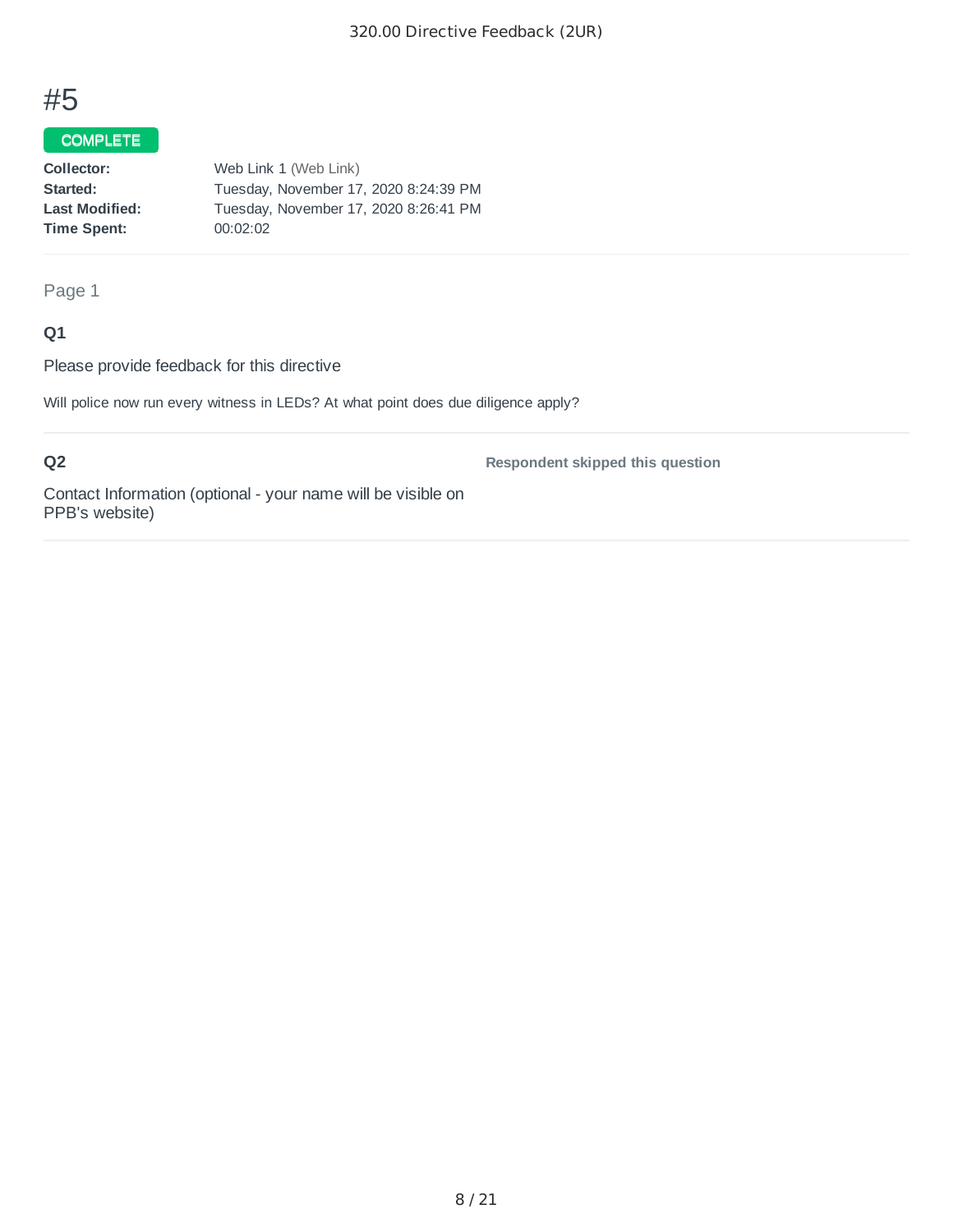### COMPLETE

**Collector:** Web Link 1 (Web Link) Started: Wednesday, November 18, 2020 4:09:21 PM **Last Modified:** Wednesday, November 18, 2020 4:11:54 PM **Time Spent:** 00:02:32

### Page 1

### **Q1**

Please provide feedback for this directive

3.1.1. Final sustained findings by the Chief of Police regarding a member's dishonesty, bias, evidence mishandling, or excessive force (force that violates the Constitutional Force Standard).

This paragraph specifically excludes any pending cases (of use of force for example). If the arresting officer is accused of hundreds of cases of excessive force that have not made their way through the courts or review boards, as is often the case, that information should be made available.

### **Q2**

**Respondent skipped this question**

Contact Information (optional - your name will be visible on PPB's website)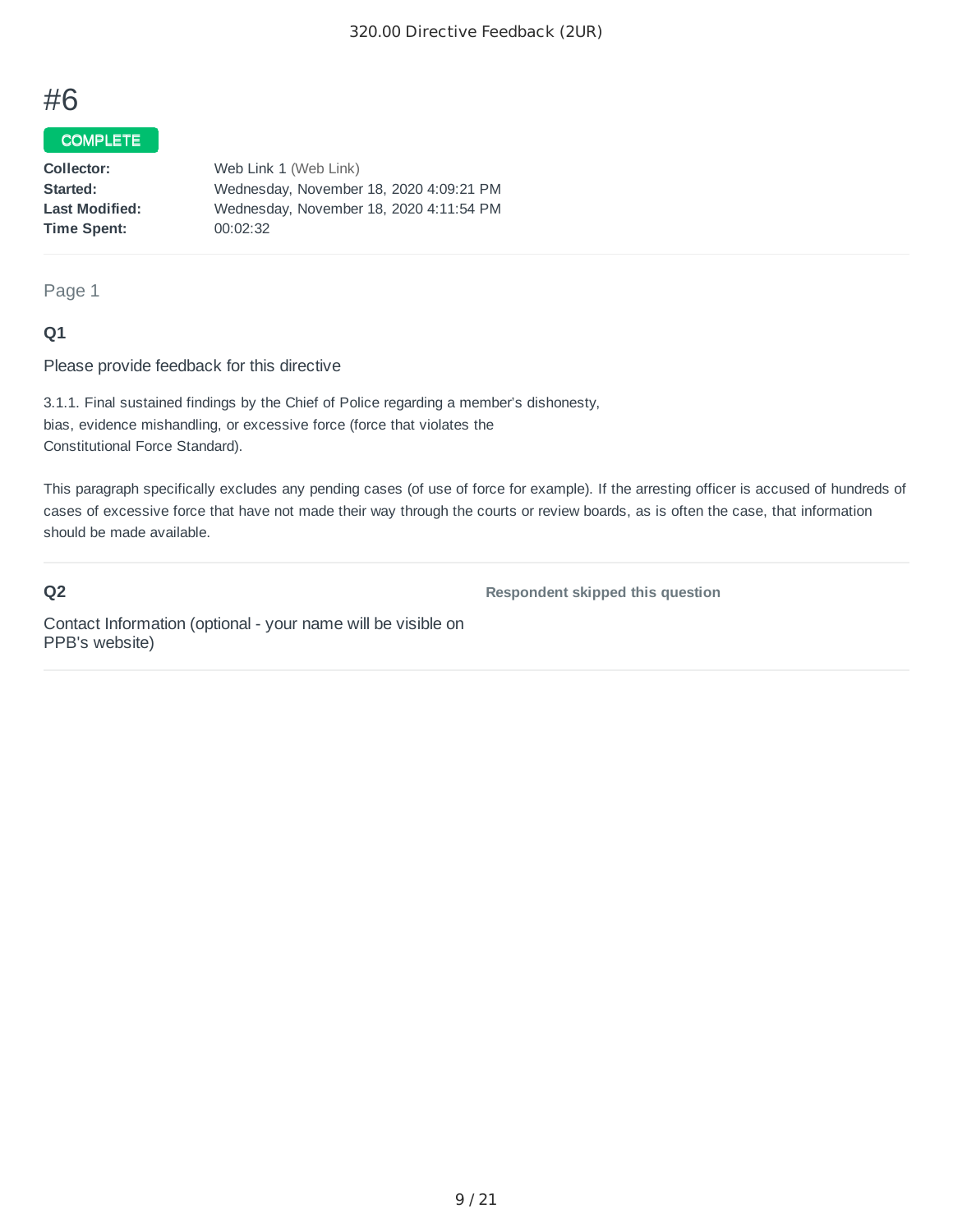# COMPLETE

| Collector:            | Web Link 1 (Web Link)                 |
|-----------------------|---------------------------------------|
| Started:              | Sunday, November 29, 2020 10:38:01 PM |
| <b>Last Modified:</b> | Sunday, November 29, 2020 11:31:50 PM |
| <b>Time Spent:</b>    | 00:53:49                              |
|                       |                                       |

Page 1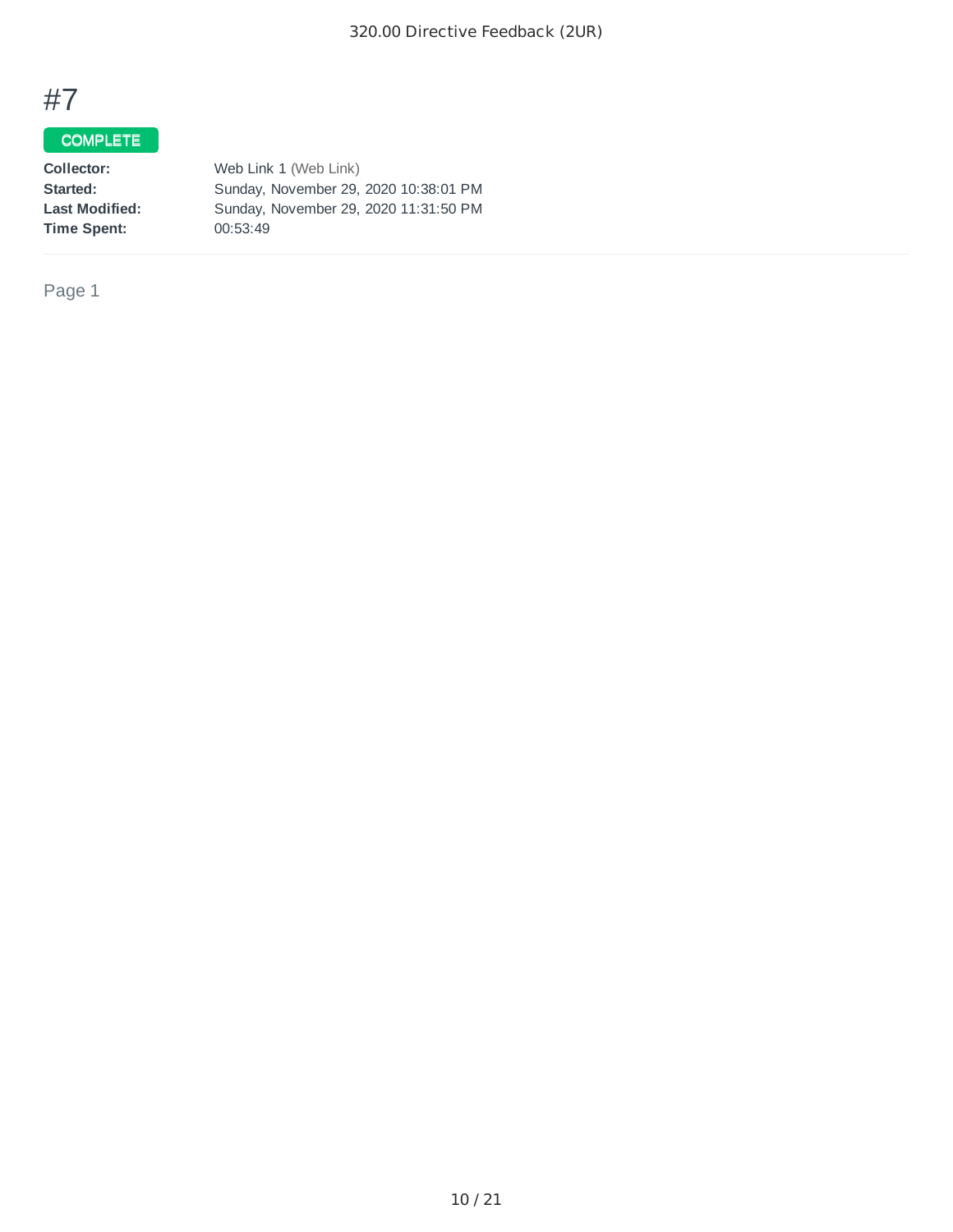# **Q1**

Please provide feedback for this directive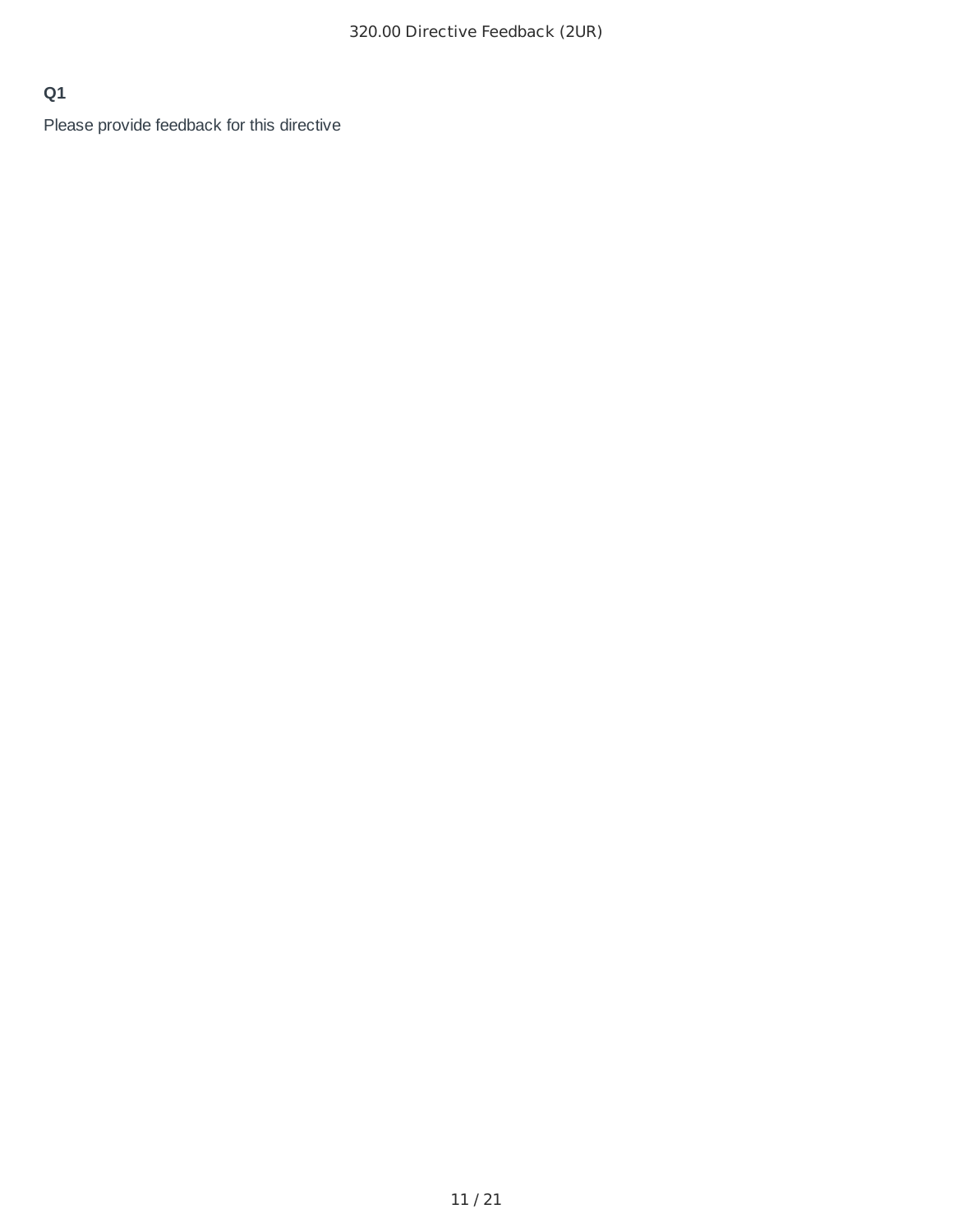#### 320.00 Directive Feedback (2UR)

1.2 Remove "strive". It should be required that ALL searches be conducted with dignity and courtesy. No exceptions.

1.4 Remove "when safe and feasible". Search or seizure without stating the reasonable suspicion is illegal. Eliminate this loophole.

1.8.3 Remove "if safe and feasible" once again. Searches should only be conducted by the gender identity the citizen feels comfortable with. "Safe and feasible" allow for far too much wiggle room to abuse.

1.9 The probable cause for said search should also be required to be recorded. If the member is incapable of recording one, the search should not have happened.

2.2.2. Verbal denial of property ownership does not make that property abandoned. For example, saying my neighbors home is not mine does not make it abandoned. Revise accordingly.

2.2.3 "is possessed for the purpose of being used, to commit, or conceal the commission of an offense" This statement gives members far too much latitude. A

2.3.1.3 Replace broad language of "reasonably related to the crime for which the person is arrested". This allows for far too many exceptions. This broad language destroys trust.

2.4.1.2 Unclear as to why this would be an exception. Delete. This is an unlawful search.

2.4.1.3 Unclear as to why this would be an exception. Delete. This is an unlawful search.

2.5.1.1.1 Remove "or property". Property cannot be harmed and does not warrant an unlawful search.

2.5.2.1.1 Term "an emergency" is subjective. Provide concrete requirements.

2.6.3.2 Include requirement that "Member shall clearly ask for consent prior to performing search and shall communicate that the search is voluntary".

2.6.3.3.3 Wording shall be revised to include notification prior to ALL recording (ie. video).

2.8.3.2. This once again appears far too broad, allowing members the ability to search first and think of a reasonable suspicion second. Include wording that the member's reasonable suspicion for arrest cannot be reliant upon the search of a subject.

2.9.2.2.1 What is a "justifiable intrusion"? Very broad word choice (a common theme throughout this document). Clarify with concrete parameters or delete altogether.

3.1.5. Include the following: "The member shall not seize of anything not meeting the above requirements."

3.2.1 Permitting members to "stop and frisk" citizens is extremely alarming. "Stop and frisk" policies have historically driven colossal divides between police and communities. Delete this clause.

3.2.2 "Take action" is too broad. What are you permitting the member to do? Very unclear.

4.2 This section only acknowledge (2) genders. Revise to address the entire spectrum of gender.

4.2 Members of the LGBTQ+ communities should have the right to have a LGBTQ+ officer perform their search. If this is seen as a "restrictive" requirement, I advise the bureau to reflect on what about their organization led to having an overwhelmingly heterosexual staff rather than stripping this right from Portland citizens.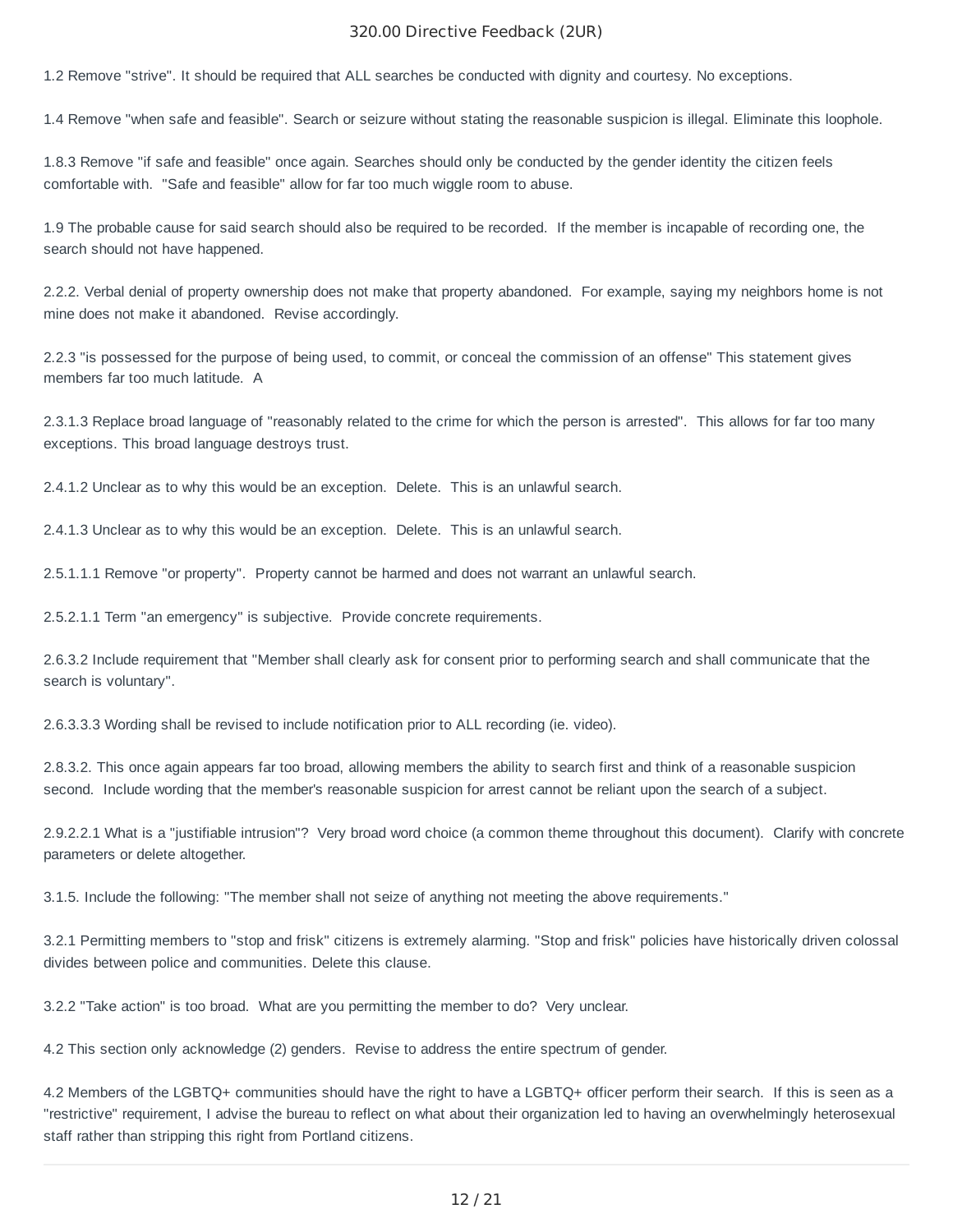**Respondent skipped this question**

Contact Information (optional - your name will be visible on PPB's website)

**Q2**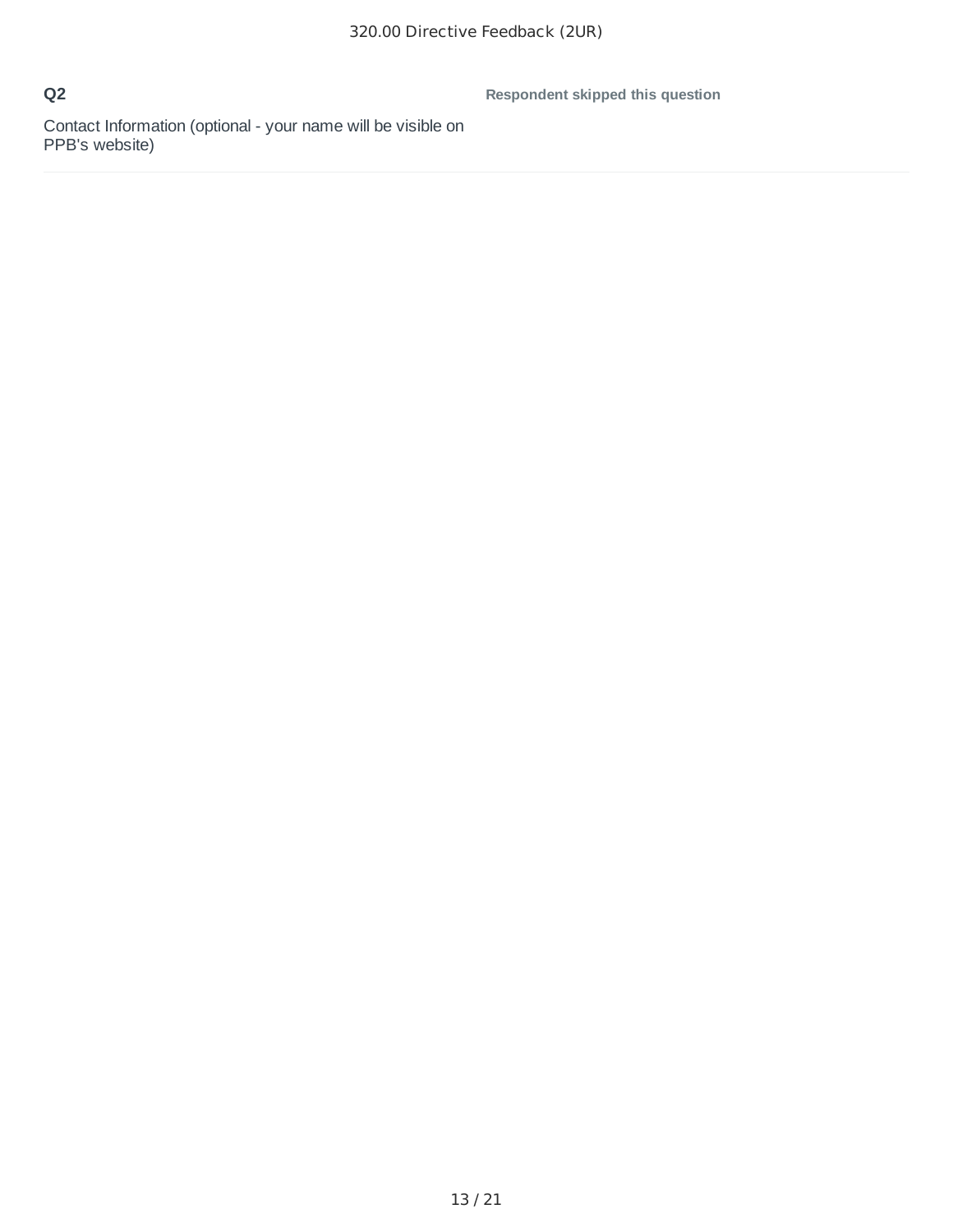### COMPLETE

| Collector:            | Web Link 1 (Web Link)                 |
|-----------------------|---------------------------------------|
| Started:              | Sunday, November 29, 2020 11:33:31 PM |
| <b>Last Modified:</b> | Monday, November 30, 2020 12:06:16 AM |
| Time Spent:           | 00:32:44                              |
|                       |                                       |

### Page 1

### **Q1**

#### Please provide feedback for this directive

2.1.1. This policy leaves it up to the officers to not only understand what material qualifies as Brady, but also truthfully submit it. There is no system of oversight or accountability provided. Simply the word of the member. This gives far too much power to an organization who has historically abused it.

In short, the DA should determine if the material qualifies as Brady. All evidence should be sent through the DA without allowing officers to be selective about what they do or do not include.

Additionally, provide following statement: "Selectively submitting or omitting Brady material is grounds for member termination."

3.2.2. Clarify the requirement that all officer misconduct witnessed by the member must be reported.

3.3.1. This states that the Bureau is in charge of its own oversight. This does not make any sense. It is rife with ethical problems. All oversight functions should be independent and separate from the bureau.

3.3.2.1 Delete "sustained". All findings are relevant and should be included. The DA can filter out at a later date if they find them not applicable.

3.4.1 Remove "mutually agreed upon". The DA decides the prosecutor, the bureau should not have any input on this item.

### **Q2**

**Respondent skipped this question**

Contact Information (optional - your name will be visible on PPB's website)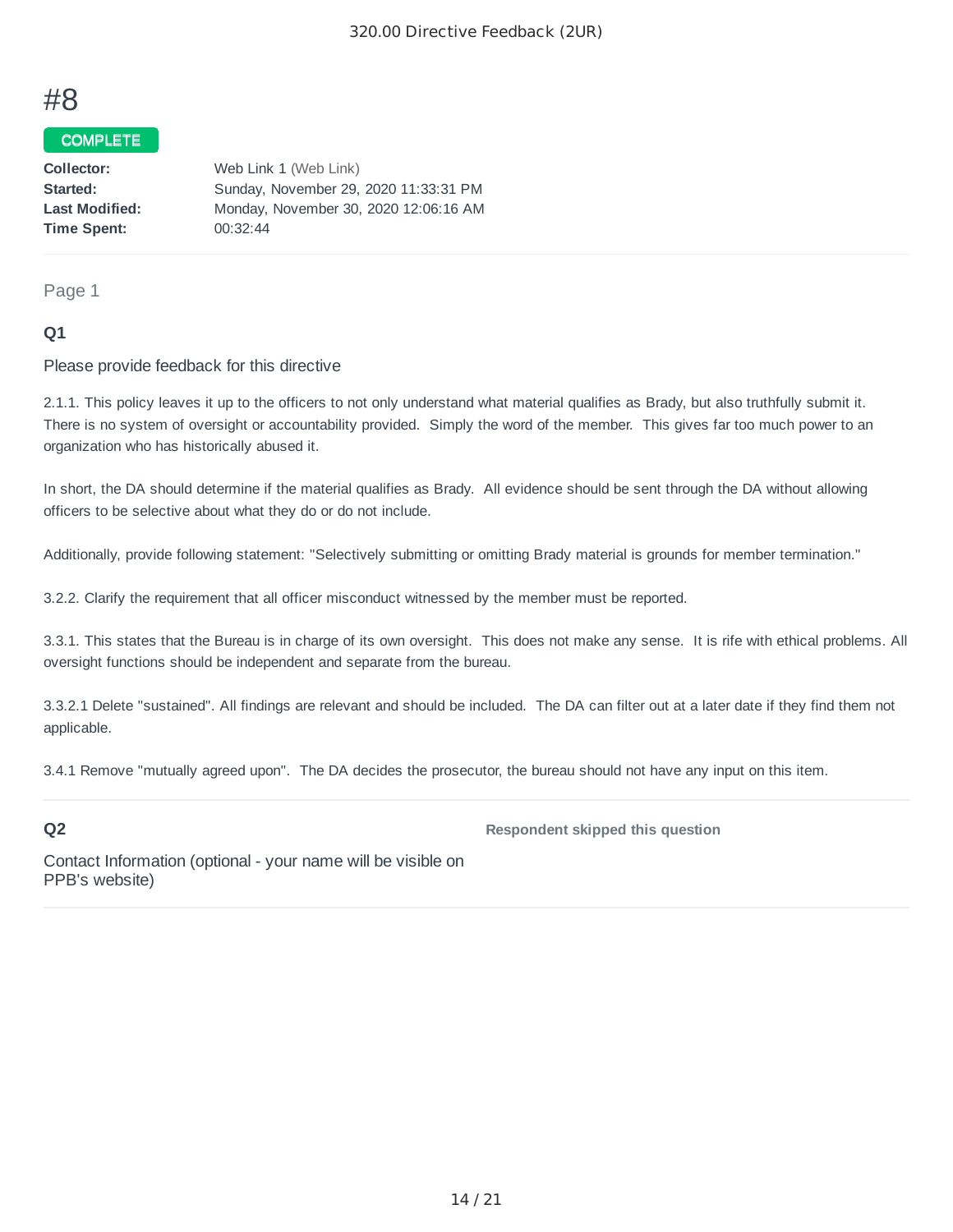# COMPLETE

| Collector:            | Web Link 1 (Web Link)                |
|-----------------------|--------------------------------------|
| Started:              | Monday, December 07, 2020 9:10:57 PM |
| <b>Last Modified:</b> | Monday, December 07, 2020 9:11:40 PM |
| Time Spent:           | 00:00:43                             |
|                       |                                      |

Page 1

## **Q1**

Please provide feedback for this directive

I want to see a termination of qualified immunity. PPB has no accountability to the citizens of Portland.

# **Q2**

**Respondent skipped this question**

Contact Information (optional - your name will be visible on PPB's website)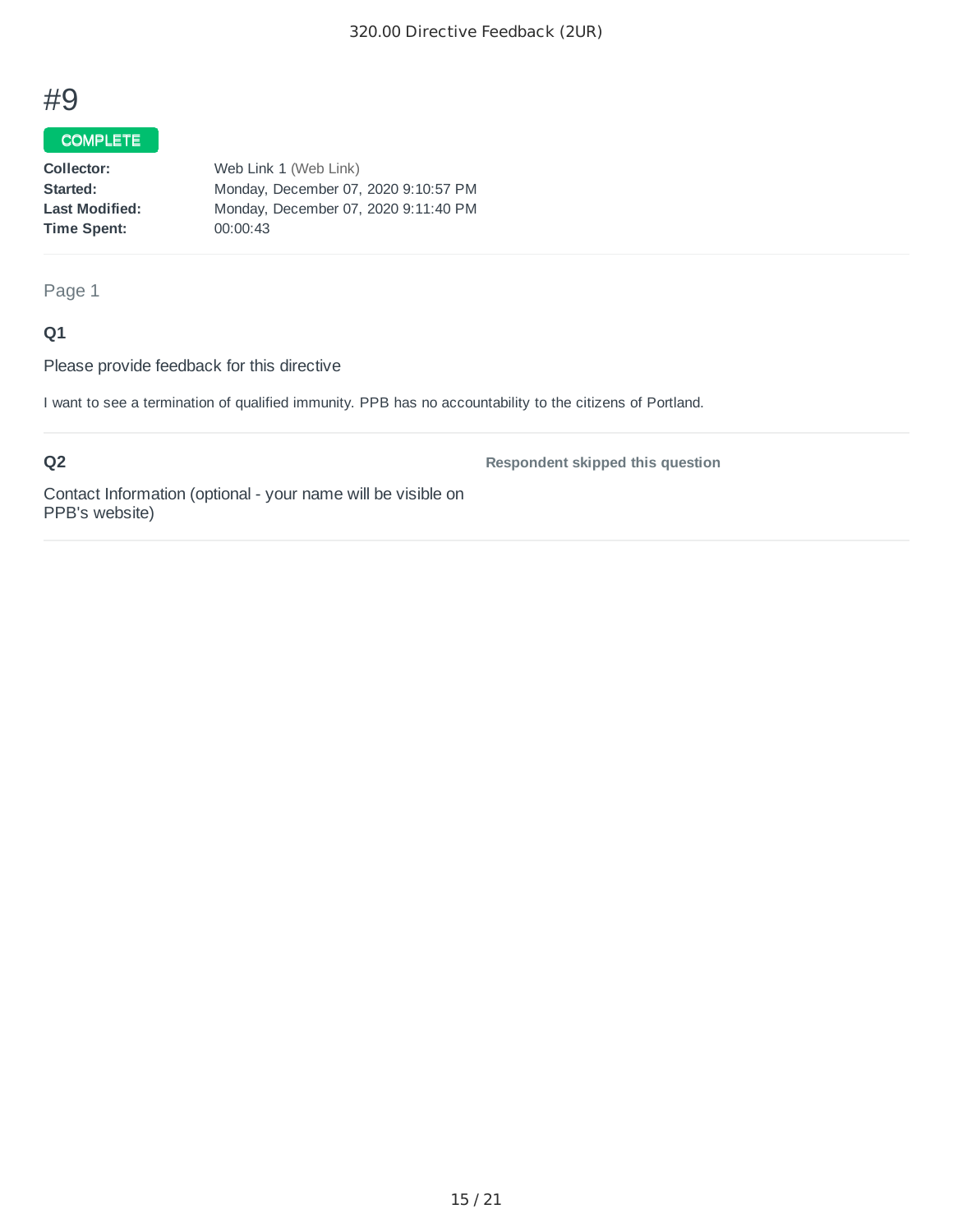# COMPLETE

| Web Link 1 (Web Link)                |
|--------------------------------------|
| Monday, December 14, 2020 9:17:18 AM |
| Monday, December 14, 2020 9:49:09 AM |
| 00:31:50                             |
|                                      |

Page 1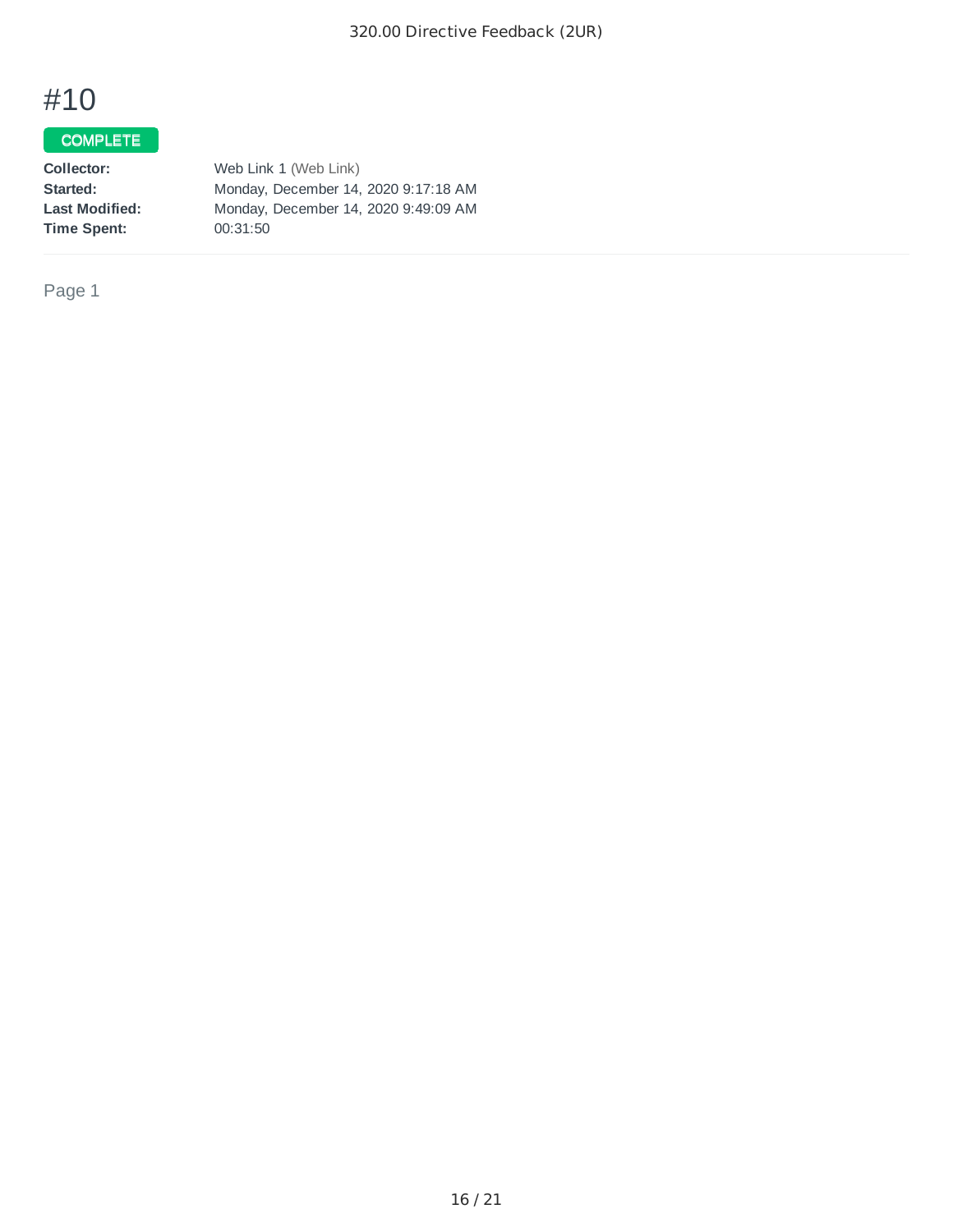## **Q1**

Please provide feedback for this directive

The following language should be added to the Directive:

Policy:

6. Bureau member on duty and off duty conduct in criminal and civil court proceedings can yield potential Brady material. This policy covers bureau members whether on duty or off duty and covers member conduct in their own civil and criminal litigation.

#### "Procedure:"

1.3 should be eliminated as it contradicts "Policy" 1.3. The police bureau shall turn over any and all potential Brady material to the District Attorney for their consideration. The bureau should not be the entity deciding what items are subject to Brady and if those items are material or not. Only the district attorney can make that determination.

Under "Procedure:" Add a new subject number

4. Potential Brady Material Regarding Civil Litigation and Administrative Investigations

4.1 Brady material includes any inconsistent statement made orally or in writing by any proposed witness.

4.2. Inconsistent statements which occur in any civil court proceeding whether on behalf of the City of Portland or occurring in private Bureau member civil litigation shall be turned over to the District Attorney for review.

4.3 The bureau has an obligation to turn over any inconsistent statement made on behalf of the city even if witnessed in civil deposition, court proceedings or the like, on behalf of the city.

5. Duty to Investigate

The bureau has a duty and obligation to investigate all allegations of untruthfulness by bureau members. The Bureau shall fully, and completely investigate any allegation of Brady material. The Bureau shall conduct enough witness interviews to properly investigate the allegations.

Policy 3.4 Prosecutorial Review and Member Notification

Add:

3.4.5 Members placed on the Brady list shall not work in any reporting unit or bureau position which requires them to testify in court proceedings.

3.5 Member Privacy and Rights

eliminate item 3.5.3 " A member's inclusion on the PID or any "Brady list" is not independent grounds for member discipline or termination."

This language does not make any sense. In order to be placed on the PID or Brady list, a member likely engaged in conduct which violated bureau policy. As such the member is subject to discipline or termination.

### **Q2**

Contact Information (optional - your name will be visible on PPB's website)

Name **Liani Reyna (Retired PPB Sergeant)**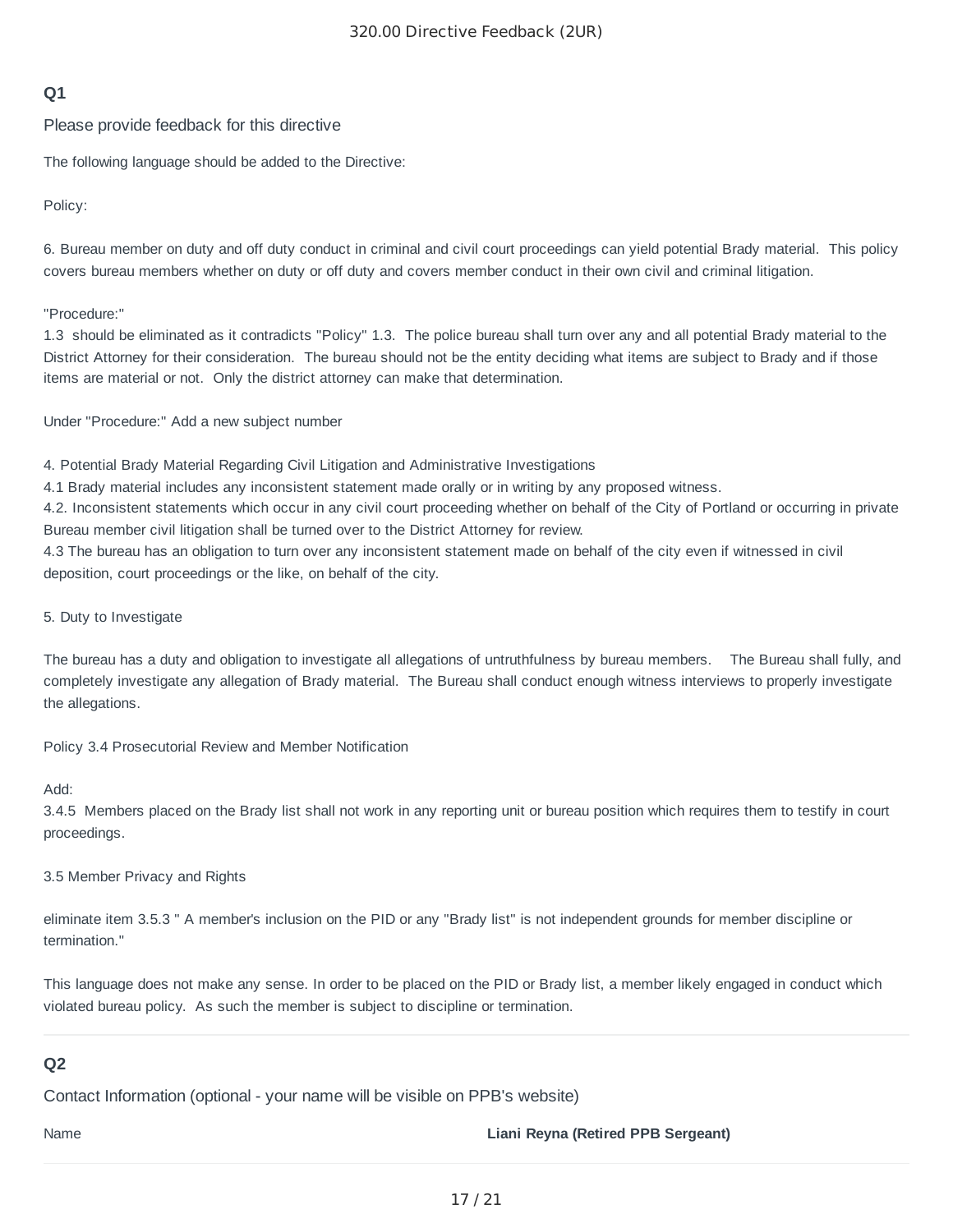# COMPLETE

| Web Link 1 (Web Link)                 |
|---------------------------------------|
| Tuesday, December 15, 2020 6:30:34 PM |
| Tuesday, December 15, 2020 6:31:12 PM |
| 00:00:37                              |
|                                       |

Page 1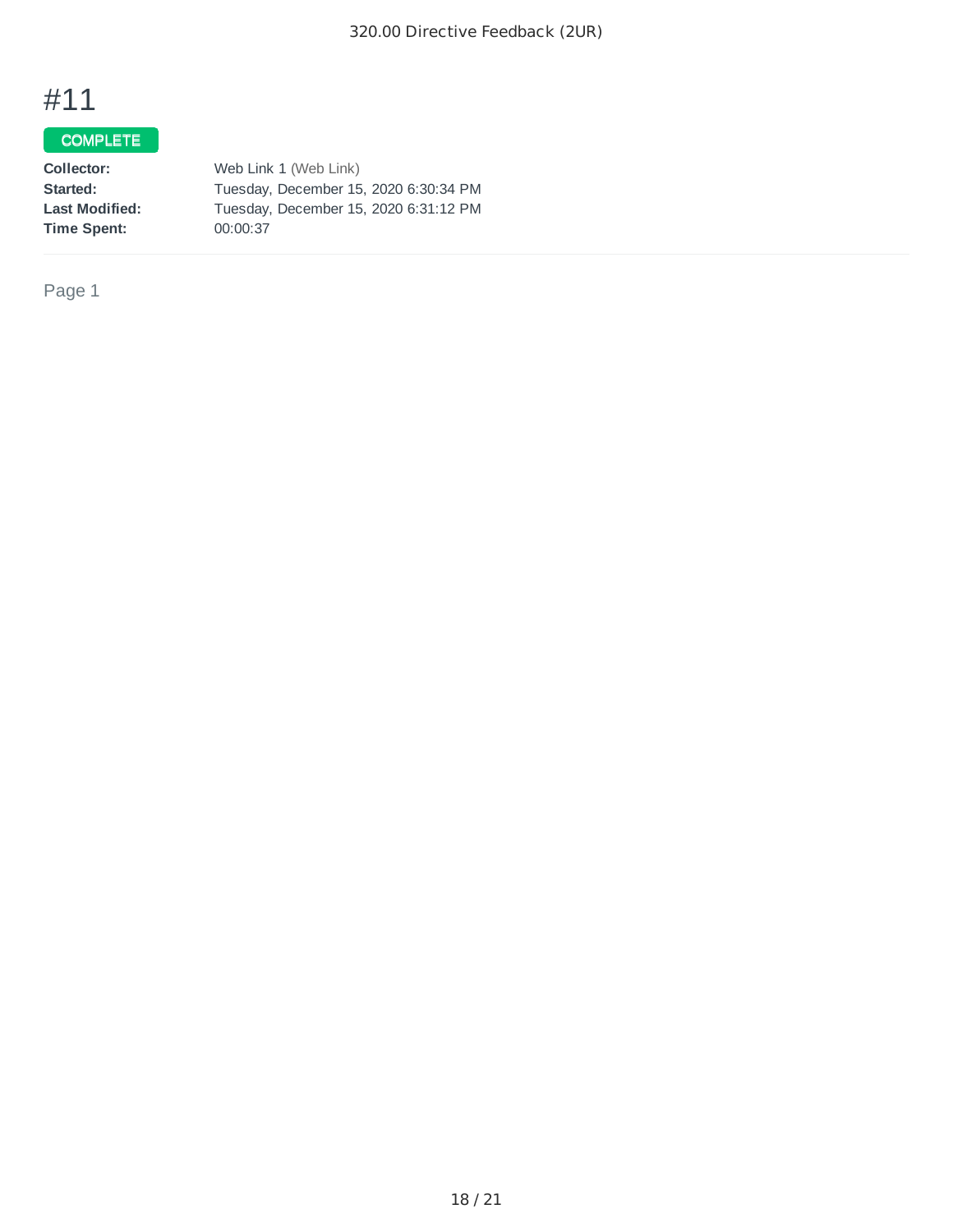### **Q1**

Please provide feedback for this directive

### COMMENTS ON SEARCH, "BRADY LIST" AND SUBSTANCE USE DIRECTIVES, DECEMBER 2020

To Chief Lovell, Capt. Parman, Lieutenant Morgan, PPB Policy Analysts, Compliance Officer/Community Liaison Team, Community Oversight Advisory Board staff, US Dept. of Justice, Citizen Review Committee and the Portland Police Bureau:

Below are Portland Copwatch's comments on the Search, "Brady List," and substance use Directives posted for review in November/December . Portland Copwatch (PCW) sent in comments on previous drafts of the Search policy (650.00) in October, the "Brady List" (320.00) in August and the Alcohol Use policy (316.00) in February. The other substance use Directives (316.10 Drug/Controlled Substance Use, 316.20 Tobacco Use, and 316.30 Drug and Alcohol Testing) were not previously posted. The PPB says it is considering consolidating all four substance policies; PCW has no objection to this so long as the content is clear. We have no comments on 316.20.

As with our previous comments on the Brady List policy, (now called "Police Bureau Reporting of Potential Exculpatory or Impeachment Information"), we used the term "Brady List" as it is the common term for the roster of officers subject to disclosure for their possible lack of credibility in court proceedings in reference to a Supreme Court case.

We continue to urge the Bureau to add letters to identify section headings (Definitions, Policy, Procedure) so that there are not multiple sections with the same numbers, and to enumerate the Definitions. Our comments below refer to the Procedure Section unless otherwise noted.

---------

### DIRECTIVE 320.00 POLICE BUREAU REPORTING OF POTENTIAL EXCULPATORY OR IMPEACHMENT INFORMATION

The complete overhaul of this proposed new Directive has made many improvements, beginning with the title being changed from "Disclosure of" to "Police Bureau Reporting of" Potential Exculpatory or Impeachment Information. This sets the tone for the entire policy, which is now geared toward sending more information to the District Attorney and letting them decide what needs to be disclosed to defendants (Policy Sections 3 & 4, Procedure Section 1.1).

One notable addition is that aside from criminal charges (Section 1.4.1), tampering with evidence (now better defined in Section 1.4.7), dishonesty and bias, use of force has been added to things that bring an officer's credibility into question (Sections 1.4.6 , 3.1.1 and 3.3.2.1). However, the actions of harassment, discrimination and retaliation are no longer on the list.

Here are other comments on the new draft.

--The definitions of "exculpatory" and "impeachment" have been cut and replaced by an overall definition of "Potential Brady Material." All three are probably worth including.

--While the earlier draft required investigations that were in progress to be turned over to the DA, the new draft says that allegations which have not been proven "will usually not be reported to the prosecutor" (Section 1.3). This seems to create a loophole. Perhaps it is better to report the allegations and then the outcomes to the DA so they can strike the information from their database, rather than risking a judgment call about what is "usual."

--It is unclear whether the requirement for officers to enter potential Brady material into the crime database\* means officers have to admit their own shortcomings or if they are being encouraged to report other officers' potential misconduct (Section 2.1). Presumably it is the latter based on the reporting requirements in Section 3.2.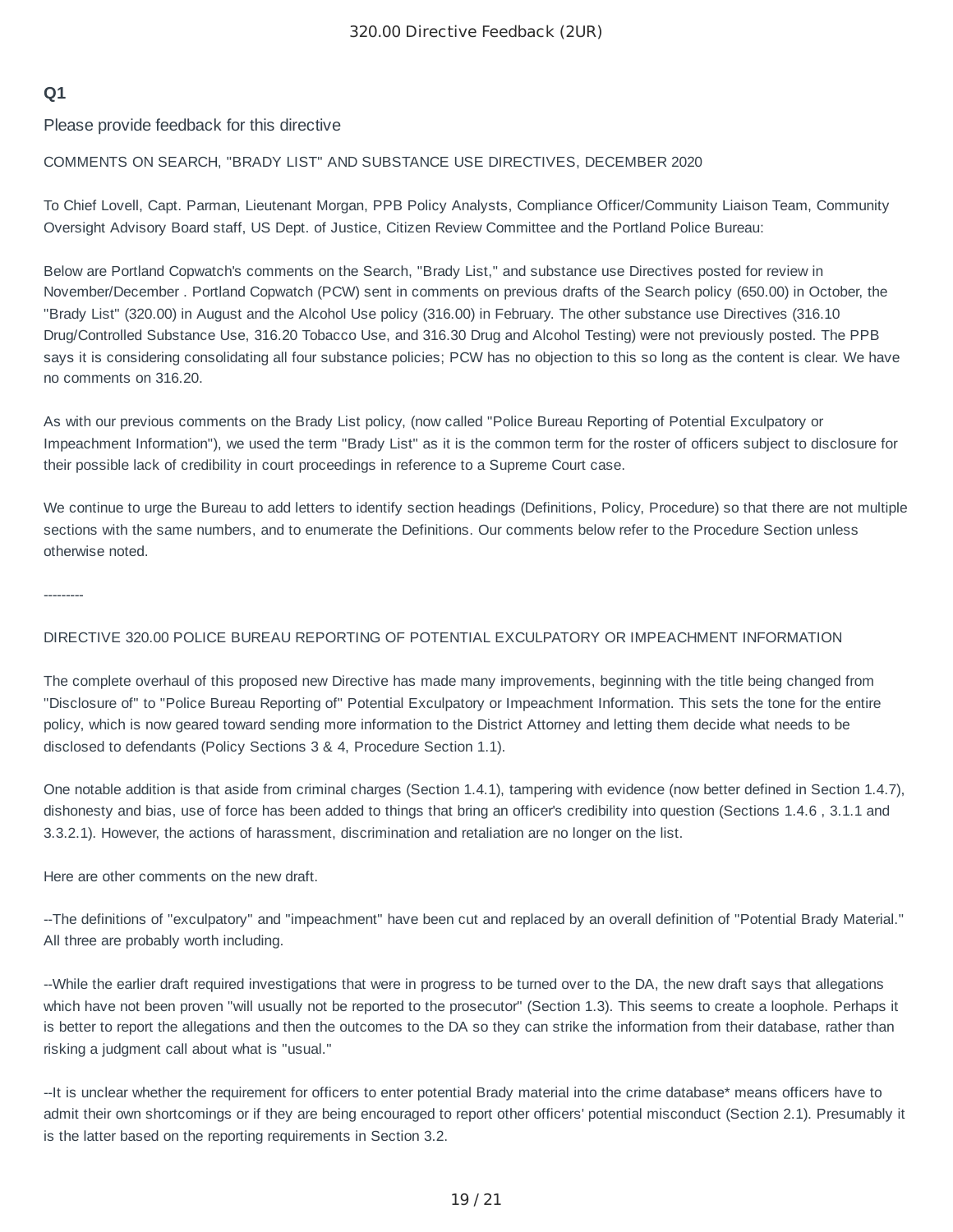### 320.00 Directive Feedback (2UR)

--We continue to wonder whether the "final Sustained findings by the Chief," now in Sections 3.1.1 and 3.3.2.1, mean before or after an officer's "mitigation hearing." We noted that Chief Outlaw agreed with the Citizen Review Committee to find an officer out of policy for lying to a community member (claiming he could be arrested for recording the officer) but ultimately changed the allegation to be a "performance issue." We asked whether that Sustained finding on performance counted toward the Brady list since it's not a violation of the Truthfulness Directive.

--The content of Section 3.5 on officer privacy and rights appears to be included to reassure officers that the records will not necessarily be released to the public. It is good to reassure officers of their rights, but there also needs to be appropriate transparency around those given the authority to use violence to enforce state power.

--The word "timely" that we noted appeared several times has been removed; the words "as soon as practicable" now appear.

We continue to believe that the Bureau should create a "Brady List Matrix," similar to the Discipline Matrix, which outlines what kinds of violations of what policies and laws would lead to an officer's name being submitted to the District Attorney.

\*-Since the database, perhaps, may not be called RegJIN in the future, a more generic term should probably be used so the Directive doesn't have to be rewritten when software changes.

#### **CONCLUSION**

We continue to appreciate that the community has an opportunity to give input into Bureau policy as long as Portland continues to have police. While the Bureau has made efforts to create a more user-friendly process for commenting on these policies, the redline versions, particularly of both nearly fully-rewritten Directives posted in November, leaves a lot to be desired. The automated redlining resulted in renumbering of existing Sections, sentences strung out among several pages, and enough confusion that we had to re-print the original and compare it line by line to figure out what was changed.

We thank the Directives project administrator for recognizing that our August comments on the Brady list Directive had been left out of the review packet, and adding them in to a revised packet. It's likely that the omission may have been in part because we sent those comments by email and not via the website's online submission process, but we hope the PPB will compile comments regardless of how they arrive. It's not clear, for instance, whether the Portland Committee on Community Engaged Policing (PCCEP) is being required to post their recommendations using that web portal. (To be clear, we do not think that should be necessary.)

We continue to urge that all response periods last at least 30 days to allow groups like the PCCEP-- which only meets once a month- to be able to adequately discuss and respond to the policy proposals, especially when they are as important and complex as the Brady and Search Directives.

Thank you for your time

--dan handelman

--Portland Copwatch

### **Q2**

Contact Information (optional - your name will be visible on PPB's website)

Name **copwatch@portlandcopwatch.org**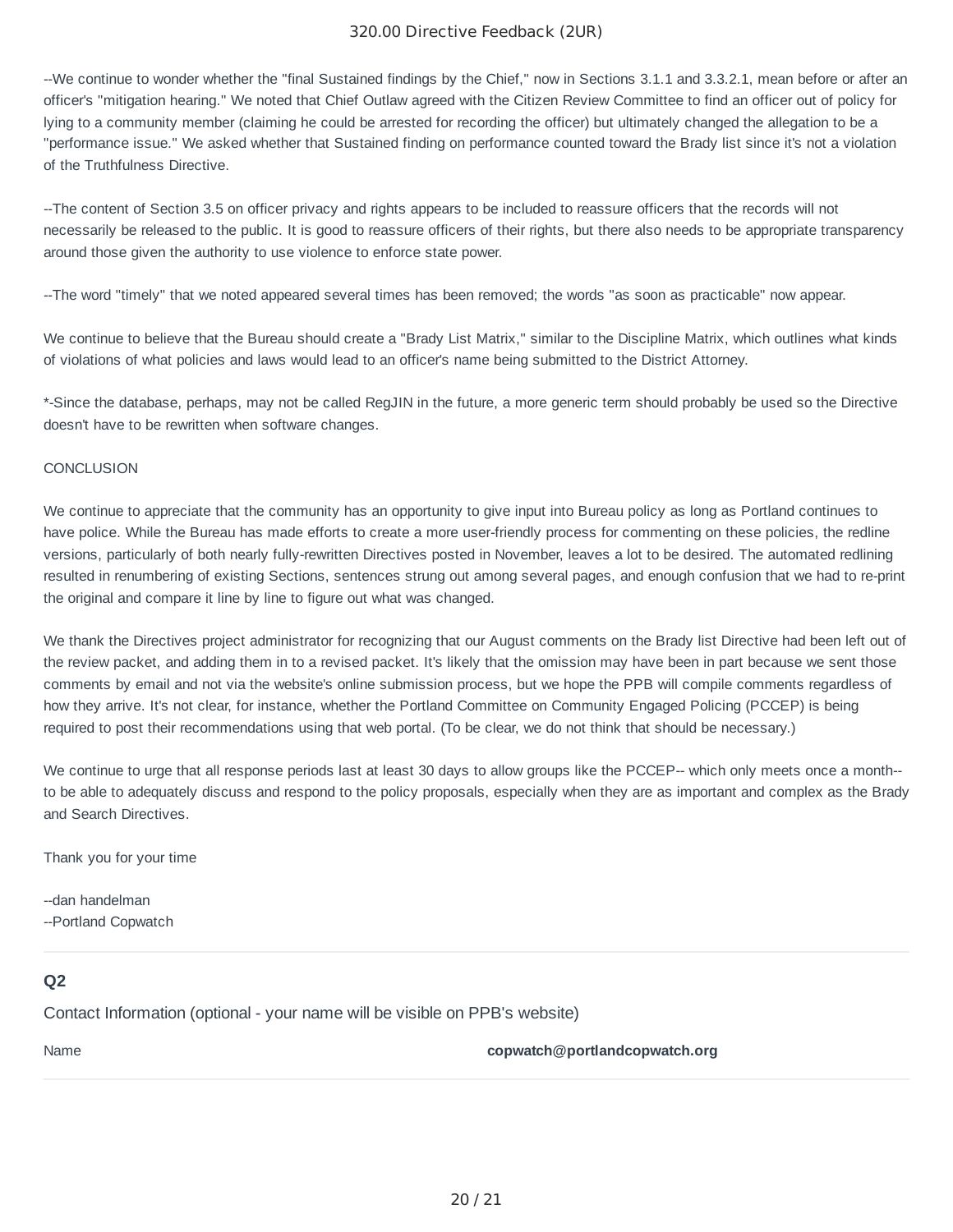### COMPLETE

**Collector:** Web Link 1 (Web Link) Started: Wednesday, December 16, 2020 3:19:21 PM **Last Modified:** Wednesday, December 16, 2020 3:23:05 PM **Time Spent:** 00:03:44

#### Page 1

### **Q1**

Please provide feedback for this directive

There are several issues in this draft of 320.00 that need to be addressed.

In section 1.3 at the end of the sentence; " ... are generally not " and "will usually not be ..." need to be definitive. If the allegations are not substantiated or are not credible or have been exonerated, not sustained or unfounded, then they should be not available to the MCDA review. These should be set out from the other material that PSD has for review.

In section 3.2.3, there needs to be a clarification for the supervising member. If the potential Brady material has already been forwarded and PSD has done its job, the supervisor is aware of it for potentially the history of that offending officer. Language specific to once reported means it is up to PSD to keep it and not have a different supervisor bring up "past sins" again and again. The time line language needs to be clarified throughout the directive. Supervisors are put under shall immediately in this section. In 3.3.2 , the shall notify the MCDA as soon as practicable and later in 3.3.3 the language changes again to shall notify members in writing, as soon as practicable.

There needs to be a consistent time line, similar to BHR 2.02 rules; " notification will be as soon as possible but no later than 2 days." The notification timeline needs to be consistent for all parties, MCDA, PSD, Supervisors and to include notification to the PPA and affected member. The methods of notification need to be spelled out (specific notification form, email, letter, phone call) to protect the member and assure all interested parties get the same information at the same time.

What tracking system will be used in PSD to document who from the MCDA office was there and what officer's files are being monitored. There needs to be clarification on the prosecutor designee and if the pending administrative review in 3.4.1 will trigger the mandatory notification discussed above. If there is a "log" will that be an internal PPB document that is discoverable?

### **Q2**

Contact Information (optional - your name will be visible on PPB's website)

Name **Sgt. James C Nett**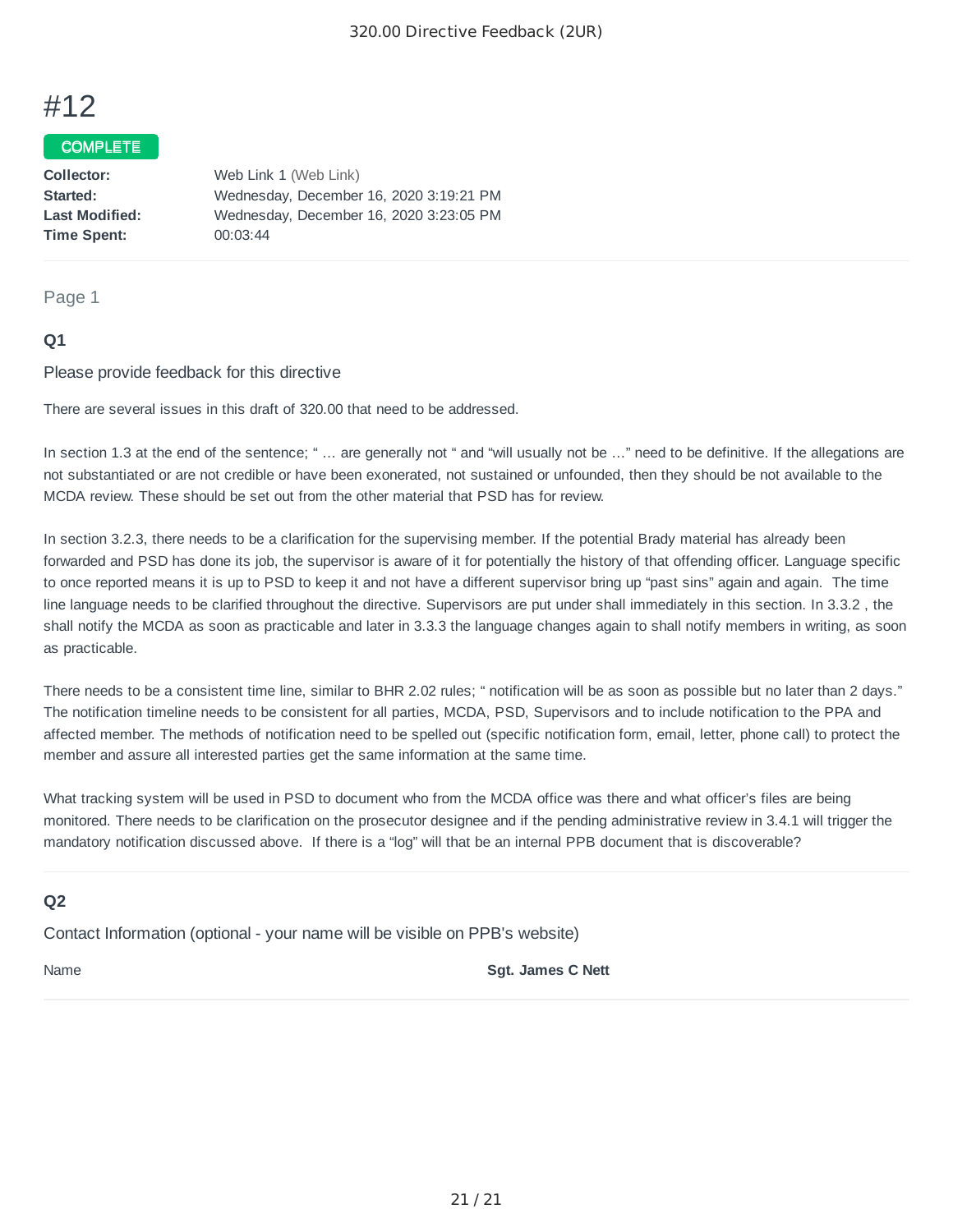# COMPLETE

| Collector:            | Web Link 1 (Web Link)               |
|-----------------------|-------------------------------------|
| Started:              | Sunday, August 02, 2020 11:15:40 AM |
| <b>Last Modified:</b> | Sunday, August 02, 2020 11:16:06 AM |
| <b>Time Spent:</b>    | 00:00:26                            |
| <b>IP Address:</b>    | 74.120.152.145                      |
|                       |                                     |

Page 1

# **Q1**

Please provide feedback for this directive

test

## **Q2**

Contact Information (optional)

Name **test**

Email Address **test@test.com**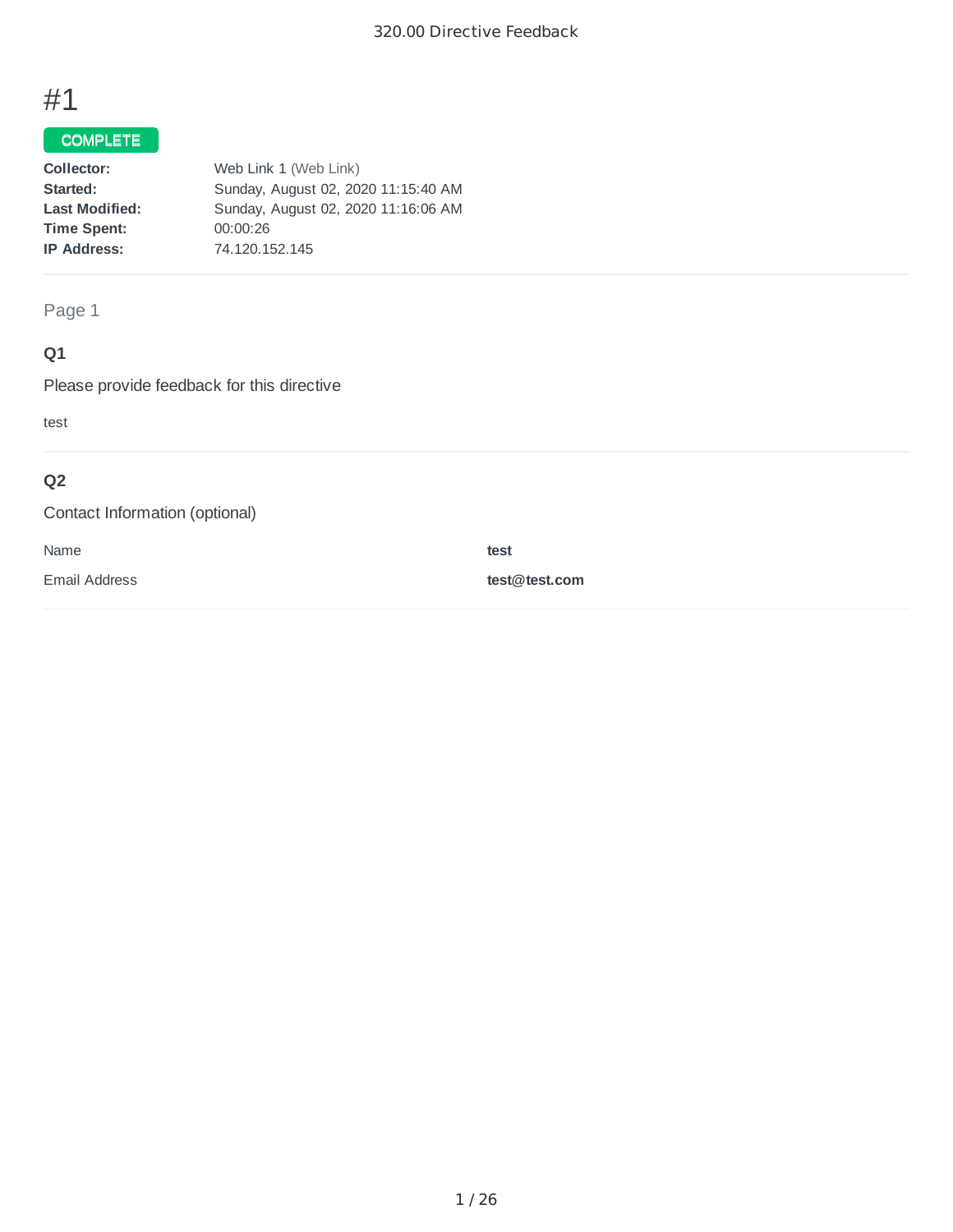# COMPLETE

| Web Link 1 (Web Link)               |
|-------------------------------------|
| Sunday, August 02, 2020 11:19:12 AM |
| Sunday, August 02, 2020 11:19:36 AM |
| 00:00:24                            |
|                                     |

## Page 1

# **Q1**

Please provide feedback for this directive

test 2

## **Q2**

Contact Information (optional)

Name **test2** 

Email Address **test2@test.com**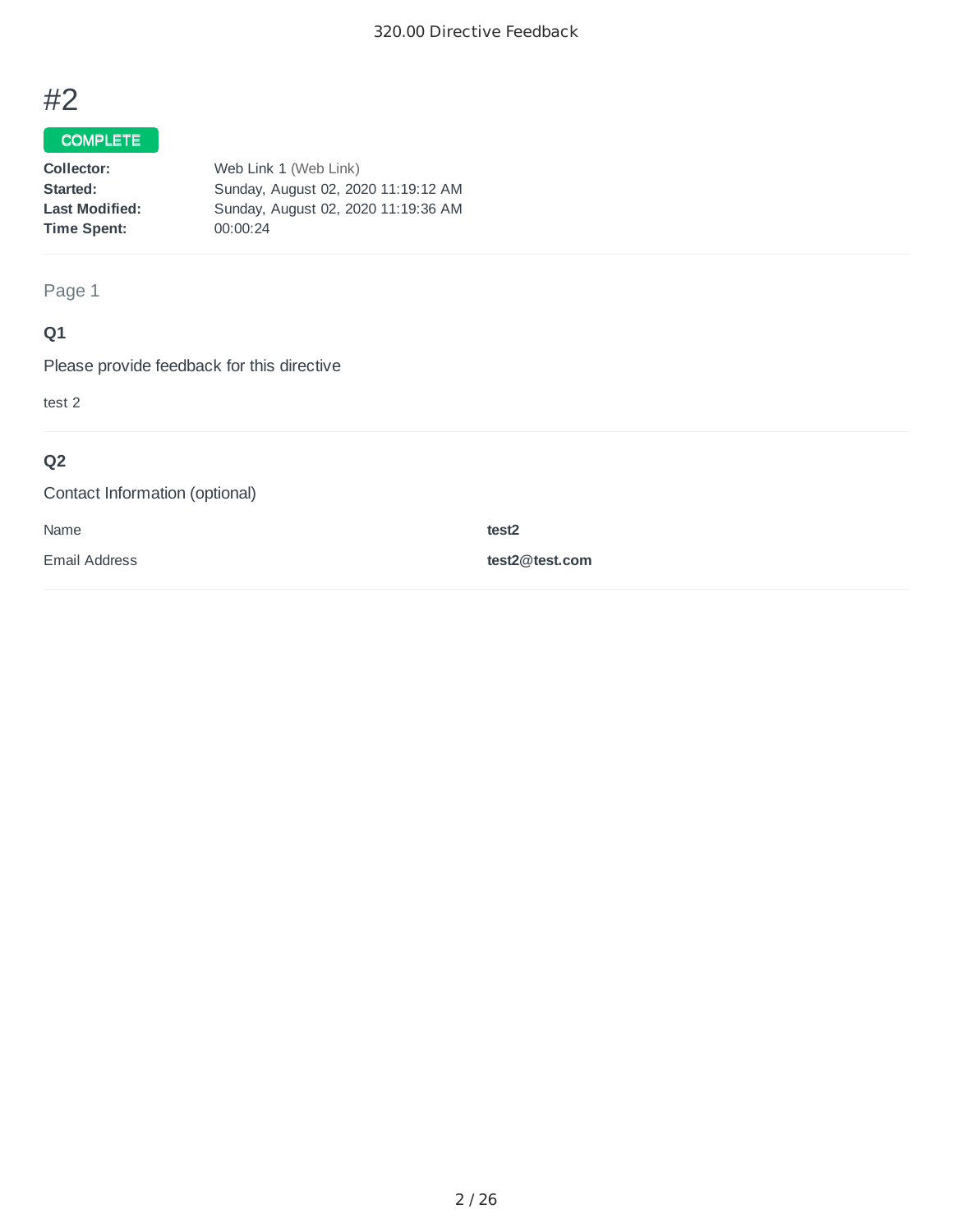### COMPLETE

| Collector:            | Web Link 1 (Web Link)              |
|-----------------------|------------------------------------|
| Started:              | Monday, August 03, 2020 4:44:45 PM |
| <b>Last Modified:</b> | Monday, August 03, 2020 4:45:45 PM |
| Time Spent:           | 00:01:00                           |
|                       |                                    |

Page 1

## **Q1**

Please provide feedback for this directive

An officer who has been found to make untruthful or dishonest statements and tbat cannon the trusted should never again be in a position of having the power to arrest or issue citations.

# **Q2**

**Respondent skipped this question**

Contact Information (optional)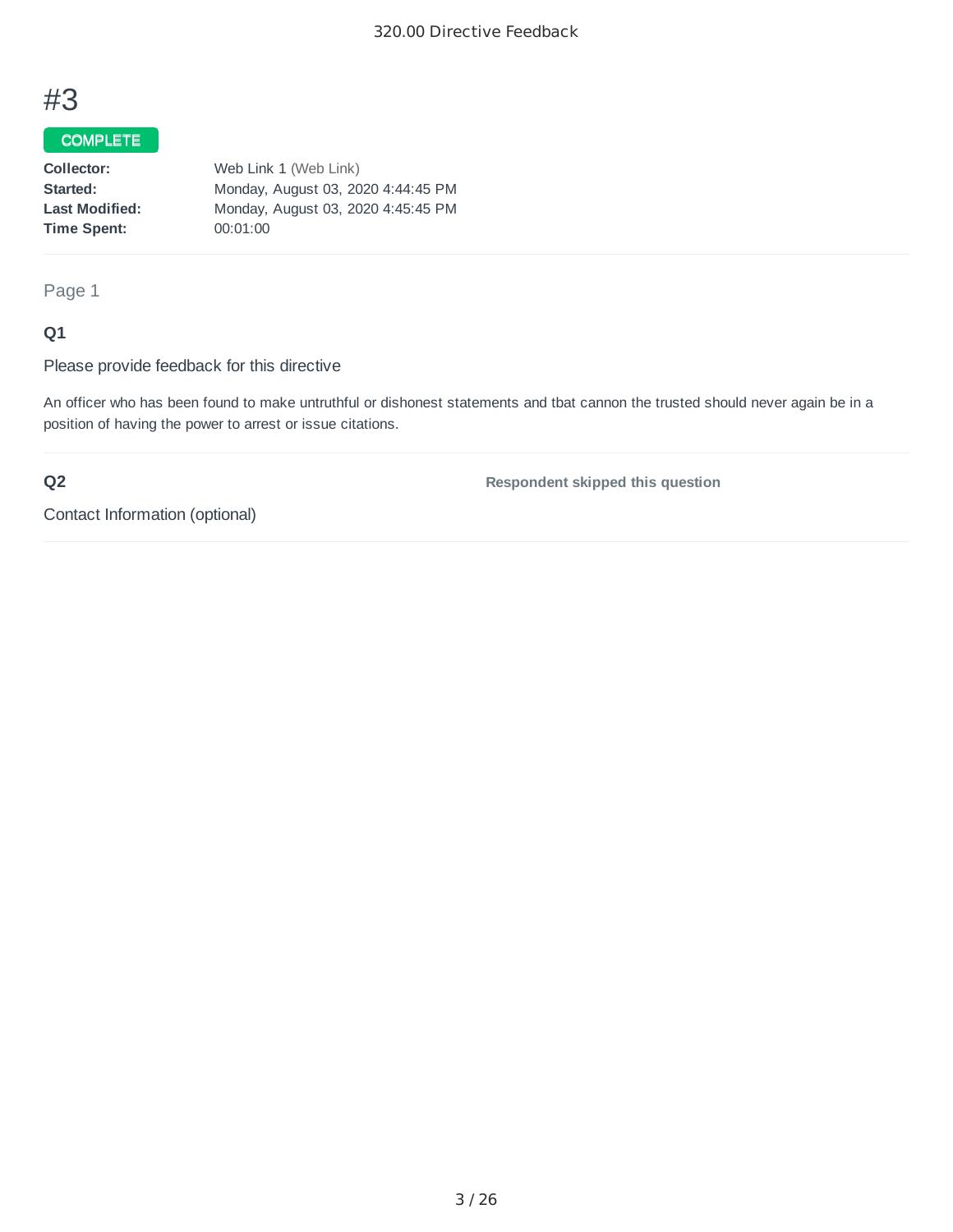## COMPLETE

| Collector:            | Web Link 1 (Web Link)              |
|-----------------------|------------------------------------|
| Started:              | Monday, August 03, 2020 7:52:49 PM |
| <b>Last Modified:</b> | Monday, August 03, 2020 8:05:05 PM |
| Time Spent:           | 00:12:15                           |
|                       |                                    |

### Page 1

### **Q1**

Please provide feedback for this directive

I am opposed to this directive on the following grounds:

That it is a unilateral policy which affects only government witnesses and does also establish the responsibility of the DA in criminal trials where this applies to provide the same elaboration for defense witnesses in the discovery provided to the Portland Police Bureau. For me to support this new directive I would need to see the same policy affect both the prosecution and defense in these cases where government witnesses and members of the Portland Police Bureau may be testifying as witnesses. In other words, if the PPB is to be required to provide this additional aspect of information in their case discovery to the DA then the DA must also do the same for any of their defense witnesses.

I support the PPB. I am grateful for your dedication to serve and protect. You are indeed the 'thin blue line' that preserves freedom and justice in our city and our nation. I back the Blue.

### **Q2**

Contact Information (optional)

Name **Marc Wolff** Email Address **info@wolffgames.com** Phone Number **5302104811**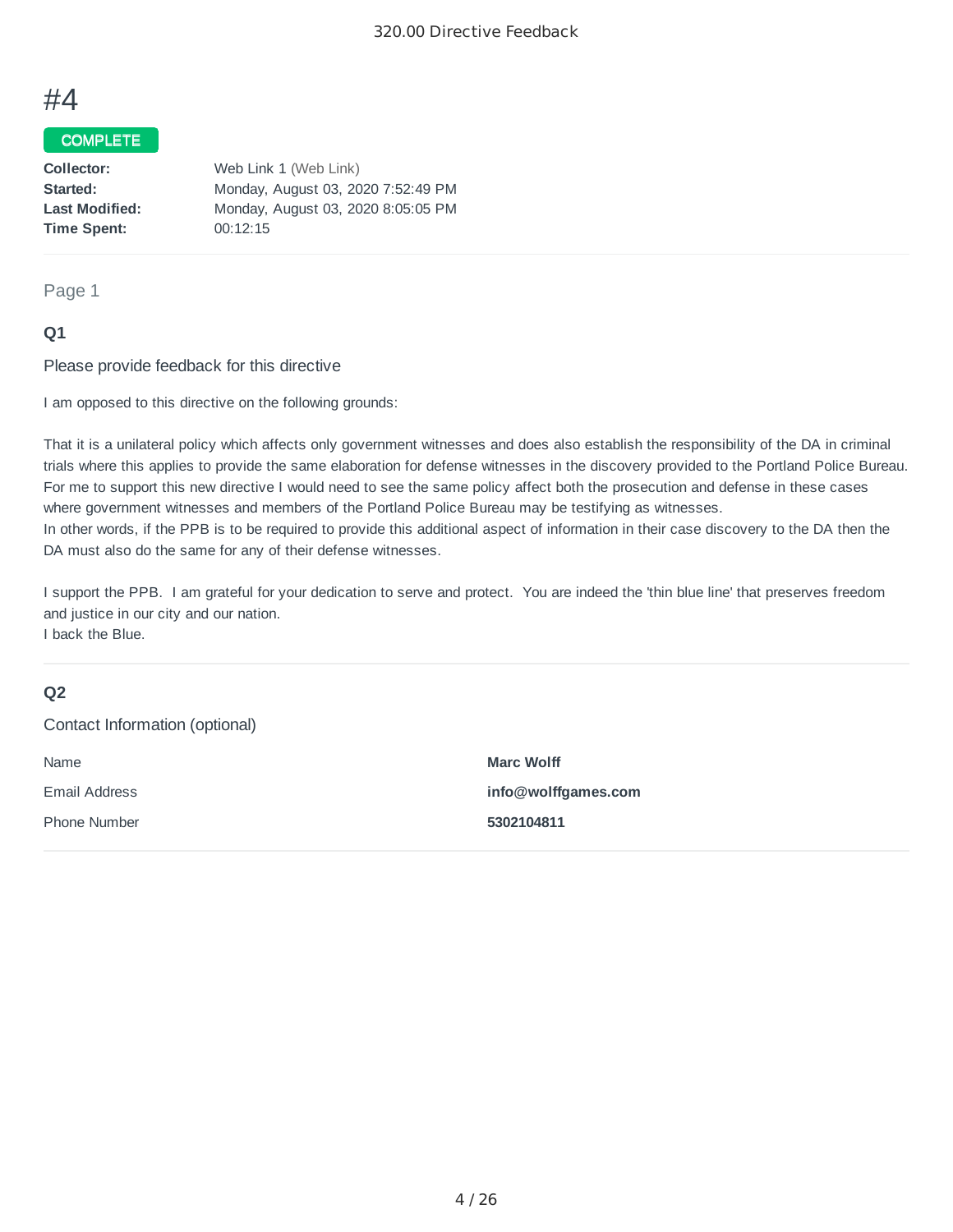# COMPLETE

| Collector:            | Web Link 1 (Web Link)              |
|-----------------------|------------------------------------|
| Started:              | Monday, August 03, 2020 8:52:33 PM |
| <b>Last Modified:</b> | Monday, August 03, 2020 8:55:48 PM |
| Time Spent:           | 00:03:14                           |
|                       |                                    |

### Page 1

### **Q1**

### Please provide feedback for this directive

This document is too obtuse for the public to be able to comment on it meaningfully. A better system for explaining directives and gathering meaningful input that can actually help the police department serve the community is needed. I have a huge appreciation for the work PPB does, and also believe that improvements can and need to be made. It is very difficult as a member of the public who cares about our policing policies to know what kind of feedback would actually be useful on this directive.

## **Q2**

Contact Information (optional)

Phone Number **5107727032**

Name **Jen Mair** Email Address **jen.mair@gmail.com**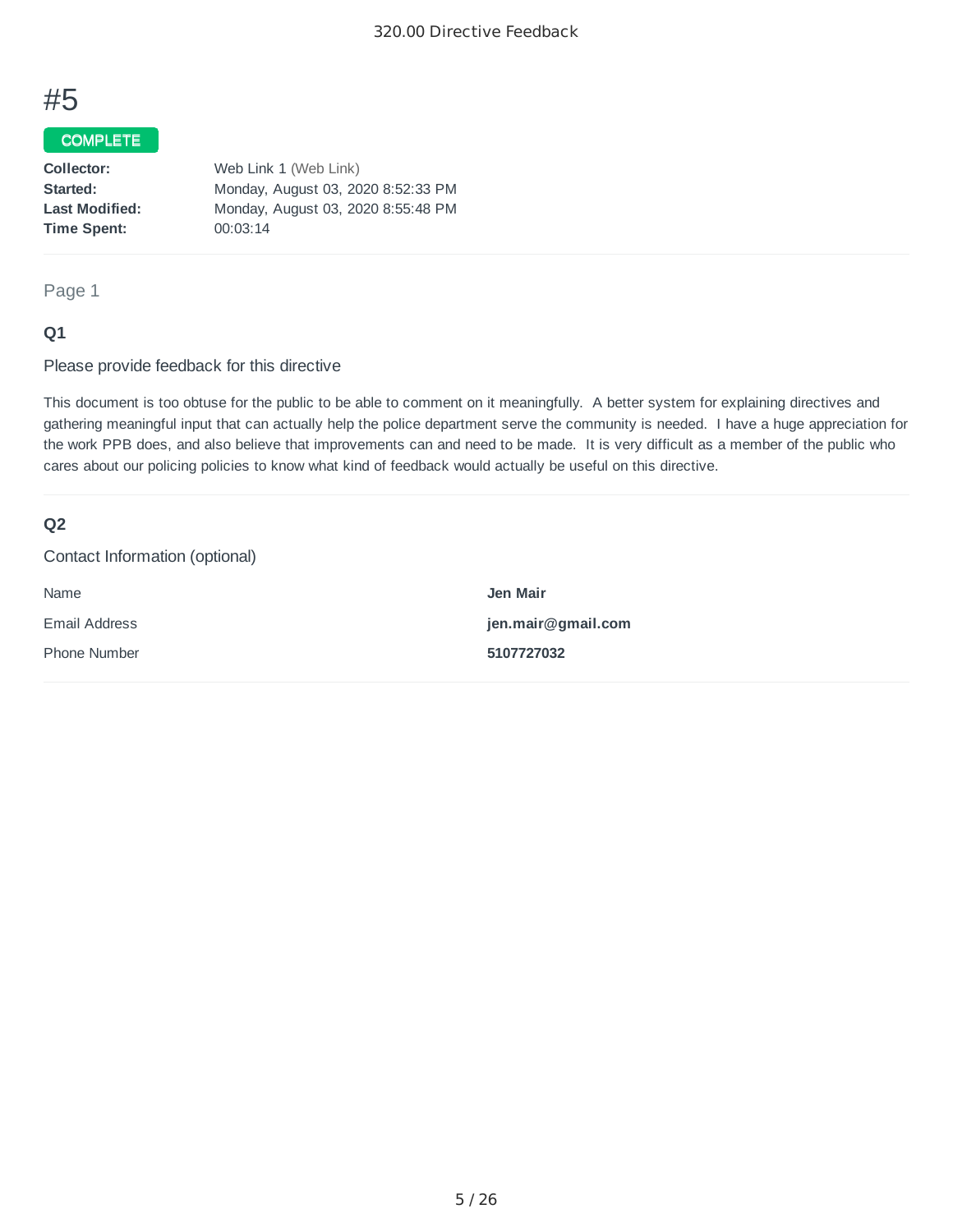### COMPLETE

| Web Link 1 (Web Link)              |
|------------------------------------|
| Monday, August 03, 2020 8:39:05 PM |
| Monday, August 03, 2020 9:40:46 PM |
| 01:01:41                           |
|                                    |

### Page 1

### **Q1**

Please provide feedback for this directive

There is a need for the accused to have due process and an opportunity to confront their accuser and to be made aware what the allegation is . In this case,

( now retired ) Judge Gillespie placed a Peace Officer on the Brady List ( lowest level). Judge Gillespie would NOT and did NOT have to provide a reason.The officer was not able to confront the Judge nor would anybody do so on his behalf . The officer was denied Due Process -the very thing that our legal system is based on. The presiding judge was said to be powerless over this rouge Judge 's decision ( this is hear say but I have it on good authority that this is true )

Secondary , there is a need for a formal system that mandates and clearly states the process for removal of one off the Brady List ( lowest levels) .It is my understanding that there is some relief after an officer whom is on the lower level Brady List is allowed to testify in court

however there appears to be no formal requirement for paperwork to be generated for removal from this list . To make the officer whole.

If you doubt this happened , it did in Coos County . (The above did not address the secondary safeguard failure set in motion by the accused employer ( county) solely based on this Judge's unsubstantiated opinion. Request public record information from Coos for a great case study.

Thank -you for your time.

### **Q2**

Contact Information (optional)

Name **Erin**

Email Address **erinmlarson@outlook.com**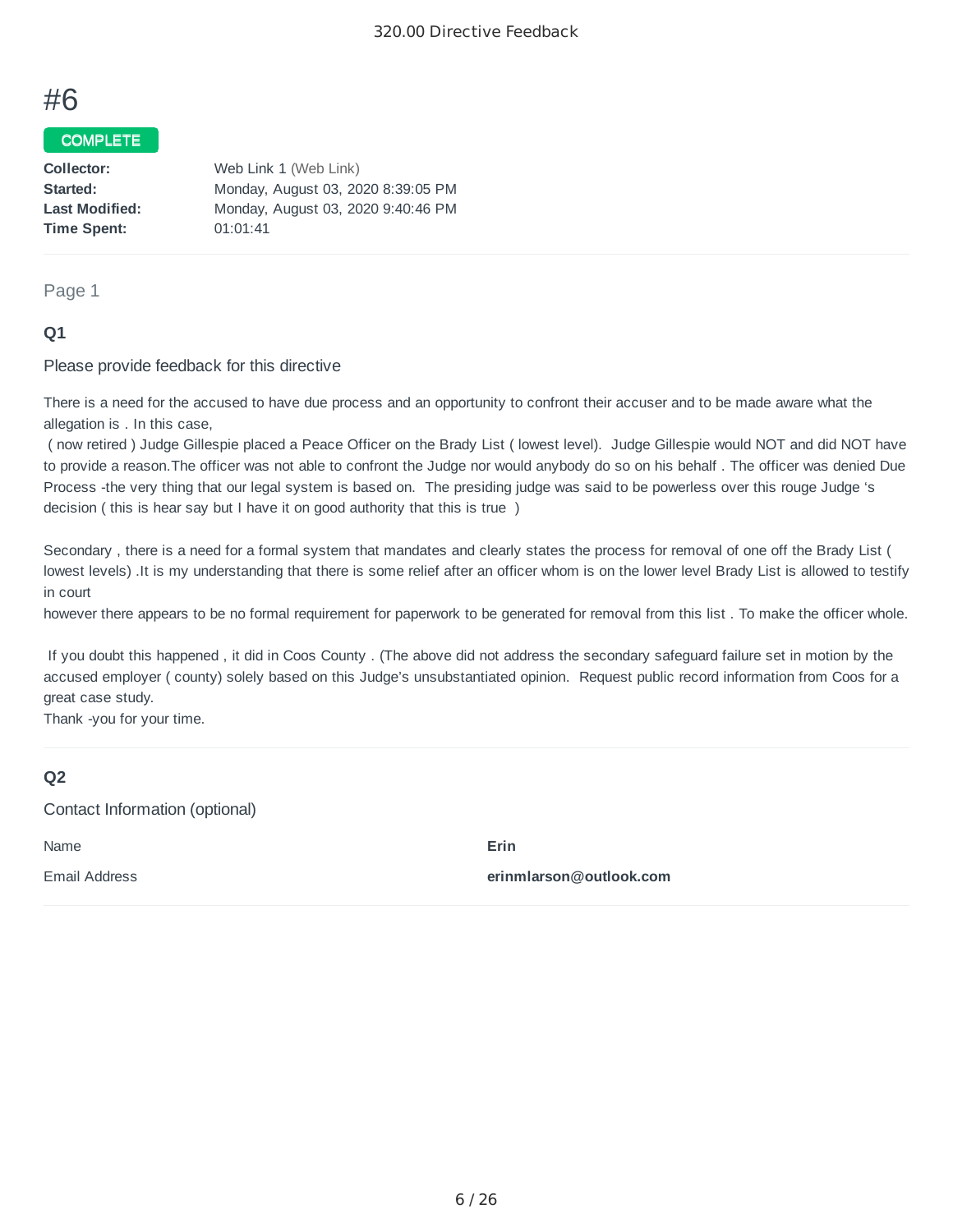# COMPLETE

| Collector:            | Web Link 1 (Web Link)                |
|-----------------------|--------------------------------------|
| Started:              | Monday, August 03, 2020 11:44:20 PM  |
| <b>Last Modified:</b> | Tuesday, August 04, 2020 12:31:15 AM |
| Time Spent:           | 00:46:54                             |
|                       |                                      |

Page 1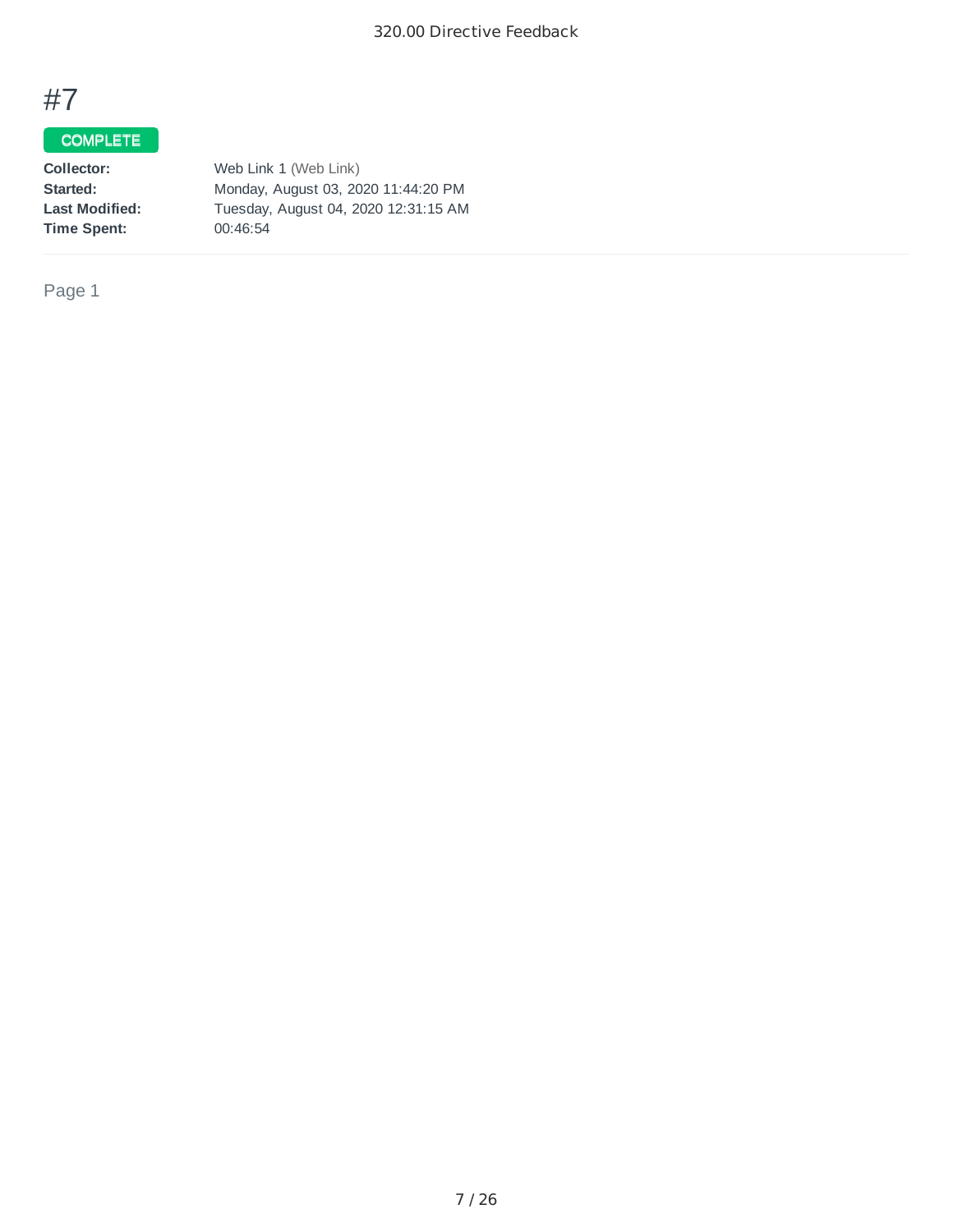## **Q1**

Please provide feedback for this directive

Oyez Oyez Oyez

Do as the Court has said to do, give the information to the lawyer for the accused, when asked.

The Decision in Brady v. Maryland states at,

a) Suppression by the prosecution of evidence favorable to an accused who has requested it violates due process where the evidence is material either to guilt or to punishment, irrespective of the good faith or bad faith of the prosecution. Pp. 86-88.

[86]

We agree with the Court of Appeals that suppression of this confession was a violation of the Due Process Clause of the Fourteenth Amendment. The Court of Appeals relied, in the main, on two decisions from the Third Circuit Court of Appeals United States ex rel. Almeida v. Baldi, 195 F.2d 815, 33 A.L.R.2d 1407, and United States ex rel. Thompson v. Dye, 221 F.2d 763 which, we agree, state the correct constitutional rule.

This ruling is an extension of Mooney v. Holohan, 294 U. S. 103, 112, where the Court ruled on what nondisclosure by a prosecutor violates due process:

"It is a requirement that cannot be deemed to be satisfied by mere notice and hearing if a state has contrived a conviction through the pretense of a trial which, in truth, is but used as a means of depriving a defendant of liberty through a deliberate deception of court and jury by the presentation of testimony known to be perjured. Such a contrivance by a state to procure the conviction and imprisonment of a defendant is as inconsistent with the rudimentary demands of justice as is the obtaining of a like result by intimidation."

In Pyle v. Kansas, 317 U. S. 213, 215-216, we phrased the rule in broader terms:

"Petitioner's papers are inexpertly drawn, but they do set forth allegations that his imprisonment resulted from perjured testimony, knowingly used by the State authorities to obtain his conviction, and from the deliberate suppression by those same authorities of evidence favorable to him. These allegations sufficiently charge a deprivation of rights guaranteed by the Federal Constitution, and, if proven, would entitle petitioner to release from his present custody. Mooney v. Holohan, 294 U. S. 103. "

[87]

The Third Circuit, in the Baldi case, construed that statement in Pyle v. Kansas to mean that the "suppression of evidence favorable" to the accused was itself sufficient to amount to a denial of due process. 195 F.2d at 820.

In Napue v. Illinois, 360 U. S. 264, 269, we extended the test formulated in Mooney v. Holohan when we said: "The same result obtains when the State, although not soliciting false evidence, allows it to go uncorrected when it appears." And see Alcorta v. Texas, 355 U. S. 28; Wilde v. Wyoming,. Cf. Durley v. Mayo, 351 U. S. 277, 285 (dissenting opinion).

We now hold that the suppression by the prosecution of evidence favorable to an accused upon request violates due process where the evidence is material either to guilt or to punishment, irrespective of the good faith or bad faith of the prosecution.

The principle of Mooney v. Holohan is not punishment of society for misdeeds of a prosecutor, but avoidance of an unfair trial to the accused. Society wins not only when the guilty are convicted, but when criminal trials are fair; our system of the administration of justice suffers when any accused is treated unfairly. An inscription on the walls of the Department of Justice states the proposition candidly for the federal domain: "The United States wins its point whenever justice is done its citizens in the courts." [Footnote 2] A prosecution that withholds evidence on demand of an accused which, if made avail-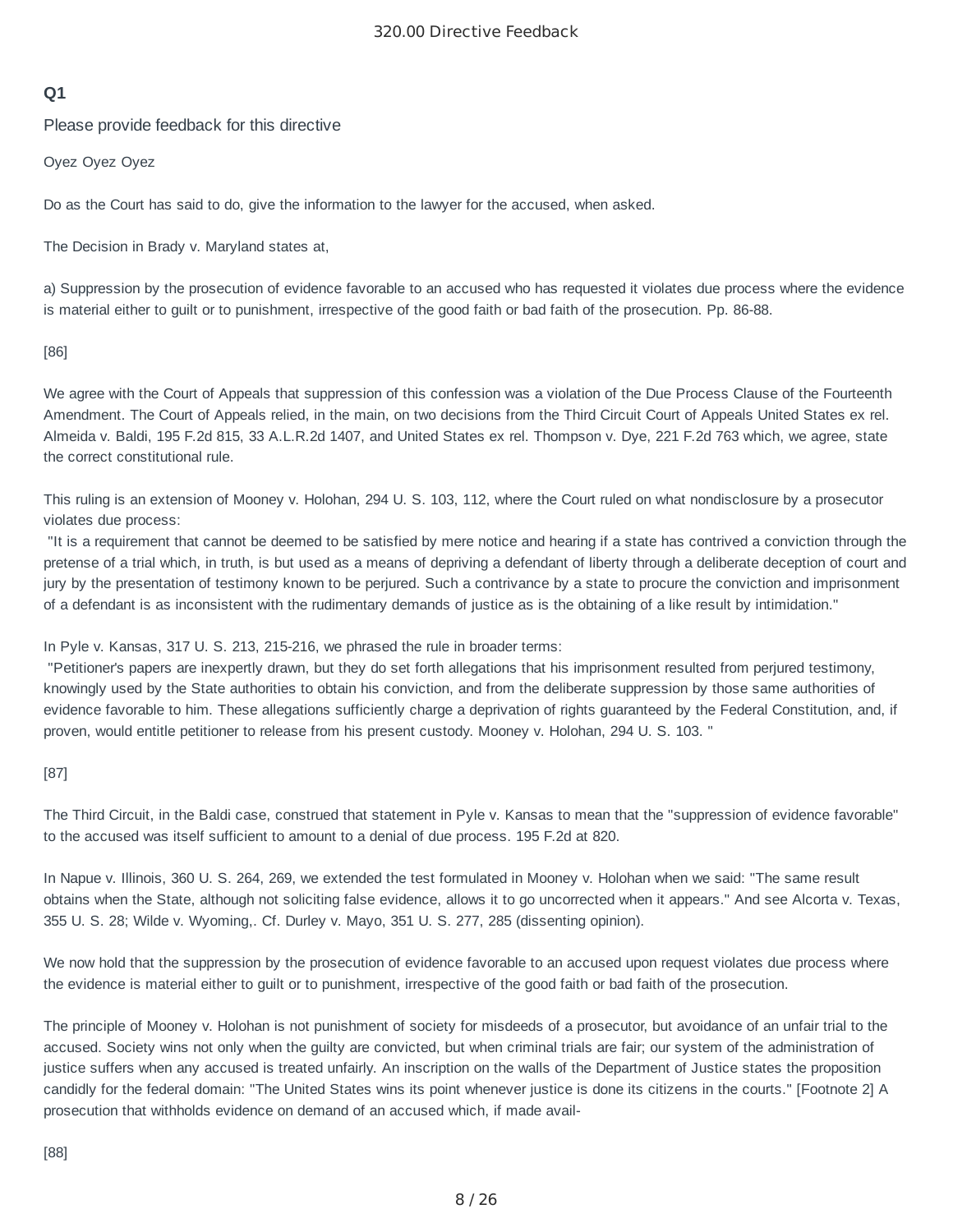### 320.00 Directive Feedback

able, would tend to exculpate him or reduce the penalty helps shape a trial that bears heavily on the defendant. That casts the prosecutor in the role of an architect of a proceeding that does not comport with standards of justice, even though, as in the present case, his action is not "the result of guile," to use the words of the Court of Appeals. 226 Md. at 427, 174 A.2d at 169.

The question remains whether petitioner was denied a constitutional right when the Court of Appeals restricted his new trial to the question of punishment. In justification of that ruling, the Court of Appeals stated:

"There is considerable doubt as to how much good Boblit's undisclosed confession would have done Brady if it had been before the jury. It clearly implicated Brady as being the one who wanted to strangle the victim, Brooks. Boblit, according to this statement, also favored killing him, but he wanted to do it by shooting. We cannot put ourselves in the place of the jury, and assume what their views would have been as to whether it did or did not matter whether it was Brady's hands or Boblit's hands that twisted the shirt about the victim's neck. . . . [I]t would be 'too dogmatic' for us to say that the jury would not have attached any significance to this evidence in considering the punishment of the defendant Brady."

"Not without some doubt, we conclude that the withholding of this particular confession of Boblit's was prejudicial to the defendant Brady. . . . "

"The appellant's sole claim of prejudice goes to the punishment imposed. If Boblit's withheld confession had been before the jury, nothing in it could have reduced the appellant Brady's offense below murder in the first degree. We therefore see no occasion to retry that issue." 226 Md. at 429 430, 174 A.2d at 171. (Italics added.)

- - -

There are pieces of due process which in their absence can, in and of themselves, represent violations of an individual's Constitutional Rights. The 14th Amendment to the United States Constitution is a very large idea. Disclosure in all of Oregon's Counties should be uniform and not left to an ad-hoc evaluation by some Municipal Corporation.

Oyez Oyez Oyez

Do as the Court has said to do, give the information to the lawyer for the accused, when asked.

-matt klug

### **Q2**

Contact Information (optional)

Phone Number **(503) 224-9655**

Name **Matthew Klug** Email Address **klugmatthew@Gmail.com**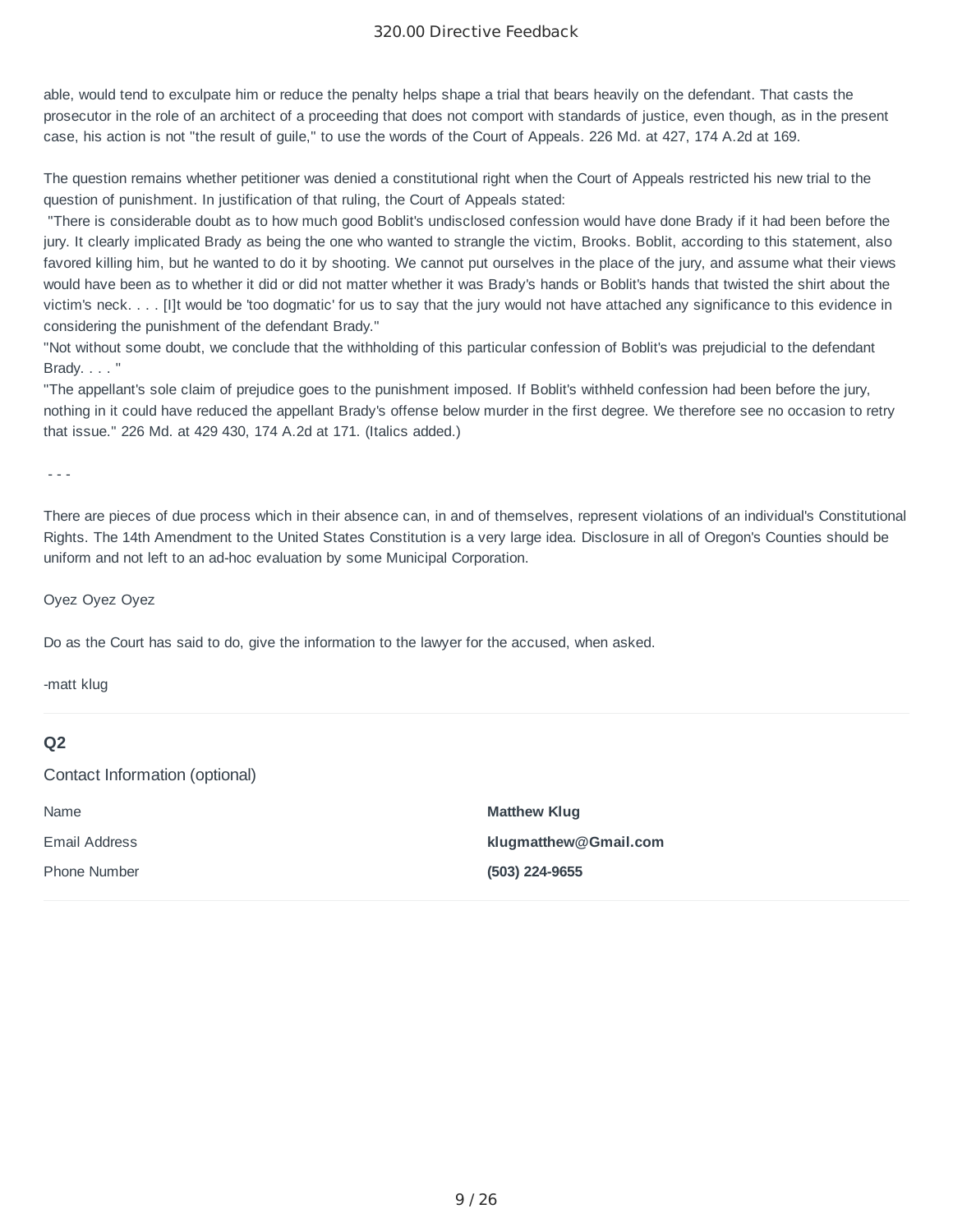# COMPLETE

| Collector:            | Web Link 1 (Web Link)               |
|-----------------------|-------------------------------------|
| Started:              | Tuesday, August 04, 2020 8:31:33 AM |
| <b>Last Modified:</b> | Tuesday, August 04, 2020 8:40:28 AM |
| Time Spent:           | 00:08:54                            |
|                       |                                     |

### Page 1

### **Q1**

### Please provide feedback for this directive

Section 2.1 says any member who becomes aware of criminal charges against another member. Does this mean criminal allegations, a criminal investigation, a criminal arrest or a criminal indictment?

Section 2.1.1 says a shift supervisor shall notify the PSD Commander as soon as practical. Shouldn't the shift supervisor notify the shift Lt or the RU manager prior to notifying the PSD Commander? The officer's RU Manager should know about the allegations too.

### **Q2**

| Contact Information (optional) |  |
|--------------------------------|--|
|                                |  |

Name **John Holbrook** Email Address **m.john.holbrook@portlandoregon.gov** Phone Number **503-545-3499**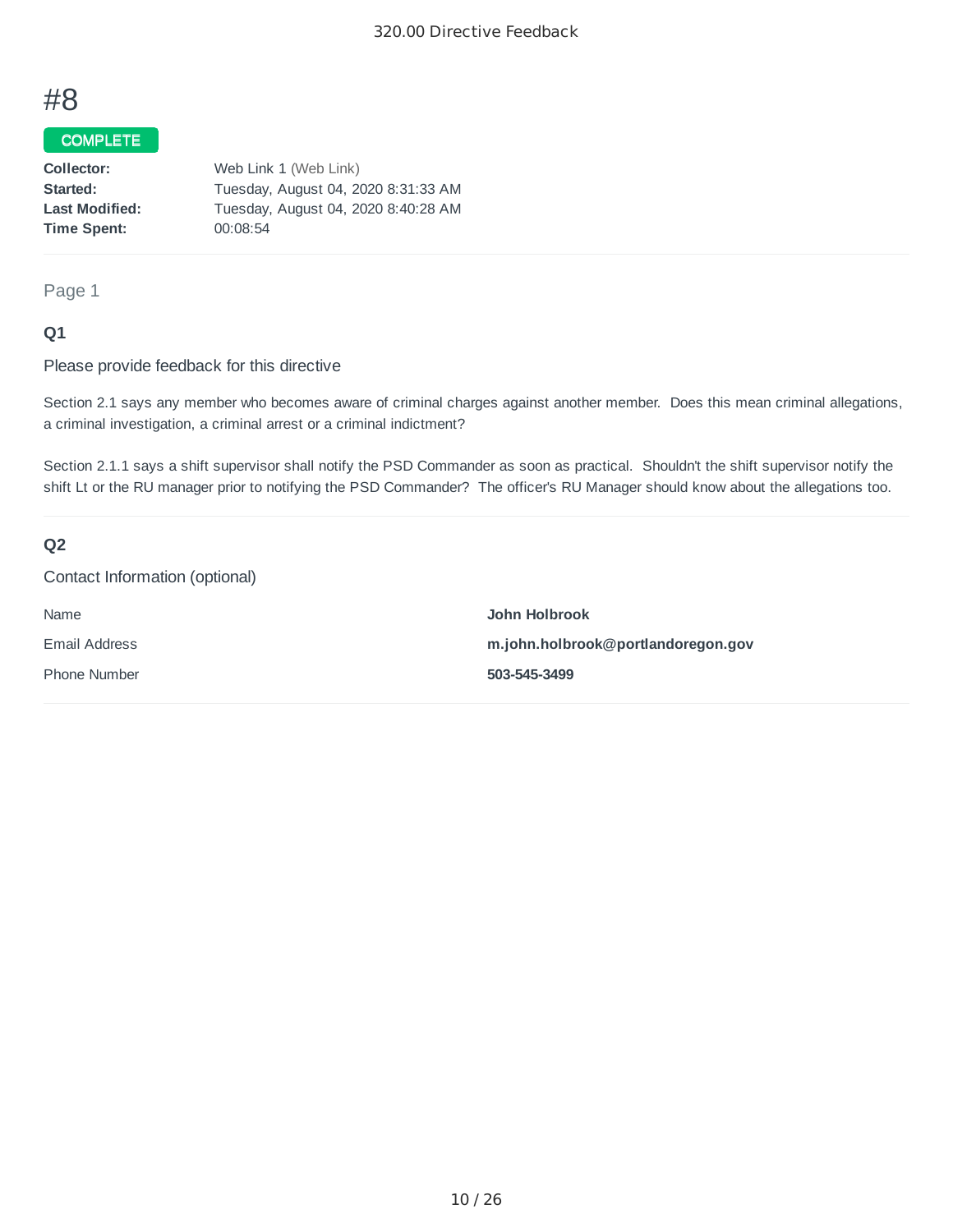# COMPLETE

| Collector:            | Web Link 1 (Web Link)               |
|-----------------------|-------------------------------------|
| Started:              | Tuesday, August 04, 2020 9:53:58 AM |
| <b>Last Modified:</b> | Tuesday, August 04, 2020 9:56:13 AM |
| <b>Time Spent:</b>    | 00:02:15                            |
|                       |                                     |

## Page 1

## **Q1**

Please provide feedback for this directive

This should have been implemented a long time ago. It seems to be missing the termination of Qualified Immunity.

# **Q2**

| Contact Information (optional) |                            |
|--------------------------------|----------------------------|
| Name                           | <b>Nichole</b>             |
| Email Address                  | NicholeGonzalez1@yahoo.com |
| <b>Phone Number</b>            | 50640580                   |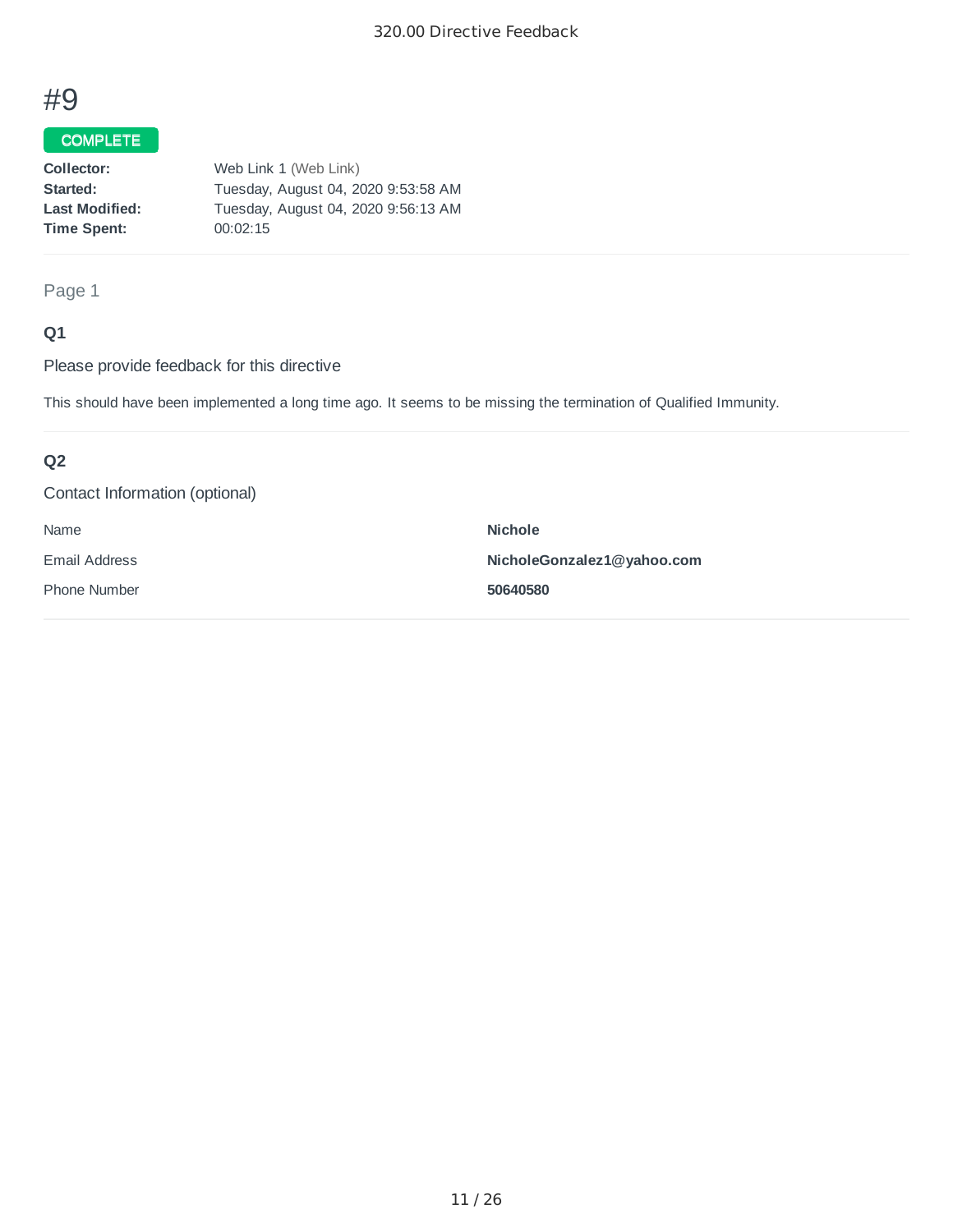### COMPLETE

| Collector:            | Web Link 1 (Web Link)                |
|-----------------------|--------------------------------------|
| Started:              | Tuesday, August 04, 2020 10:11:51 AM |
| <b>Last Modified:</b> | Tuesday, August 04, 2020 10:18:27 AM |
| <b>Time Spent:</b>    | 00:06:36                             |

### Page 1

### **Q1**

Please provide feedback for this directive

After the Chief makes a finding, I believe the officer still has a possible option through the PPA to take the matter to arbitration. If the officer is cleared in arbitration, there should be a process in place for clearing their name off this list through the DA's office. This also doesn't take into account that the officer has the right to sue civilly if they are wrongly accused and the Chief sustains the finding.

"Timely" is used too much. Many of these should be specified. Sections 2.2 and 3.1 should have a definite timeline.

The whole IA process should have a timeline set from start to finish from when the officer is first notified that they are accused to when there is a finding by the Chief delivered to the officer.

**Q2**

**Respondent skipped this question**

Contact Information (optional)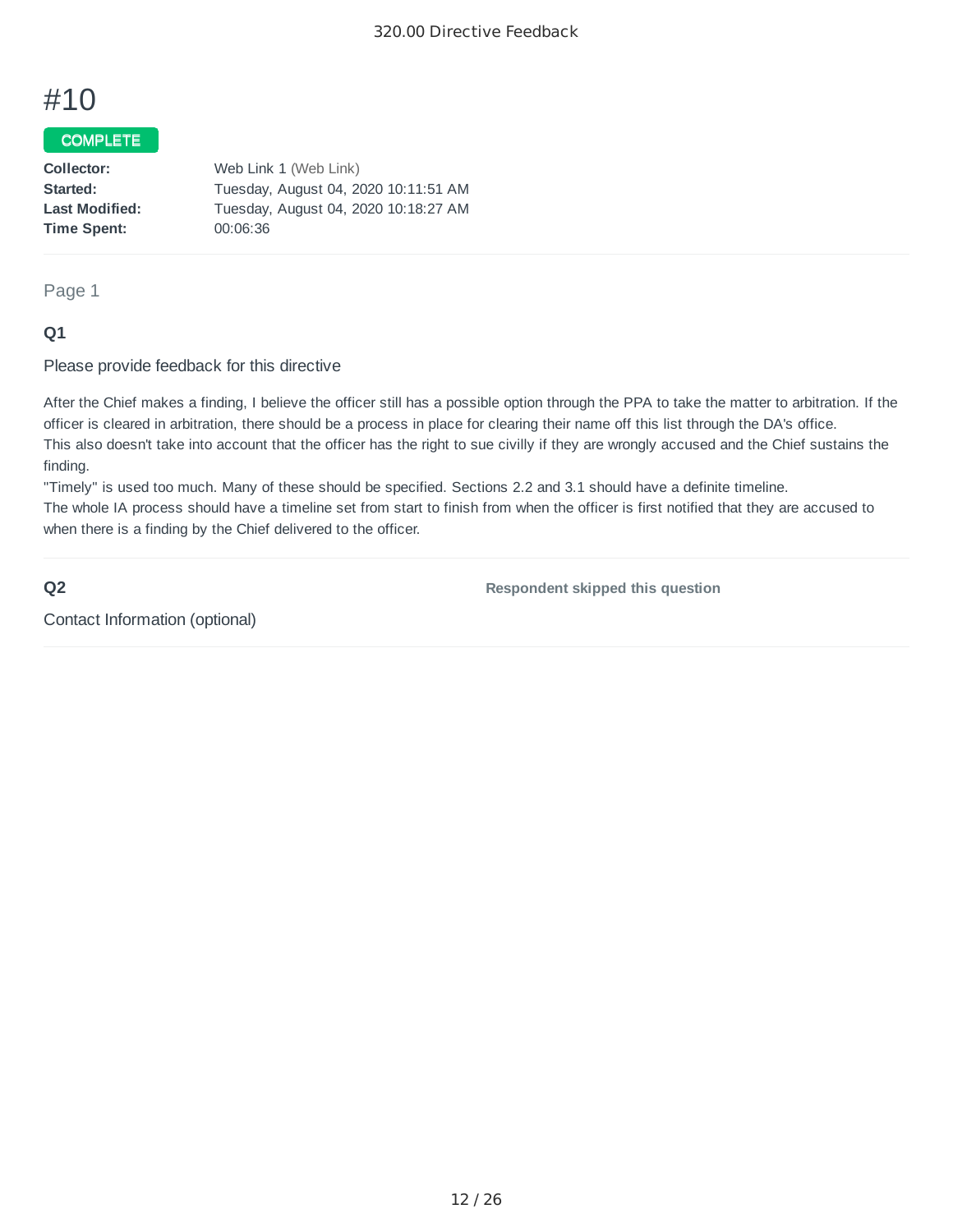### COMPLETE

| Web Link 1 (Web Link)                |
|--------------------------------------|
| Tuesday, August 04, 2020 10:15:37 AM |
| Tuesday, August 04, 2020 11:14:17 AM |
| 00:58:40                             |
|                                      |

### Page 1

### **Q1**

Please provide feedback for this directive

This directive seems to address all the ways in which a member can be found innocent of an accusation either by exculpatory evidence of by inadmissibility of incriminating evidence.

Point 3.2. The decision on whether the allegations are credible or not, should be made by an external, neutral party (DA).

3.3. PSD should provide not only their findings, but also all the materials that let do that decision.

5. All information should be provided to the DA, and they should be the ones who evaluate whether they are substantiated or not.

# **Q2** Contact Information (optional) Name **Carolina Castaneda** Email Address **ccastaneda@haciendacdc.org** Phone Number **5415311415**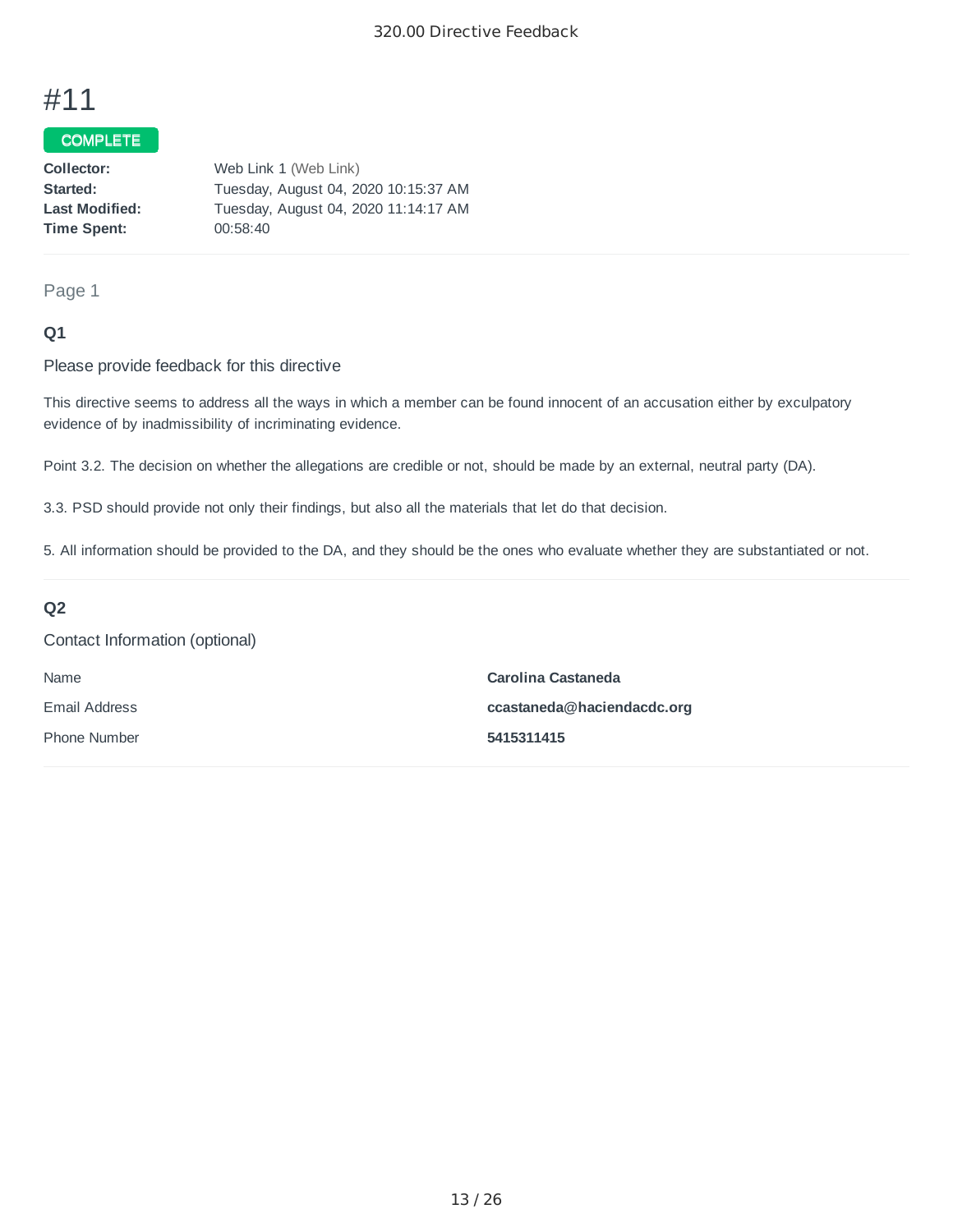## COMPLETE

| Web Link 1 (Web Link)               |
|-------------------------------------|
| Tuesday, August 04, 2020 1:52:11 PM |
| Tuesday, August 04, 2020 1:57:07 PM |
| 00:04:55                            |
|                                     |

### Page 1

### **Q1**

Please provide feedback for this directive

When officers use their gun, they should be treated and judged, just like any civilian that uses a gun is judged. For example, if an officer kills someone, he should be tried in a court of law as murder, and he needs to prove that it was in self defense, in front of a jury.

### **Q2**

**Respondent skipped this question**

Contact Information (optional)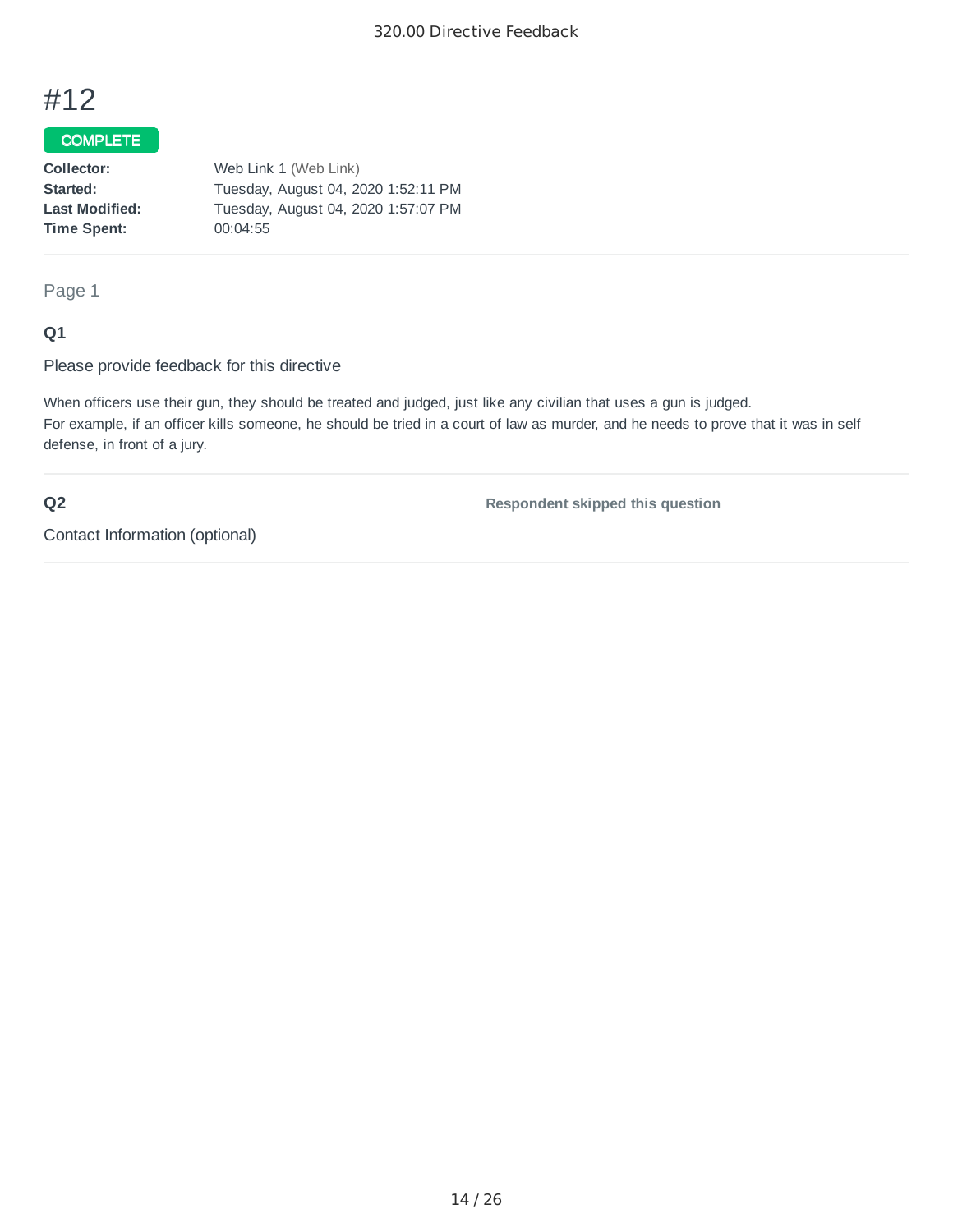# COMPLETE

| Collector:            | Web Link 1 (Web Link)               |
|-----------------------|-------------------------------------|
| Started:              | Tuesday, August 04, 2020 6:59:56 PM |
| <b>Last Modified:</b> | Tuesday, August 04, 2020 7:01:20 PM |
| Time Spent:           | 00:01:23                            |
|                       |                                     |

### Page 1

## **Q1**

Please provide feedback for this directive

I am a citizen with no legal training, so this directive is fairly impossible for me to understand!

## **Q2**

Contact Information (optional)

Phone Number **3035494931** 

Name **Helena Wald** Email Address **helena.wald@gmail.com**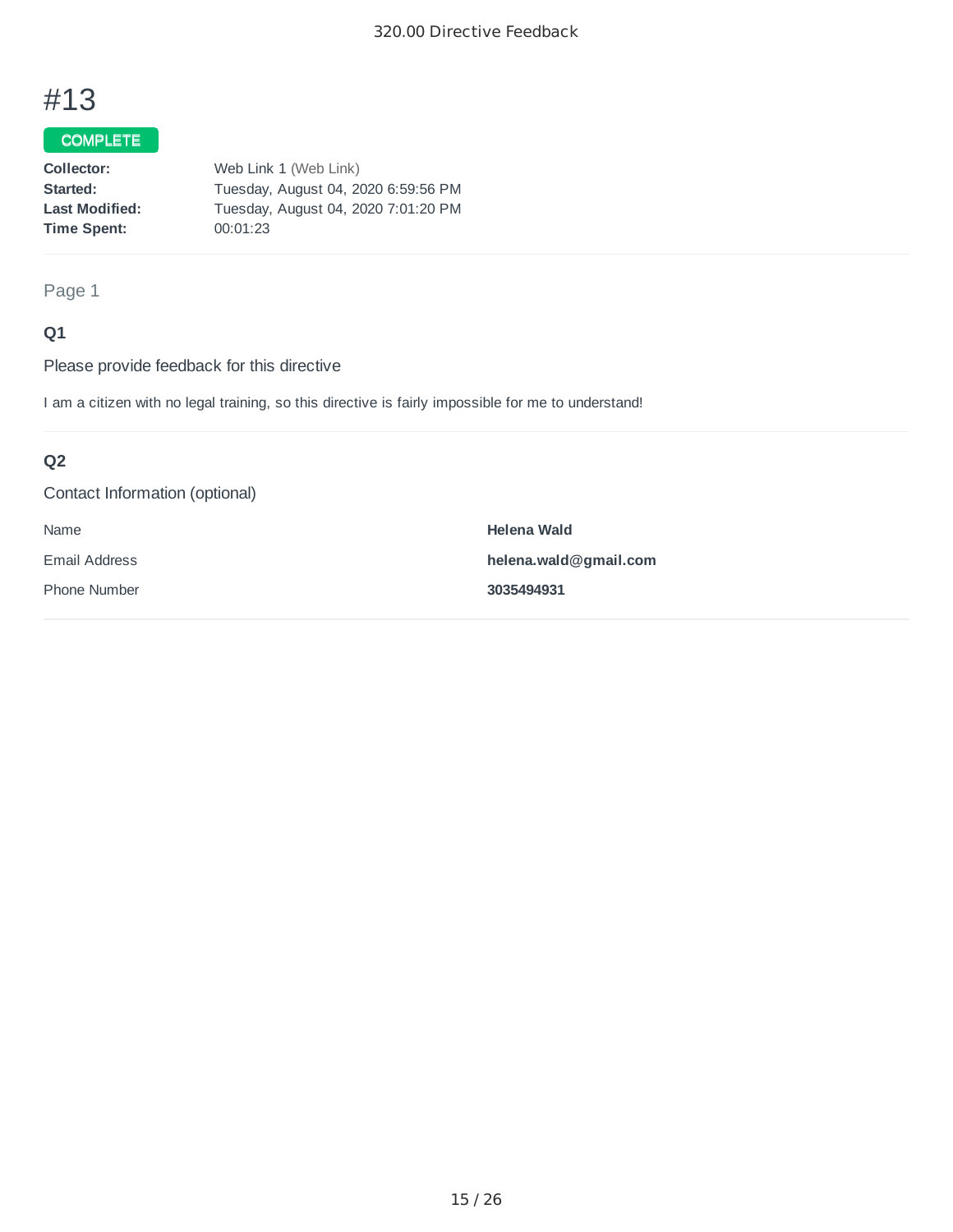### COMPLETE

**Collector:** Web Link 1 (Web Link) **Started:** Thursday, August 06, 2020 9:19:07 AM Last Modified: Thursday, August 06, 2020 9:25:38 AM **Time Spent:** 00:06:31

### Page 1

### **Q1**

Please provide feedback for this directive

Transparency regarding police officers' incidences of "use of force" should be made public. If an officer is involved with numerous use of force incidences, they should be investigated and put on probation, and fired if necessary. Creating an environment that is safe for officers to report abuse, excessive force or criminal behavior of other officers should be the rule and reporting officers should be protected from retaliation. This should apply regardless of the rank of the reporting or offending officer. A lower ranking officer should have a safe avenue to report offenses of higher ranking officers.

### **Q2**

**Respondent skipped this question**

Contact Information (optional)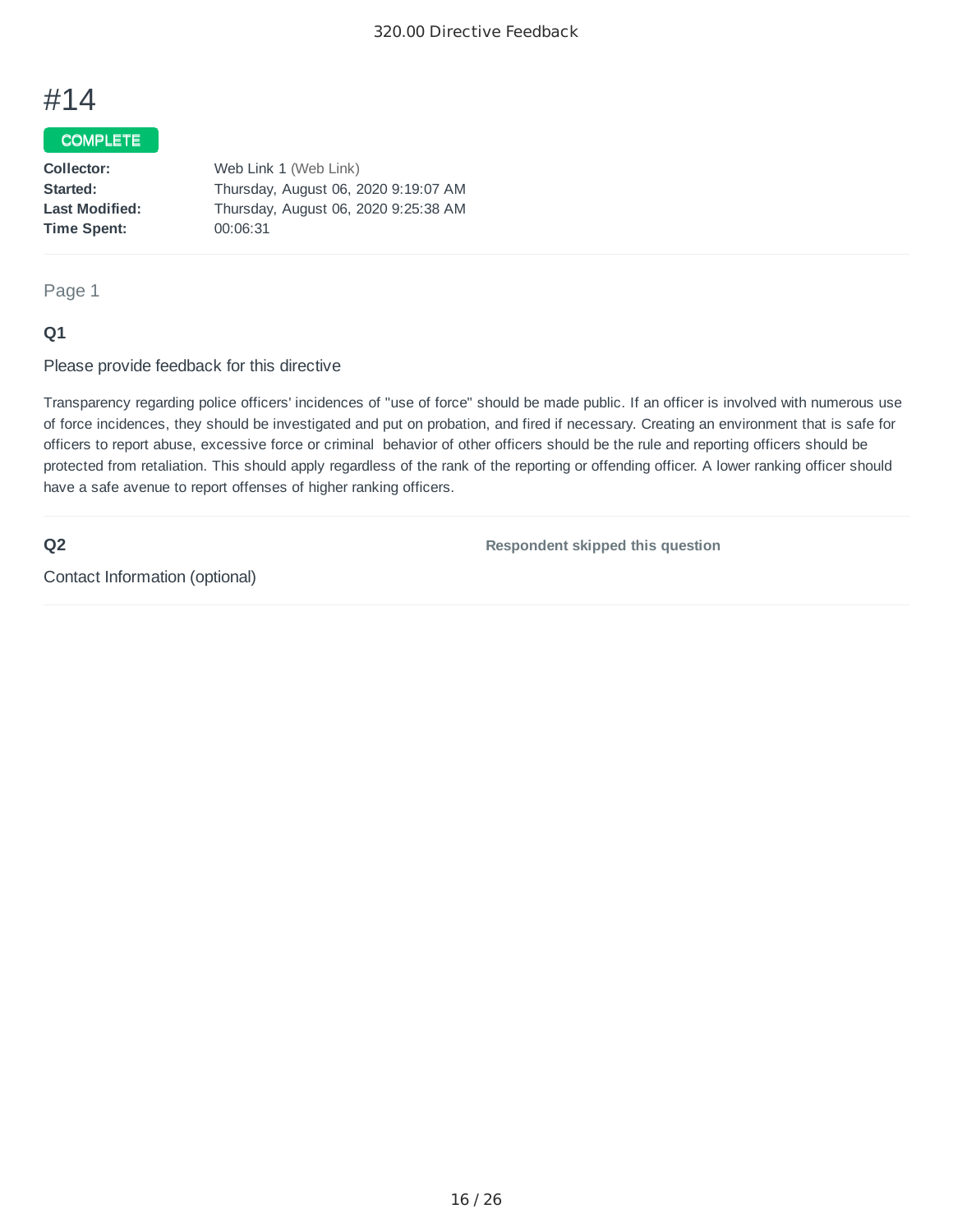## COMPLETE

| Collector:            | Web Link 1 (Web Link)              |
|-----------------------|------------------------------------|
| Started:              | Friday, August 21, 2020 1:46:35 PM |
| <b>Last Modified:</b> | Friday, August 21, 2020 1:48:31 PM |
| <b>Time Spent:</b>    | 00:01:56                           |
|                       |                                    |

### Page 1

## **Q1**

Please provide feedback for this directive

All of the allegations of exculpatory or impeachable conduct should be forwarded to the DA. Having the police make that determination allows an interested party, the police, to judge whether the material is relevant. Rather the DA should receive such information and make that determination.

## **Q2**

Contact Information (optional)

Name **Elliott Young** Email Address **eyoung@lclark.edu** Phone Number **19715060963**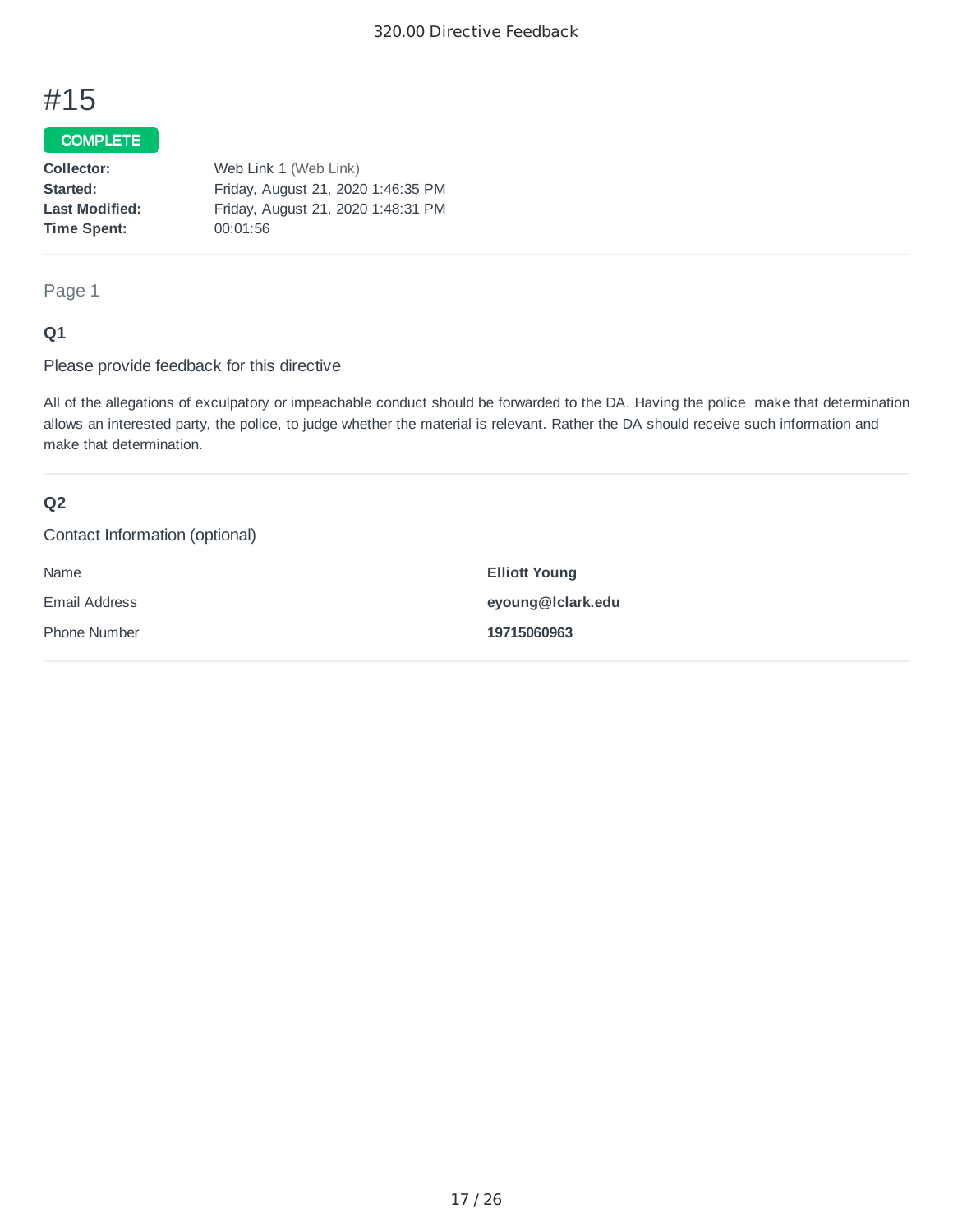# COMPLETE

| Web Link 1 (Web Link)               |
|-------------------------------------|
| Friday, August 28, 2020 11:36:55 AM |
| Friday, August 28, 2020 12:11:53 PM |
| 00:34:58                            |
|                                     |

Page 1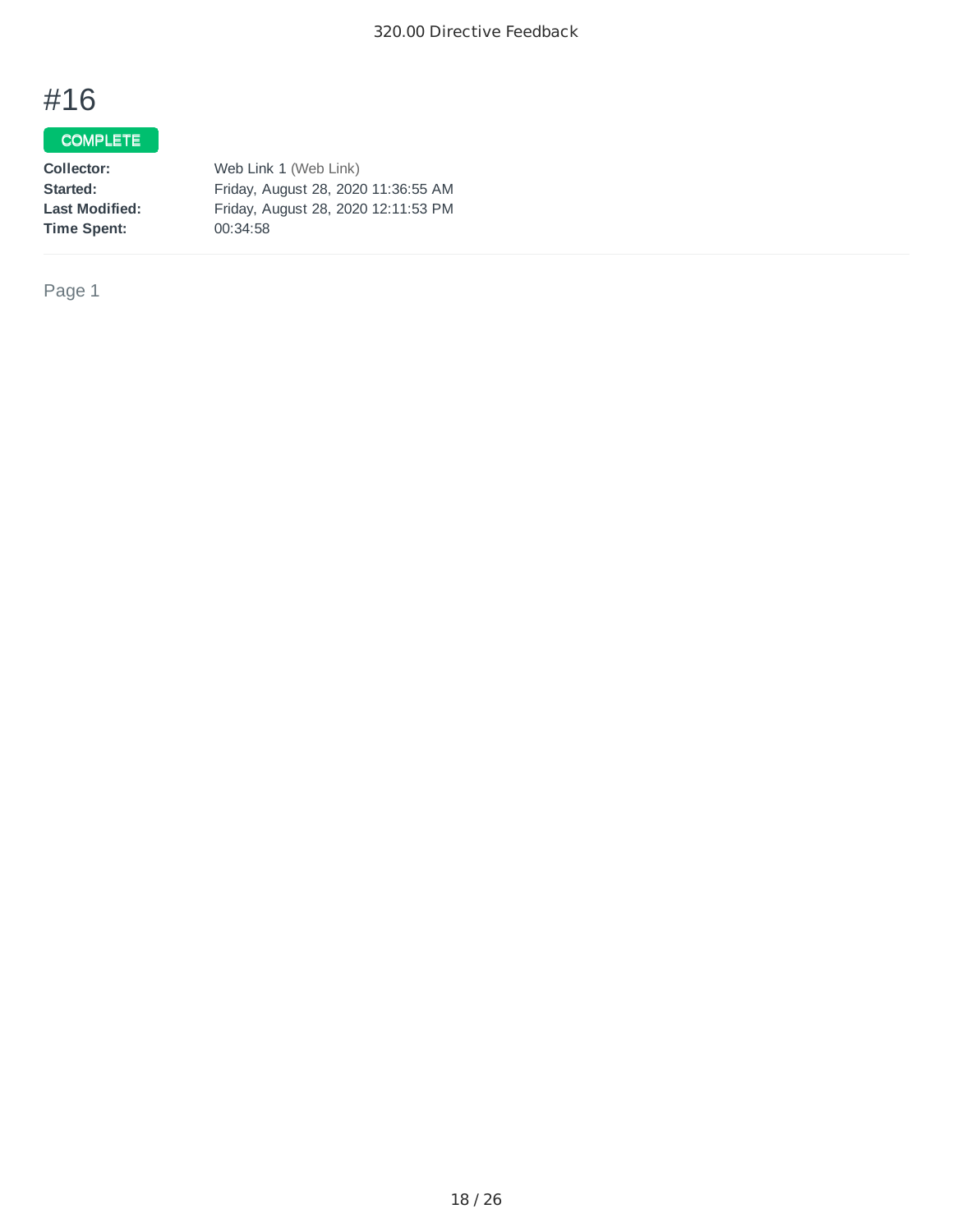### **Q1**

#### Please provide feedback for this directive

I write today to voice my concern about the proposed policy directive. I sat as a grand juror in Multnomah County earlier this year and was disappointed to see instances of lying by omission, misleading narratives, and questionable testimony by some sworn officers. My takeaway was that some officers feel free to obfuscate, mislead, and lie with impunity. That kind of law enforcement culture is exactly what Brady and Giglio target to bring in to the light of day, and to hopefully eradicate.

In the proposed policy, there are too many layers of bureaucracy that would serve to restrict the appropriate flow of information about potential Brady material. Internal investigations are only one of several sources of information subject to Brady disclosure requirements. The duty is broader and includes all information known to the Bureau whether or not it resulted from an official internal investigation. The directive should be clear in identifying the obligations of individual officers to disclose what they learn in the course of their employment. Supervisors' obligations to seek out potential Brady material and to report it to the Chief should also be clearly laid out. The Chief must bear the ultimate responsibility for making these disclosures. This responsibility should not be watered down by allowing so many other people the option to object to disclosure. The Bureau should err on the side of more disclosures, not less, and allow the DA's office to make the final decision. And since this policy is overdue, there should be Initial Brady Reports created by each supervisor, supported by an affidavit as to their due diligence in seeking and reporting the information to the Chief. Those reports can serve as the baseline from which the Bureau moves forward in compliance with the legal requirements of Brady. I have edited the two page policy to include these and other suggested provisions, and would like to attach my edits to these public comments. Unable to attach the document, I have submit it here as text. I will happily provide a redlined version upon request.

#### Policy:

1. The Bureau recognizes the obligation imposed on the State by Brady v. Maryland, a subsequent line of court decisions, and state criminal discovery statutory requirements to affirmatively disclose to the defense prior to a criminal trial, material or information in their possession that may be exculpatory or impeaching of a government witness. The Bureau will therefore ensure that it provides potential exculpatory and impeachment material regarding members to the Multnomah County District Attorney's Office (DA), and any other prosecutorial body that relies upon evidence or testimony from the Bureau, who will evaluate it for materiality and admissibility.

2. Honesty, integrity, and lack of bias are essential to effective policing and are required under the rules and policies of the Bureau. Officer adherence to these policies is imperative. Breaches to such policies specifically related to veracity and lack of bias have a direct bearing on an officer's ability to continue serving. Internal investigations into member misconduct can potentially yield exculpatory or impeachment material. The specific duties of Members of the Bureau regarding disclosures to the DA of information that potentially affects an officer's veracity or ability to testify without bias has a direct bearing on the officer's ability to continue serving. The specific duties of members of the Bureau regarding disclosures to the DA of information that potentially affects an officer's veracity or ability to testify without bias, as required under the law, are outlined in this directive.

#### Procedure:

1. Untruthfulness, Bias, or Misconduct, Which Casts Doubt on the Accuracy of Evidence or Testimony.

1.1. The Bureau shall report untruthfulness, bias, or misconduct, which casts doubt on the accuracy of evidence or testimony, to the DA. Examples include reports on officers whose history regarding honesty, integrity, or abuse of force have a negative bearing on their professional reputation, violations of Directive 310.50, Truthfulness, or HRAR 2.02, Prohibition Against Workplace Harassment, Discrimination, and Retaliation; or any violations concerning proper evidence handling or excluding material information from reports.

1.2. The Chief, or the Chief's designee, shall provide timely notification to the District Attorney's Office regarding all questions of untruthfulness, bias, or misconduct that cast doubt on the accuracy of evidence or testimony.

#### 2. Obligation of All Officers

2.1. It is the obligation of any individual officer to report to their supervisor any elements of their employment as a police officer, any information in an investigative report, or evidence related to an indictment or trial that they may reasonably believe to be subject to disclosure under Brady. This includes instances of dishonesty, abuse of force, criminal arrest of an officer, or acts of racial bias.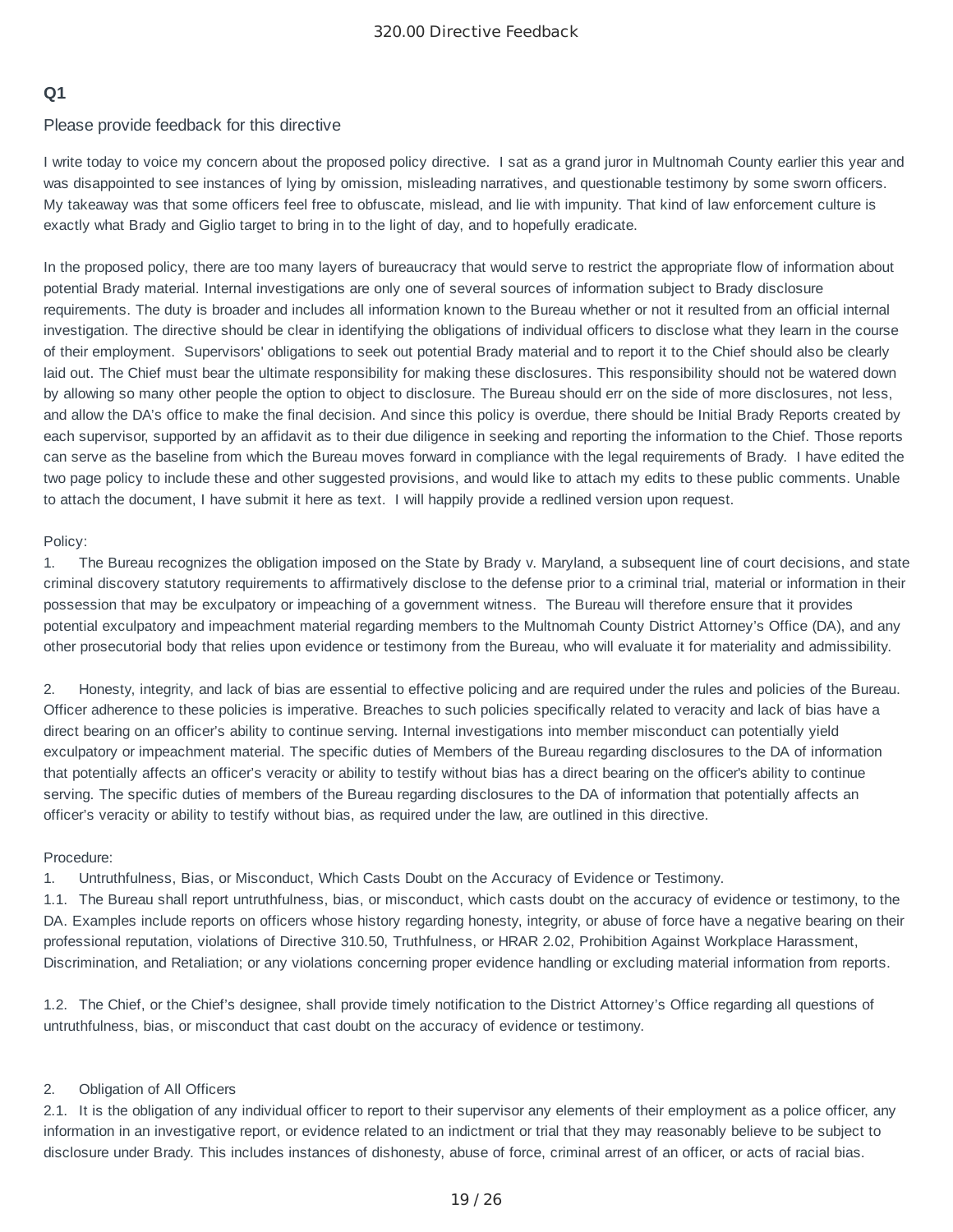### 320.00 Directive Feedback

2.1.1. The shift supervisor shall notify the PSD Commander as soon as practicable.

2.1.2. The PSD Commander or designee shall report the information to the Chief and to the DA in a timely manner, and specifically prior to the provision of any testimony or evidence by the involved officer.

3. Obligations of Supervisors to Report Credible Allegations Against a Member Concerning Untruthfulness, Bias, Misconduct, or Abuse of Force

3.1. 3.1 Supervisors are equally obligated to ensure that they act with due diligence in finding and reporting potential Brady material related to any matter, proceeding, or trial in which they have related oversight responsibilities. When a supervisor becomes aware of allegation(s) against a member concerning untruthfulness, bias, misconduct, or abuse of force, from any credible source, the supervisor is required to provide the information to the Chief, or the Chief's designee, as soon as practicable, and specifically prior to the provision of evidence or testimony by the involved officer.

3.2. Because this policy has been long delayed, all supervisory personnel shall provide an Initial Brady Report to the Chief, or the Chief's designee. Each supervisor shall review the personnel files of those whom they supervise, conduct relevant in-person inquiries, and otherwise seek out available information to provide a report of any information which brings into question the honesty, integrity, bias, or abuse of force affecting the professional reputation of officers whom they supervise. Supervisors must execute a sworn affidavit attesting that they have exercised due diligence in gathering information for the Initial Brady Report. All supervisory Initial Brady Reports shall be submitted to the Chief, or the Chief's designee, along with a sworn affidavit as to due diligence. 3.3. The Chief, or the Chief's designee, shall review the information and determine whether a disclosure to the DA's office is in order, erring on the side of disclosure, so that the DA's office may make the final determination.

#### 4. Arrests of a Member.

4.1.The PSD Commander or designee shall report any arrests against a member for crimes of moral turpitude, of which PPB has knowledge, to the DA.

4.2. Any member who becomes aware of any arrests against a member for crimes of moral turpitude shall report those charges to the PSD Commander.

4.1.1. The PSD Commander or designee shall then be responsible for providing such information to the DA and notifying the Chief or designee that they (or a designee) have provided the information the DA.

### 5. Allegations That Are Not Credible.

Allegations that are not credible are not to be considered potential exculpatory or impeachment material and will not be reported to the DA All allegations that are credible, despite findings in favor of the officer, shall be reported to the Chief, or the Chief's designee, for referral to the DA. This would include those findings by various reviewing bodies which are in favor of the officer based upon procedural matters only rather than substantive ones, or allegations which reasonably retain credibility despite the finding. An independent determination must be reasonably made by the supervisor, and reported as potential Brady material, if the allegations retain credibly despite the finding.

6. Notification to Member.

6.1. The PSD Commander or designee shall promptly notify a member in writing when the Bureau provides the member's name to the DA, and include in the notification, information about the DA's process of review.

6.2. If the Bureau discovers that the DA has flagged a member in its potential exculpatory or impeachment material database of whom the Bureau was not aware, the PSD Commander or designee shall notify that member and provide information about the DA's process of review.

#### 7. Bureau Response to Impeachment of Testimony of an Officer

7.1. Officers who are intentionally dishonest, knowingly biased, or use excessive force, are subject to impeachment at trial, and are also subject to disciplinary action up to and including termination.

8. Training in Brady Disclosure Requirements

8.1. All sworn officers of the Portland Police Bureau shall receive training in their disclosure and reporting obligations under Brady.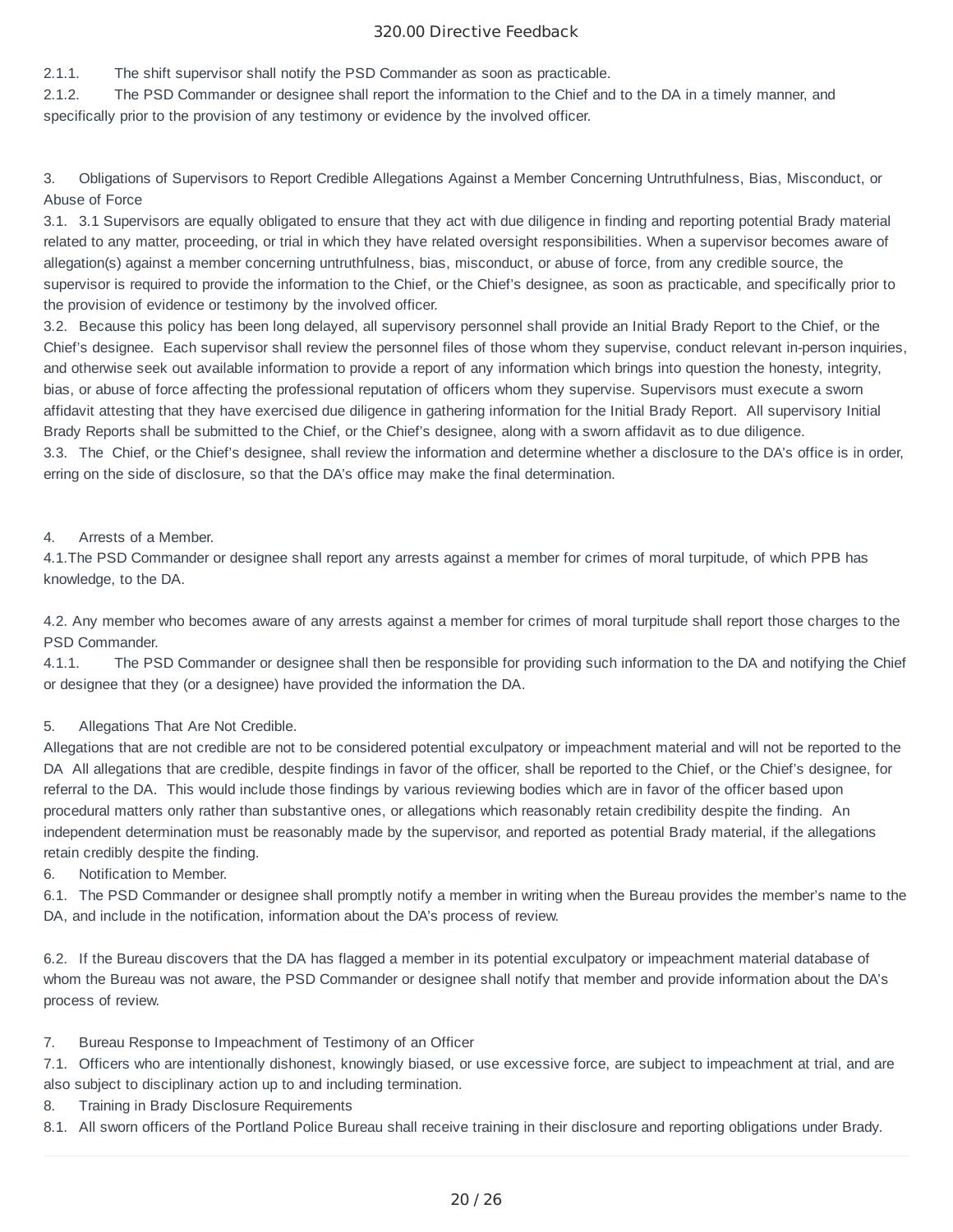| Q <sub>2</sub>                 |                      |
|--------------------------------|----------------------|
| Contact Information (optional) |                      |
| Name                           | <b>Janice Hebert</b> |
| Email Address                  | cajunista@msn.com    |
| Phone Number                   | 3377062155           |
|                                |                      |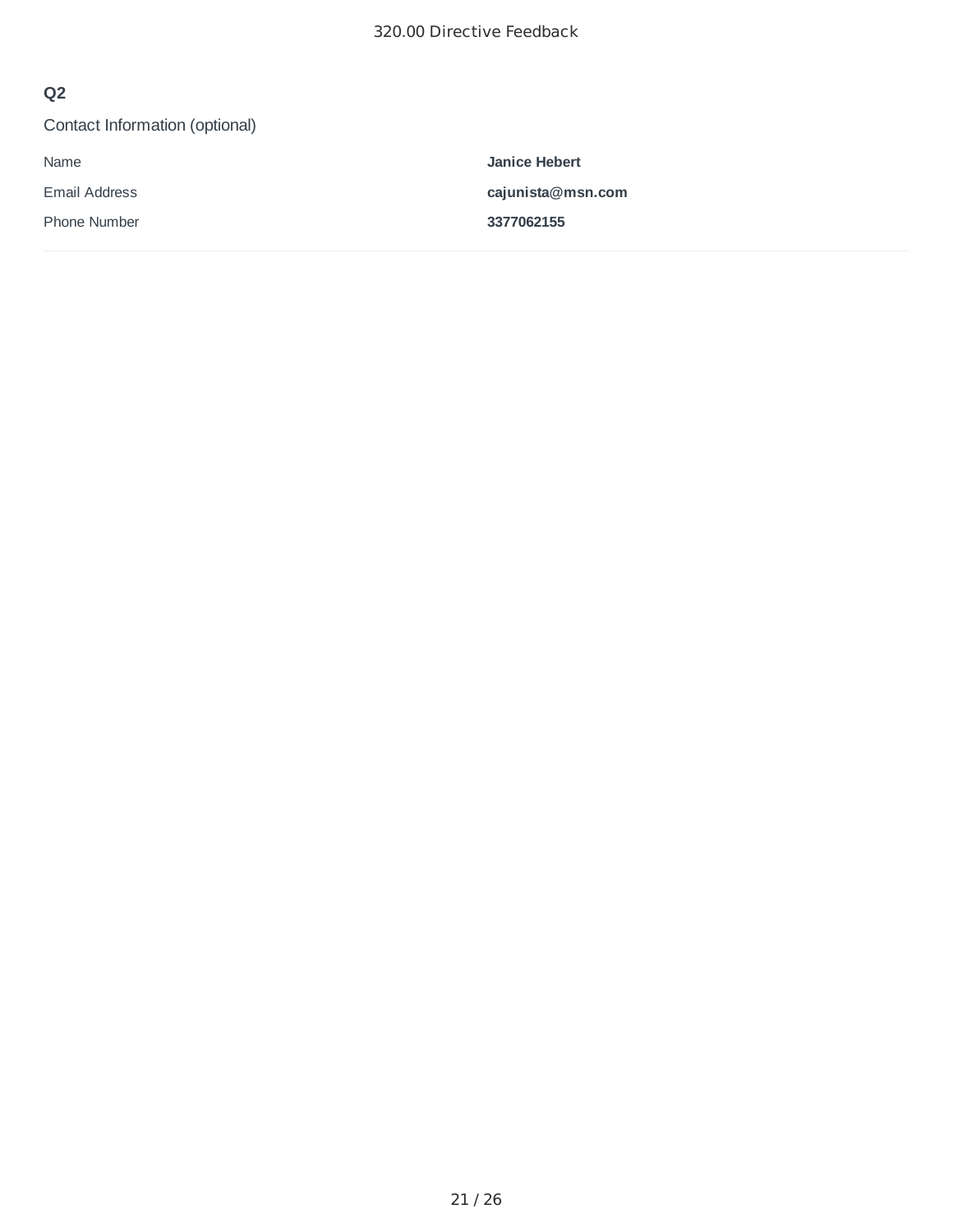## COMPLETE

| Collector:            | Web Link 1 (Web Link)                |
|-----------------------|--------------------------------------|
| Started:              | Saturday, August 29, 2020 7:25:42 AM |
| <b>Last Modified:</b> | Saturday, August 29, 2020 7:29:21 AM |
| <b>Time Spent:</b>    | 00:03:38                             |
|                       |                                      |

### Page 1

## **Q1**

Please provide feedback for this directive

So this is the PPB response to the April 2017 Independent Police Review (IPR) report stating the need to have a response to Brady Vs. Maryland. All these years later? So over 3years is your response time to Independent Police Review (IPR) requests?

# **Q2**

| Contact Information (optional) |                         |  |
|--------------------------------|-------------------------|--|
| Name                           | <b>Susan Cotter</b>     |  |
| Email Address                  | s2dotcom 2000@yahoo.com |  |
| <b>Phone Number</b>            | 480-543-0644            |  |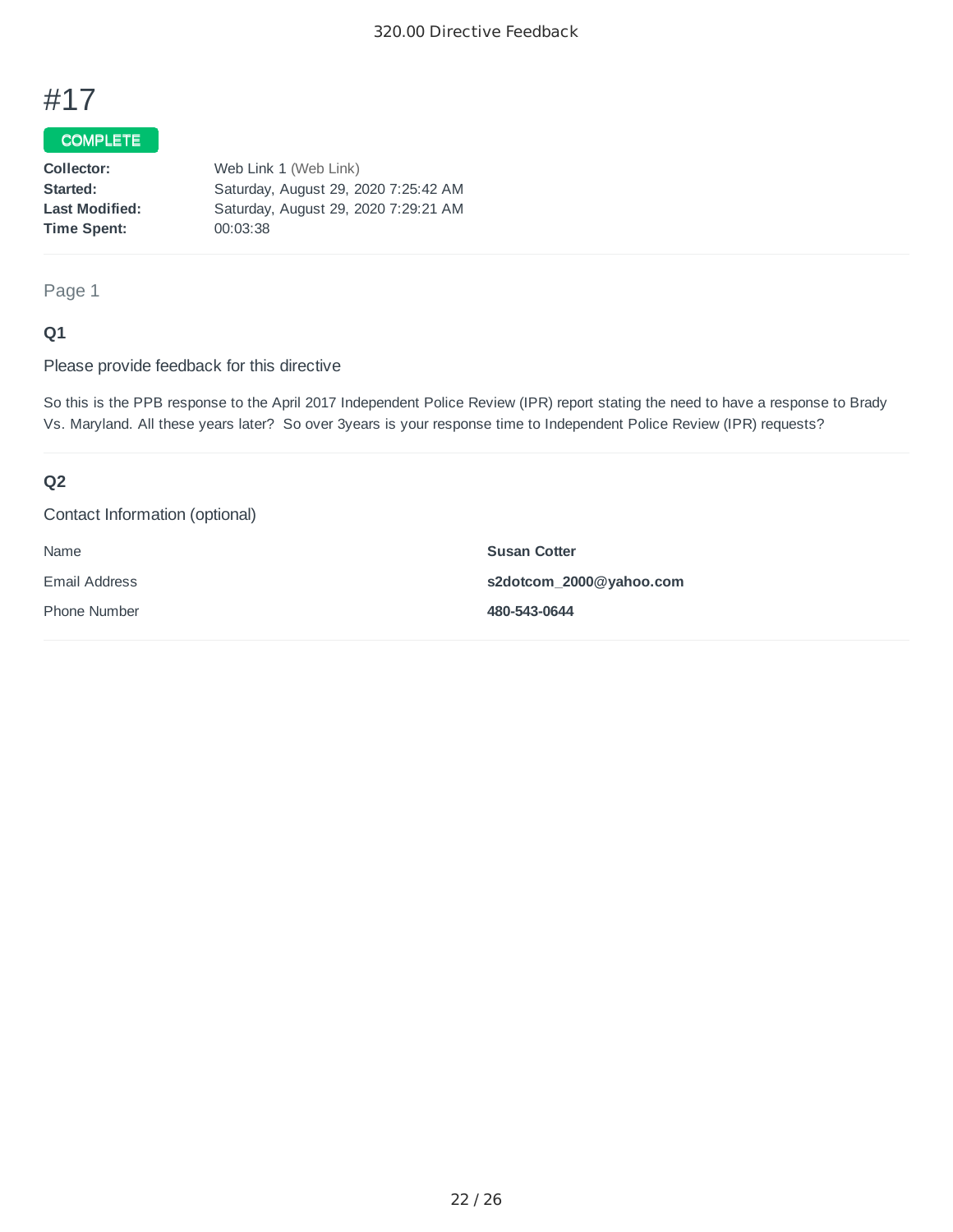## COMPLETE

**Collector:** Web Link 1 (Web Link) **Started:** Monday, August 31, 2020 3:56:05 PM<br> **Last Modified:** Monday, August 31, 2020 3:59:01 PM **Monday, August 31, 2020 3:59:01 PM Time Spent:** 00:02:56

Page 1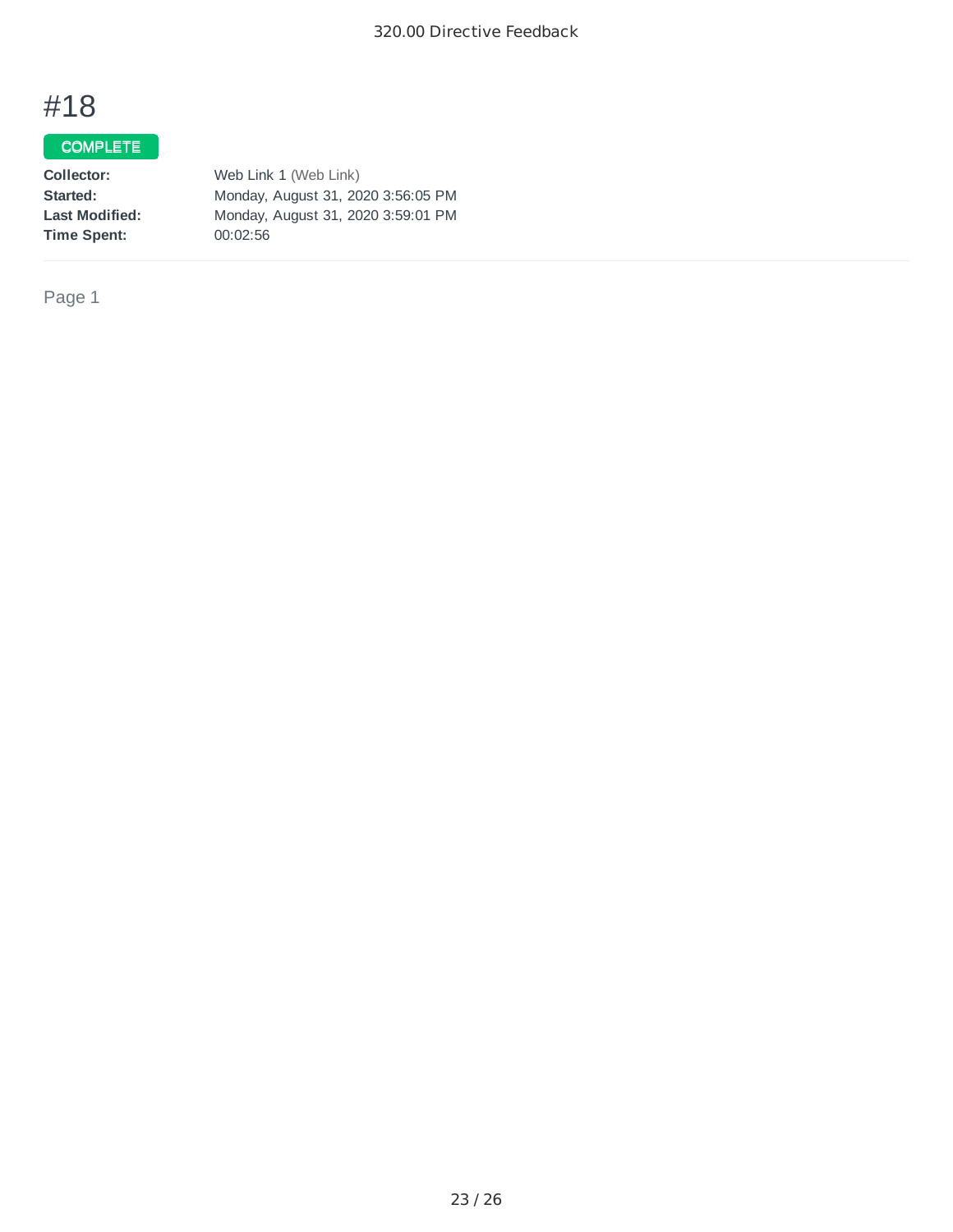### **Q1**

Please provide feedback for this directive

Thoughts and Comments about Draft Brady Disclosure for Portland Police Bureau

(1) The rule behind the policy should be stated clearly. There is no need for reference to specific Supreme Court cases.

(2) The section on definitions should be expanded to include the meaning of "material" and to include more concrete examples.

(3) The policy statement needs to be simple and clear. The current version is weak, wordy and confusing – e.g., the word "material" is used with two entirely different meanings.

(4) There should be equal emphasis on the PPB member's 's obligation to "gather" exculpatory and impeaching evidence as well as to "disclose" such evidence.

(5) It should be explained that the policy does not include a good faith exception to a failure to comply.

(6) The use of the word "substantial" in modifying "allegations" and "doubt" requires a member to exercise independent judgment that may not be uniform and leaves too much room for a member to decide not to "disclose."

(7) Consequences for a member's failure to comply with the policy should be spelled out. What follows is a set of proposed changes corresponding to the numbered comments above:

(1) A new section entitled "The Legal Standard" should be inserted between "References" and "Definitions." The section should include the following statement:

"The purpose of this section is to set forth practices ensuring that the Portland Police Bureau is in compliance with legal requirements for the gathering and disclosure of certain evidence to criminal defendants. Members have an affirmative duty to inform prosecutors of any evidence that may affect the determination of a defendant's guilt or innocence or sentence."

(2) The section on definitions should be simplified and expanded and should include concrete examples.

Exculpatory Evidence: Evidence that is favorable to the accused, could make a difference in determining guilt or innocence, could influence the sentence or could reflect on the credibility of a government witness, including a police officer. Examples include:

(a) Information that would directly negate the defendant's guilt;

(b) Information that would cast doubt on the admissibility of evidence that the government plans to offer;

(c) Failure of a proposed witness to make a positive identification of a defendant;

(d) An inconsistent statement made orally or in writing by any proposed witness;

(e) Evidence linking a prosecution witness to the crime for which the defendant is being charged;

(f) Statements made by any person that are inconsistent with statements made by any prosecution witness regarding the alleged criminal conduct;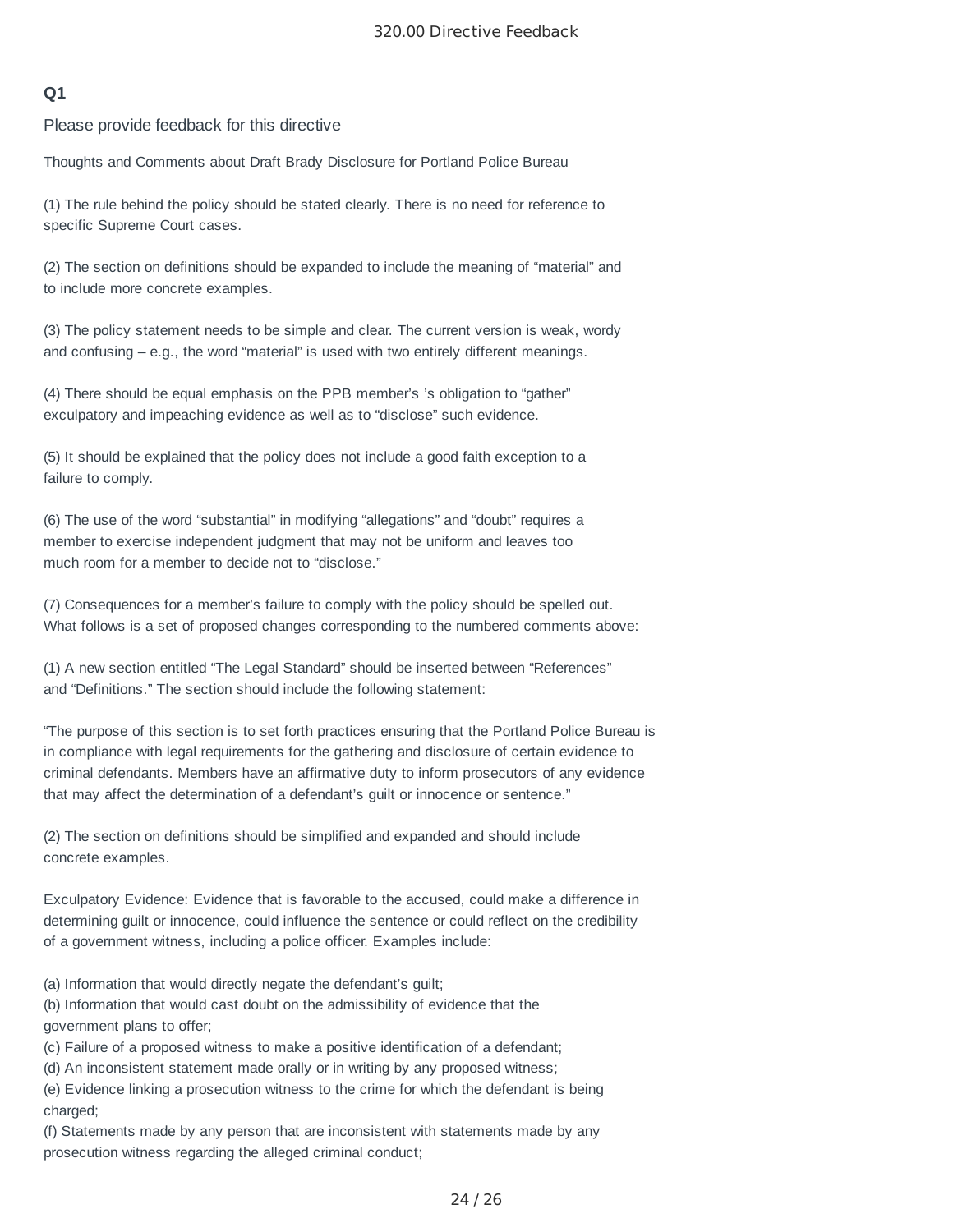#### 320.00 Directive Feedback

(g) evidence related to the defendant's theory of third-party guilt; and

(h) Information that tends to diminish the degree of the defendant's culpability or the defendant's offense level under sentencing guidelines.

Impeachment Evidence: Evidence that casts doubt upon the accuracy of any evidence, including witness testimony. Examples include:

(a) Evidence suggesting that a witness is biased or prejudiced against a party;

(b) Evidence showing that a witness has some other motive to fabricate testimony;

(c) Evidence showing that a witness has a poor reputation for truthfulness;

(d) Evidence of past specific incidents that are probative of the witness's truthfulness or untruthfulness.

(e) With respect to evidence relating to members involved in the case, the following

information must be turned over to the defense before trial:

o Crimes committed by the officer;

o Incidents involving untruthfulness by the officer;

o Incidents involving dishonesty by the officer;

o Evidence indicating bias of the officer; and

o Evidence of an officer's excessive use of force or other misconduct.

 Material: Exculpatory evidence is "material" if there is a reasonable probability that disclosing it will change the outcome of a criminal proceeding.

(3) The policy statement should be strengthened and simplified:

"It is the policy of the Portland Police Bureau that members have an affirmative duty to gather and disclose evidence that is exculpatory and information that impeaches the credibility of government witnesses – including the potential testimony of members -- prior to a criminal trial. Such evidence and information will be provided to members of the Multnomah County District Attorney's Office who will evaluate it before disclosing to the defense.

"One source of such evidence is the record of internal investigations into allegations of member misconduct. This policy governs the procedures for providing such information and evidence to the DA."

(4) There should be equal emphasis on the member's obligation to gather evidence as well as to disclose it. The current draft does not say anything about the Bureau's affirmative obligation to "gather" exculpatory evidence. That specific obligation should be included in the statement of policy.

(5) This policy should include a statement that there is no exception recognized for a good faith mistake.

(6) The word "substantial" should not be used to modify "doubt" or "allegation." In the current draft, "impeachment Material" is defined as "Evidence that casts substantial doubt upon the accuracy of any evidence." In the current draft, the Bureau is only required to report "final sustained findings by the Chief of Police of untruthfulness, bias or misconduct which cast substantial doubt on the accuracy of evidence."

Section 1.1.

Similarly, the Discipline Coordinator "should provide timely notification to the Professional Standards Division Commander of final sustained findings of untruthfulness, bias or misconduct which cast substantial doubt on the accuracy of evidence."

Section 1.2.